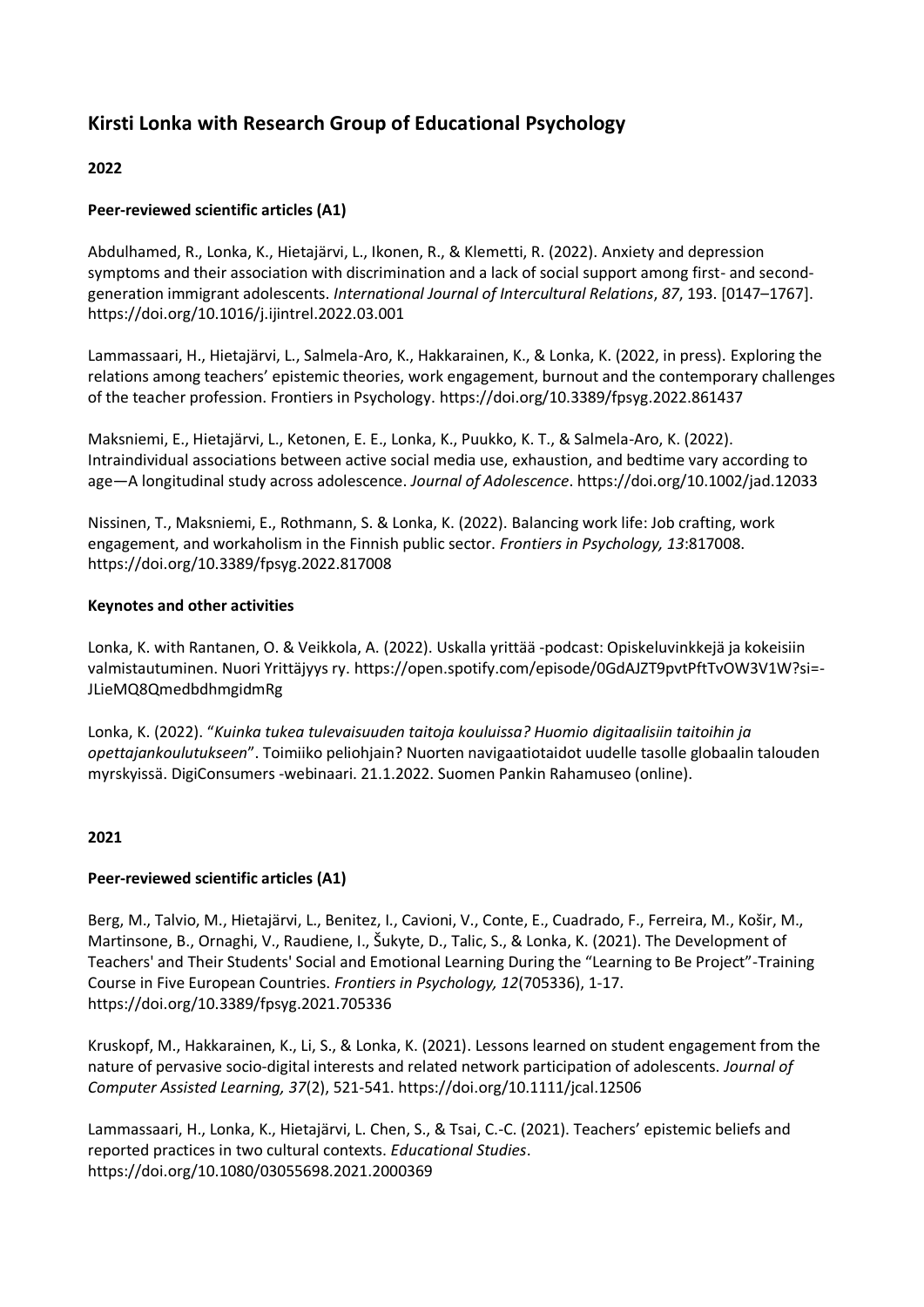Lonka, K., Ketonen, E., & Vermunt, J. D. (2021). University students' epistemic profiles, conceptions of learning, and academic performance. *Higher Education, 81*(4), 775-793. https://doi.org/10.1007/s10734- 020-00575-6

### **Editorial article in a scientific publication (B1)**

Chiu, T. K. F., Lin, T-J., & Lonka, K. (2021). Motivating Online Learning: The Challenges of COVID-19 and Beyond. *The Asia-Pacific Education Researcher 30*, 187–190. https://doi.org/10.1007/s40299-021-00566-w

# **Edited book (C2)**

Talvio, M., & Lonka, K. (Eds.) (2021). *International Approaches to Promoting Social and Emotional Learning in Schools: A Framework for Developing Teaching Strategy*. Routledge, Taylor & Francis. ISBN 978-0-367- 55331-9, 978-0-367-55332-6 (print); 978-1-003-09305-3 (electronic). <https://doi.org/10.4324/9781003093053>

### **Book chapters (A3)**

Lonka, K., & Talvio, M. (2021). Epilogue: Towards an integrative view of social and emotional learning. In M. Talvio, & K. Lonka (Eds.), *International Approaches to Promoting Social and Emotional Learning in Schools: A Framework for Developing Teaching Strategy.* Routledge, Taylor & Francis.

Talvio, M., & Lonka, K. (2021). Introduction. The importance of social and emotional learning in the school context - international perspectives. In M. Talvio, & K. Lonka (Eds.), *International Approaches to Promoting Social and Emotional Learning in Schools: A Framework for Developing Teaching Strategy.* Routledge, Taylor & Francis.

### **Textbooks**

Lonka, K. (2021). *Phenomenal learning from Finland*. Translated in Chinese and Russian.

# **Report for Education and Culture Committee, Parliament of Finland (D4)**

Lonka, K. (2021). Lausunto Eduskunnan sivistysvaliokunnalle koskien Valtioneuvoston koulutuspoliittista selontekoa 3.6.2021. Helsingin yliopisto. https://www.eduskunta.fi/FI/vaski/JulkaisuMetatieto/Documents/EDK-2021-AK-380112.pdf

### **Other publication**

Oinas, E., Katsui, H., Jauhola, M., Korpelainen, N-H. P., Kuusela, P., Lammi, T. J., Laisi, J., Lapatto-Reiniluoto, O., Lonka, K., Mariaselvam, G., Mkwesha, F., Rintala, H., Ristivojevic, D., Sikanen, T., Spännäri, J., Urpa, L., van der Wekken, R., Uusitalo, L., Varfolomeeva, A., ... Väyrynen, S. (2021). Human well-being and capabilities: Thematic Module B. In *Sustainability course MOOC*, University of Helsinki. https://mooc.helsinki.fi/course/view.php?id=494

### **Keynotes and other activities**

Lonka, K. (2021). *Moving towards the New Normal in Finnish teacher education*. Invited speech. Futureready Education, 12.11.2021, Vietnam (online).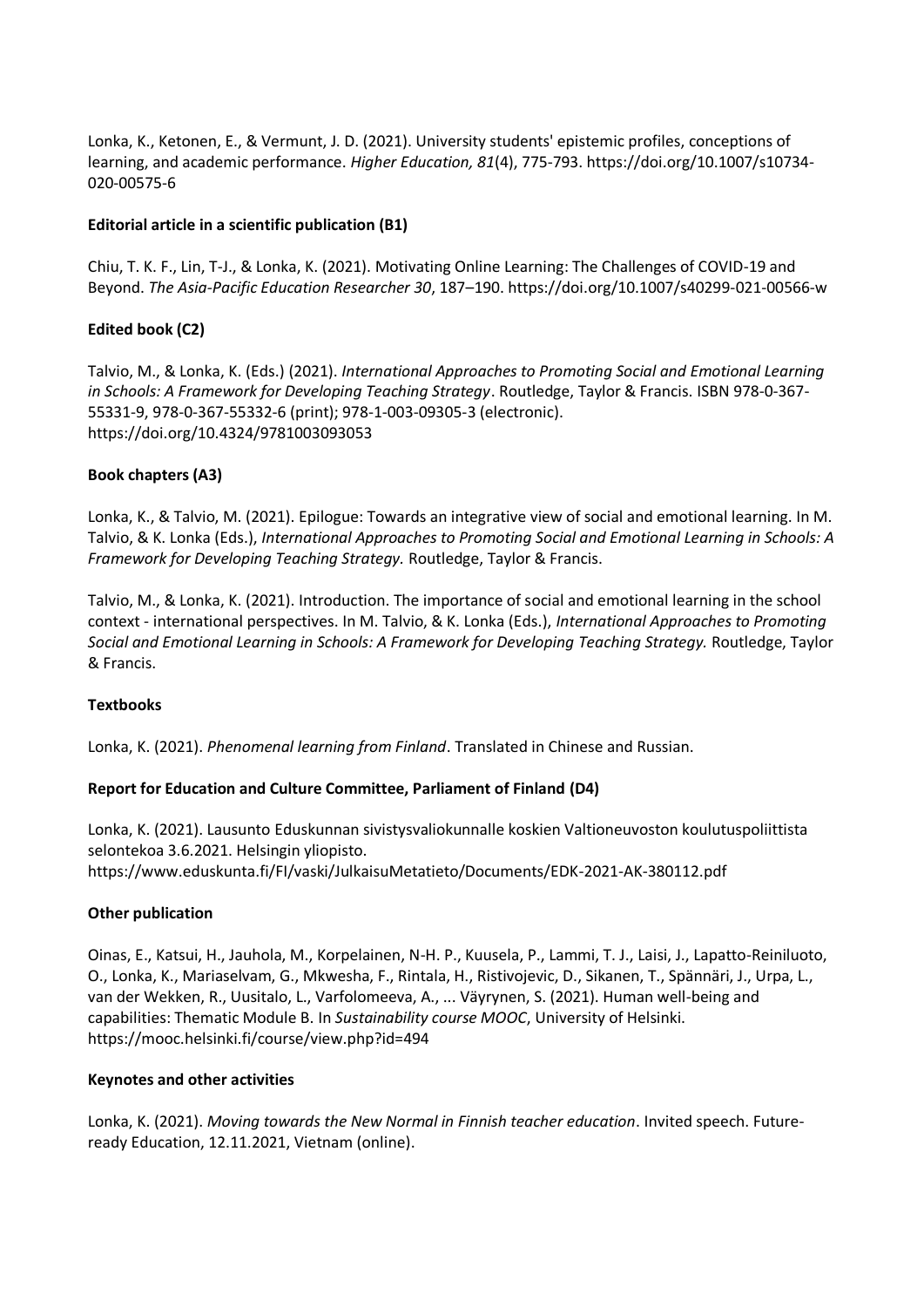Lonka, K. (2021). *Mikä opiskelijaa motivoi [What motivates your student?]* Invited speech. Silta Webinar, Oulu (online), 6.10.2021.

Lonka, K. (2021). *How to design engaging learning environments for the future? The perspective of educational psychology*. In Tehtaanmäki Design Webinar: How to create inspirational spaces for learning? Alvar Aalto Week, 17.8.2021, Kouvola, Finland.

Lonka, K. (2021). *Learning through projects – competent for life.* Workshop/Study visit for policy makers and practitioners. 14 -17.6.2021, Rtanj, Serbia.

Lonka, K. (2021). *How epistemic profiles are related to study engagement and problems in studying*. EFYE Keynote, 9.6.2021.

Lonka, K. (2021). Invited talk: *Suomalaisesta koulusta yhteiskunnan kilpailuvaltti?* Keskustelu Peter Vesterbackan kanssa. EDU Areena 2021, 19.5.2021, Online.

Lonka, K. (2021). Ohjelman päättävä Keynote: *Oppiminen ja hyvinvointi uuden normaalin kynnyksellä*. Murros2021, YouTube Live stage (online), Keuda, 29.4.2021.

### **Conference papers / presentations**

Halonen, N., Paavola, S. & Lonka, K. (2021). *Knowledge workers' basic needs in hybrid work.* Kasvatustieteen päivät 2021. FERA Online, 25–26.11.2021.

Kruskopf, M., Lammassaari, H., & Lonka, K. (2021). *Two dimensions of teachers' digital competence – Practical and algorithmic.* A poster presented at EARLI 2021: Education and Citizenship: Learning and Instruction and the Shaping of Futures. 23-27.8.2021, Göteborg, Sweden (Online).

Lammassaari H., Hietajärvi, L., & Lonka, K. (2021). *Teachers' epistemic theories and their relations to the current job demands, work engagement, and burnout symptoms.* A paper presented at EARLI 2021: Education and Citizenship: Learning and Instruction and the Shaping of Futures. 23-27.8.2021, Göteborg, Sweden (Online).

Lonka, K., Ketonen, E., & Vermunt, J.D. (2021). *University students' epistemic profiles, study engagement, self-regulation and interest.* A paper presented at EARLI 2021: Education and Citizenship: Learning and Instruction and the Shaping of Futures. 23-27.8.2021, Göteborg, Sweden (Online).

Ranta, M., Kruskopf, M., Kortesalmi, M., Lonka, K., & Kalmi, P. (2021). *Finnish teachers' self-efficacy on teaching tee 21st century competencies: Focus on financial education*. AEEE Association for European Economics in Education, 7.-9.10.2021, Freiburg, Germany.

Ranta, M., Kruskopf, M., Kortesalmi, M. Lonka, K., & Kalmi, P. (2021) *Miten opettajat kokevat tulevaisuustaitojen opettamisen: Erityishuomiona talousosaaminen*. Nuorisotutkimuspäivät 2021, 4.- 5.11.2021, Helsinki, Finland.

Salonen, V., Ketonen, E., Lonka, K. & Salmela-Aro, K. (2021) *Can You Feel the Excitement? The Physiological Correlates of Students' Self-reported Experiences*. A paper presented at EARLI 2021: Education and Citizenship: Learning and Instruction and the Shaping of Futures. 23-27.8.2021, Göteborg, Sweden (Online).

### **Supervised doctoral dissertation (G)**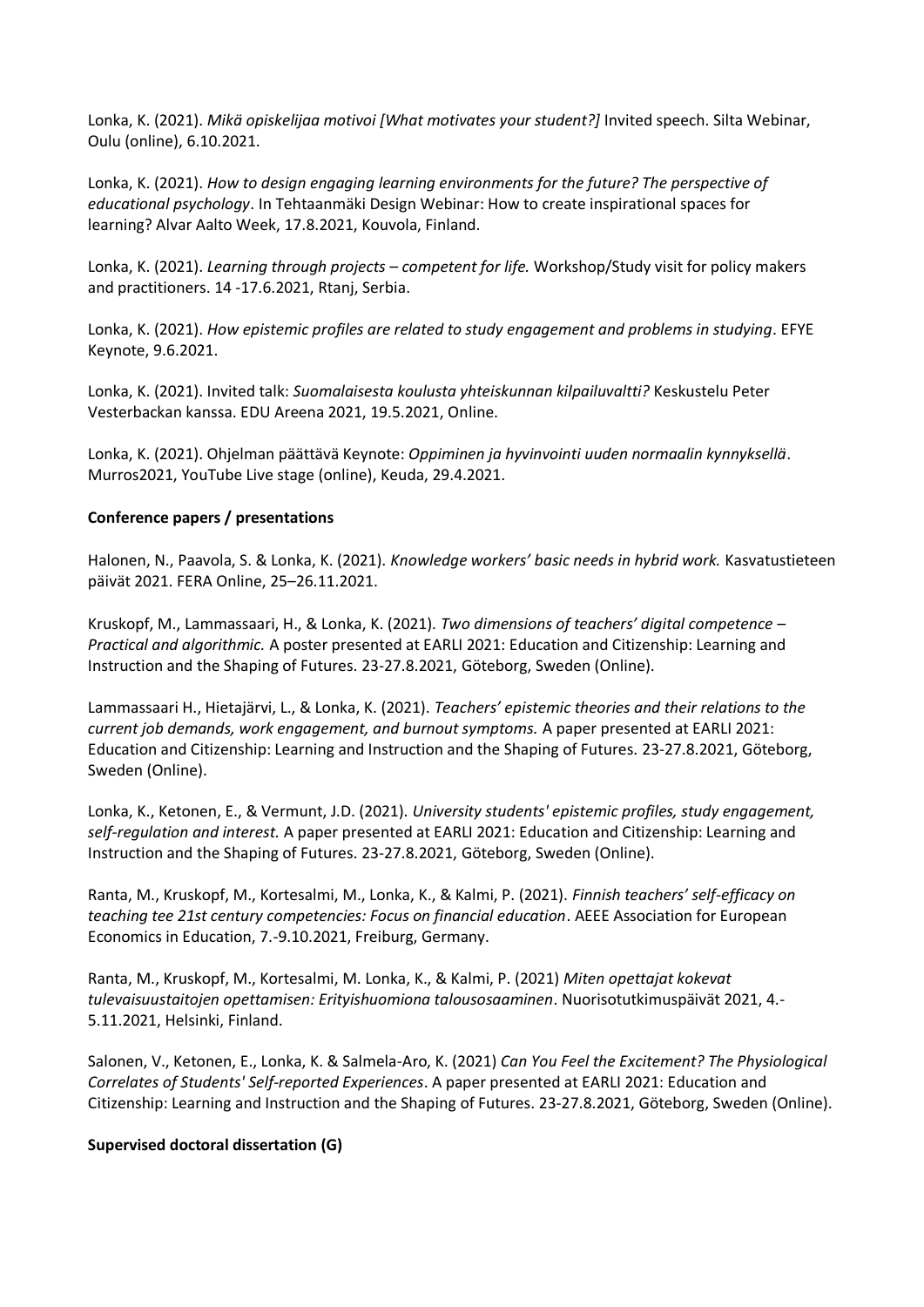Shuanghong Jenny Niu (2021). *Teaching and learning 21st century competencies : paving the way to the future.* University of Helsinki, Faculty of Educational Sciences. Doctoral dissertation (Article based). Supervisors: Professor Hannele Niemi, Professor Kirsti Lonka and Associate Professor Lotta Uusitalo. URN: ISBN: 978-951-51-7401-7

# **2020**

### **Peer-reviewed scientific articles (A1)**

Hietajärvi, L., Lonka, K., Hakkarainen, K., Alho, K., & Salmela-Aro, K. (2020). Are Schools Alienating Digitally Engaged Students? Longitudinal Relations between Digital Engagement and School Engagement. *Frontline Learning Research, 8(*1), 33 – 55. https://doi.org/10.14786/flr.v8i1.437

Tuominen, H., Niemivirta, M., Lonka, K., & Salmela-Aro, K. (2020). Motivation across a transition: Changes in achievement goal orientations and academic well-being from elementary to secondary school. *Learning and Individual Differences, 79,* [101854]. https://doi.org/10.1016/j.lindif.2020.101854

### **Article in professional textbook (D2)**

Lonka, K. (2020). Ilmiölähtöinen oppiminen kasvatuspsykologian näkökulmasta. In M. Tarnanen, & E. Kostiainen (Eds.), *Ilmiömäistä! : Ilmiölähtöinen lähestymistapa uudistamassa opettajuutta ja oppimista* (pp. 198-211). Jyväskylän yliopisto, opettajankoulutuslaitos. https://jyx.jyu.fi/handle/123456789/68034

# **Published report for Finnish Parliament Committee of the Future about Covid-19, education, youth and well-being (D4)**

Lonka, K. (2020). Selvitys koronapandemian lyhyen ja pitkän aikavälin hyvistä ja huonoista seurauksista koskien koulutusta, nuoria ja hyvinvointia. In *Koronapandemian hyvät ja huonot seuraukset lyhyellä ja pitkällä aikavälillä*. Eduskunnan tulevaisuusvaliokunnan julkaisu, 1/2020. Helsinki: Tulevaisuusvaliokunta 2020 (s. 168–180).

https://www.eduskunta.fi/FI/naineduskuntatoimii/julkaisut/Documents/tuvj\_1+2020.pdf

# **Textbooks (D5)**

Lonka, K. (2020). *Phenomenal learning from Finland*. Translated in Korean, Thai, Croatian and Spanish (Latin America Edition).

### **Keynotes and other activities**

Lonka, K. (2020). Invited talk: *Key elements for good learning results in the hybrid learning environment.* Hybrid Learning Summit: Shared experiences world-wide, 10.12.2020, Helsinki, Finland.

Lonka, K. (2020). Video interview by Teemu Ruohonen: *The life-long learning experiences* (in Finnish). 1.12.2020.

Lonka, K. (2020). Invited talk: *Phenomenal Teacher Education from Finland*. Worlddidac Association, Webinar, 24.9.2020.

Lonka, K. (2020). Keynote: *Phenomenon-based learning and Finnish schools.* Finnish Embassy, 25.6.2020, Santiago, Chile.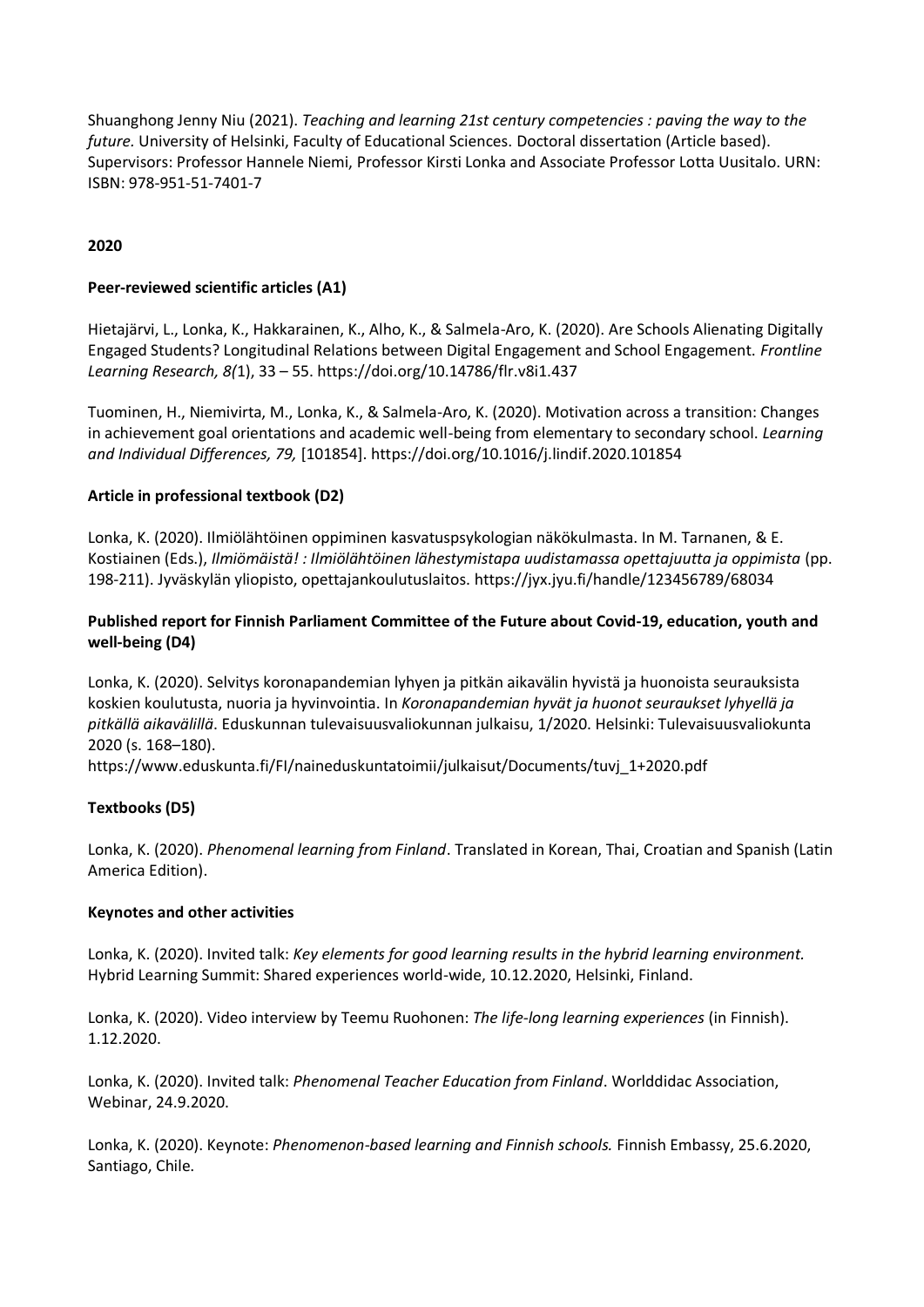Lonka, K. (2020). Keynote: *Phenomenon-based learning*. Finnish Embassy, 16.6.2020, Bogota, Columbia.

Lonka, K. (2020). *Tunteet ja motivaatio oppimisessa.* Webinaari 1.6.2020, Jyväskylän koulutuskuntayhtymä.

Lonka, K. (2020). Keynote: *Paluu tulevaisuuteen – mitä hyvää kevään poikkeustilanne voi tuoda oppimiseen?* EDUXR2020: Oppimisen laajenevat todellisuudet, Conference, 17.4.2020, AltspaceVR (online).

Lonka, K. (2020). Intervju: Kemppainen, E. "*Man gör som alltid tills man är tvungen att förändras*" – krisen kan leda till utveckling i skolan, säger expert. Östnyland 28.3.2020. https://www.ostnyland.fi/artikel/mangor-som-alltid-tills-man-ar-tvungen-att-forandras-krisen-kan-leda-till-utveckling-i-skolan/

Lonka, K. (2020). Instagram live: *Miten opin kotona? Motivaatio ja itseopiskelun haasteet.* 19.3.2020.

Lonka, K. (2020). Invited talk at III Finnish-Russian Educational Forum*,* Seminar, 23.2.2020, Helsinki, Finland.

Lonka, K. (2020). Keynote: *Phenomenal learning from Finland – where are we going next?* LIFE2020 Lapland International Forum for Education, University of Lapland, Conference, 6.2.2020, Rovaniemi, Finland.

Lonka, K. (2020). Invited talk: *Teachership in Finland and worldwide.* Educa 2020, Conference, 24.1.2020, Helsinki, Finland.

Lonka, K. (2020). Invited talk: *The essence of phenomenon-based learning and how to implement it.* IV Finnish-Russian Educational Forum, Conference, 23.1.2020, Helsinki, Finland.

Lonka, K. (2020). Speech at Tieteiden yön Paneelikeskustelu, 16.1.2020, Helsinki, Finland.

Lonka, K., Katainen, J. & Melin, H. (2020). Invited talk at Lappeenranta-seminaari 2020, 20-21.8.2020.

### **Supervised Doctoral dissertation (G)**

Sjöblom, Kirsi (2020). *Flourishing in 21st century workplaces : How to support knowledge workers' productivity and well-being in modern environments.* University of Helsinki, Faculty of Educational Sciences. Doctoral dissertation (article-based). Supervisors: Professor Kirsti Lonka, Professor Katariina Salmela-Aro and Docent Kaisu Mälkki. URN: ISBN:978-951-51-6116-1

# **2019**

### **Peer-reviewed scientific articles (A1)**

Hietajärvi, L., Salmela-Aro, K., Tuominen, H., Hakkarainen, K., & Lonka, K. (2019). Beyond Screen Time: Multidimensionality of Socio-Digital Participation and Relations to Academic Well-Being in Three Educational Phases. *Computers in Human Behavior, 93*, 13-24. https://doi.org/10.1016/j.chb.2018.11.049

Ketonen, E. E., Malmberg, L-E., Salmela-Aro, K., Muukkonen, H., Tuominen, H., & Lonka, K. (2019). The role of study engagement in university students' daily experiences: A multilevel test of moderation. *Learning and Individual Differences, 69*, 196-205. https://doi.org/10.1016/j.lindif.2018.11.001

Lonka, K., Ketonen, E., Marttinen, K., & Talvio, M. (2019). Engaging leadership training–fostering social interaction skills through e-learning and blended solutions. *Estonian Journal of Education, 7*(1), 2019, 28–49. https://doi.org/10.12697/eha.2019.7.1.02b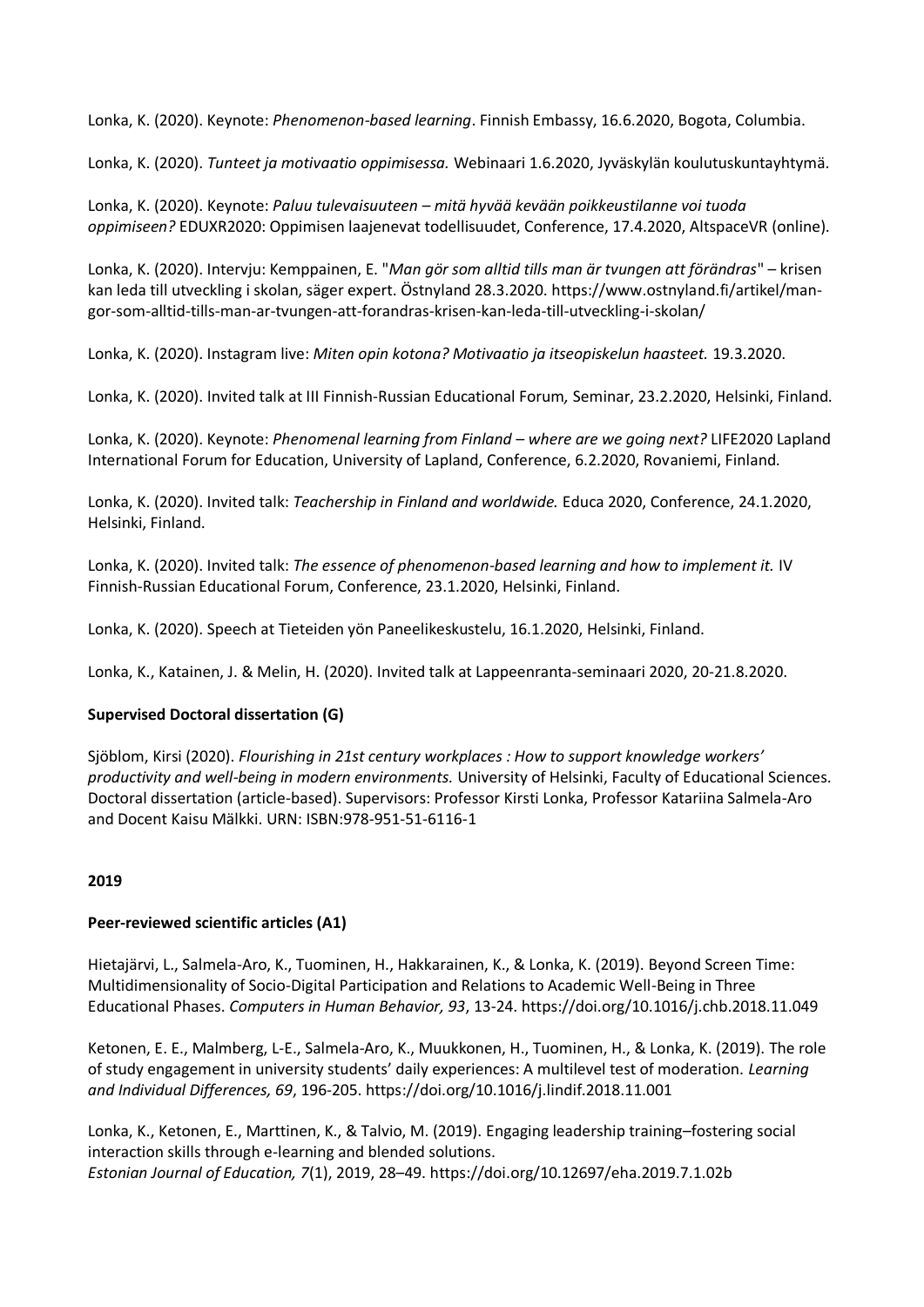Lonka, K., Ketonen, E., Vekkaila, J., Cerrato Lara, M., & Pyhältö, K. (2019). Doctoral students' writing profiles and their relations to well-being and perceptions of the academic environment. *Higher Education, 77*(4), 587-602. https://doi.org/10.1007/s10734-018-0290-x

Salmela-Aro, K., Hietajärvi, L., & Lonka, K. (2019). Work Burnout and Engagement Profiles Among Teachers. *Frontiers in Psychology, 10*, [2254]. https://doi.org/10.3389/fpsyg.2019.02254

Sjöblom, K., Lammassaari, H., Hietajärvi, L., Mälkki, K., & Lonka, K. (2019). Training in 21st Century Working Life Skills: How to Support Productivity and Well-Being in Multi-Locational Knowledge Work. *Creative Education, 10*, 2283-2310. https://doi.org/10.4236/ce.2019.1010164

Talvio, M., Hietajärvi, L., Matischek-Jauk, M., & Lonka, K. (2019). Do Lions Quest (LQ) workshops have systematic impact on teachers' social and emotional learning (SEL)? Samples from nine different countries. *Electronic Journal of Research in Educational Psychology, 17*(2), 465-494. https://doi.org/10.25115/ejrep.v17i48.2166

### **Chapters in books (A3)**

Cerrato Lara, M., Castello, M., & Lonka, K. (2019). A Picture of the Research Field of Doctoral Education from the Students' Perspectives: Studies Using Questionnaires and Scales. In T.M. Machin, M. Clarà, & P.A. Danaher (Eds.), *Traversing the Doctorate: Reflections and strategies from students, supervisors and administrators* (pp. 75-90). Palgrave Macmillan. 5 s. https://doi.org/10.1007/978-3-030-23731-8\_5.

Talvio, K. M., & Lonka, K. M. (2019). How to create a flourishing classroom? An intervention protocol for enhancing teachers' social and emotional learning. In L. E. van Zyl, & S. Rothmann (Eds.), *Positive Psychological Intervention Design and Protocols for Multi-cultural Contexts* (pp. 315-339). Springer. https://doi.org/10.1007/978-3-030-20020-6\_14

### **Chapter in conference publication (B2)**

Kruskopf, M. M., Lonka, K. M., & Mikkilä-Erdmann, M. (2019). Explorations on the Nature of Children's Conceptual Change in Computational Thinking. In *INTED2019 Proceedings: 13th annual International Technology, Education and Development Conference, March 11th, 12th and 13th, 2019, Valencia, Spain* (pp. 5884-5894). (INTED proceedings). IATED Academy. https://doi.org/10.21125/inted.2019.1441

### **Conference papers / presentations**

Järvinen, J., Ketonen, E., Salonen, V., Lonka, K., & Salmela-Aro., K. *Capturing student engagement and stress in the moment with heart rate and experience sampling measures.* Poster presentation at: Seminar on Physical Activity and Rest Thursday 6th June 2019, Oxford, UK.

Maksniemi, E., Hietajärvi, L., Ketonen, E., Salonen, V., Lonka, K. & Salmela-Aro, K. *Investigating high school student's digital practices and sleep using experience sampling and accelerometer data*. Seminar on Physical Activity and Rest Thursday 6th June 2019, Oxford, UK.

### **Other publications**

Lonka, K., Kruskopf, M., Lammassaari, H. M. W., & Vaara, L. (2019). *Laaja-alainen osaaminen ja ilmiölähtöiset projektit.* Helsingin yliopisto. https://blogs.helsinki.fi/luovaope/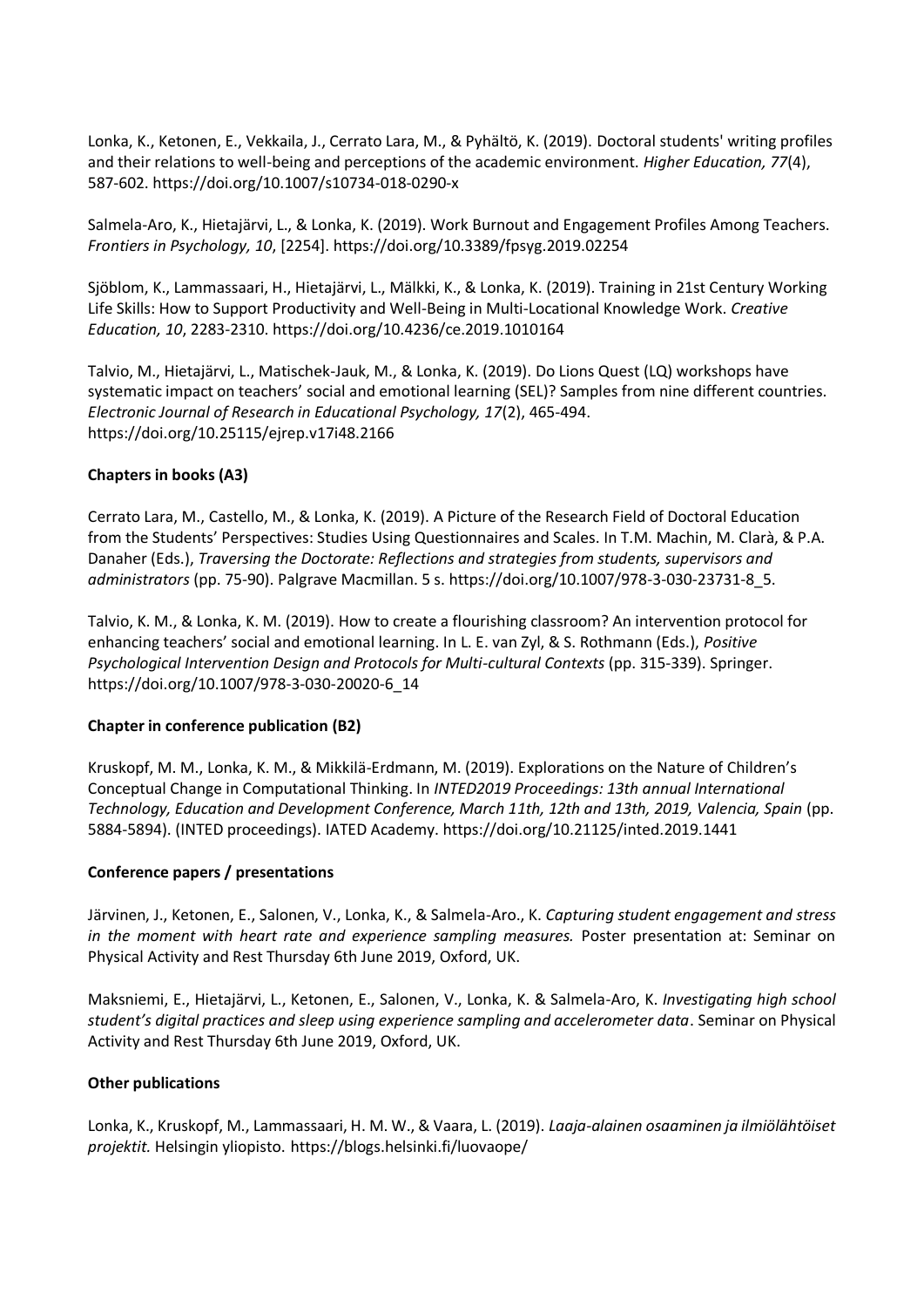### **Keynotes and other activities**

Lonka, K. (2019). Keynote: *Epistemic beliefs of teacher students and teachers: variable-oriented and personoriented views.* The Third International Conference for "Personal Epistemology and Learning in the Digital Age", 29.11.2019, Taipei, Taiwan.

Lonka, K. (2019). Keynote: *Phenomenal teacher education from Finland – Challenges and Solution.* The 7th International Conference on Teacher Education: Focusing on Teaching Methods and Materials, 18.10.2019, Pingtung, Taiwan.

Lonka, K. (2019). Keynote: *How Schools Cultivate Interdisciplinary Life-long Learners.* CW International Conference on Education Innovation, 25.9.2019, Taipei, Taiwan.

Lonka, K. (2019). Plenary Panel: *The university of the future: physical vs virtual.* THE Innovation and Impact Summit, 3.4.2019, Daejeon, South Korea.

Lonka, K. (2019). Keynote: *Reforms of the Finnish education system*. II Finnish-Russian Educational Forum, 14.3.2019, Moscow, Russia.

Lonka, K. (2019). Keynote: *Homo Digitals goes to Army.* Oulu Finnish Army Seminar: Trends in army excercises, training and education in the 2020s, 13.2.2019, Oulu, Finland.

Maksniemi, E., Hietajärvi, L., Ketonen, E., Salonen, V., Lonka, K. & Salmela-Aro, K. (2019). *Investigating high school student's digital practices and sleep using experience sampling and accelerometer data*. Seminar on Physical Activity and Rest, Thursday 6th June 2019, Oxford, UK.

### **Supervised Doctoral dissertation (G)**

Hietajärvi, Lauri (2019). *Adolescents' socio-digital engagement and its relation to academic well-being, motivation, and achievement.* University of Helsinki, Faculty of Educational Sciences. Doctoral dissertation (article-based). Supervisors: Professor Kirsti Lonka, Professor Katariina Salmela-Aro and Professor Kai Hakkarainen. URN: ISBN: 978-951-51-5398-2

#### **2018**

### **Peer-reviewed scientific articles (A1)**

Ketonen, E. E., Dietrich, J., Moeller, J., Salmela-Aro, K., & Lonka, K. (2018). The role of daily autonomous and controlled educational goals in students' academic emotion states: An experience sampling method approach. *Learning and Instruction*, *53*, 10-20. https://doi.org/10.1016/j.learninstruc.2017.07.003

Maksniemi, E., Hietajärvi, L., Lonka, K., Marttinen, E., & Salmela-Aro, K. (2018). Sosiodigitaalisen osallistumisen, unenlaadun ja kouluhyvinvoinnin väliset yhteydet kuudesluokkalaisilla. *Psykologia, 53*(2-3), 180-200.

Moisala, M., Salmela, V., Carlson, S., Salmela-Aro, K., Lonka, K., Hakkarainen, K., & Alho, K. (2018). Neural activity patterns between different executive tasks are more similar in adulthood than in adolescence. *Brain and Behavior*, *8*(9), [01063]. https://doi.org/10.1002/brb3.1063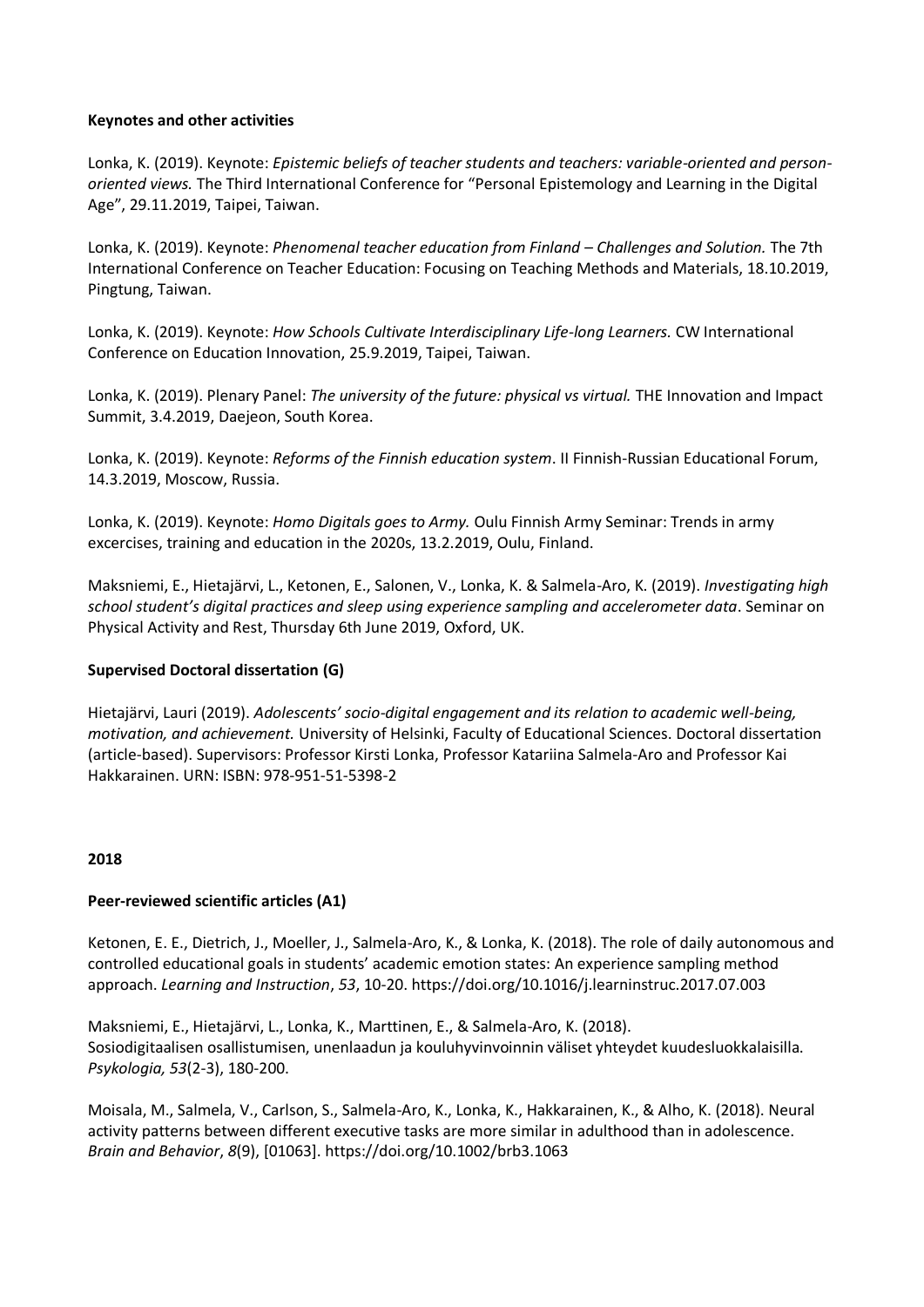Varonen, A., Tuominen, H., Hietajärvi, L., Salmela-Aro, K., Hakkarainen, K., & Lonka, K. (2018). Tavoiteorientaatiot, koulutustavoitteet ja koulumenestys kuudennella luokalla. *Psykologia, 53*(2-3), 131- 151.

### **Textbook (D5)**

Lonka, K. (2018). *Phenomenal learning from Finland*. Edita Publishing.

### **Refereed conference paper (A3)**

Lonka, K. (2018, August). Growing Minds-21st Century Competences and Digitalisation among Finnish Youth? In *Proceedings of the 2018 ACM Conference on International Computing Education Research* (pp. 95- 96). ACM.

### **Keynotes and other activities**

Lonka, K. (2018). Keynote: *Future Ready Education: Transformation in Curriculum and Teachers Development in Finland.* In Learning & Teaching Expo 2018, 12.12.2018, Hong Kong, China.

Lonka, K. (2018). Keynote: *Osaamisella tulevaisuuteen.* WORK & HEALTH Research Seminar, 7.11.2018, Helsinki, Finland.

Lonka, K. (2018). Keynote: *Finnish school reform and phenomenon-based learning: the importance of physical activity*. Back to Basics, 18.10.2018, Shenzhen, China.

Lonka, K. (2018). Keynote: *Growing minds - 21st century competences and digitalisation among Finnish youth?* 14th Annual ACM Conference on International Computing Education Research, 14.9.2018, Espoo, Finland.

Lonka, K. (2018). Keynote: *Työnohjaaja – olet tärkeä!* Suomen Työnohjaajat ry:n Työnohjauskonferenssi, 2018, 8.6.2018, Porvoo, Finland.

Lonka, K. (2018). Keynote. *Puhetta perustaidoista* -seminaari, 5.6.2018, Helsinki, Finland.

Lonka, K. (2018). Keynote. *Global Education Technology* (GET), 18.5.2018, Helsinki, Finland.

### **Supervised Doctoral dissertation (G)**

Kunnari, Irma (2018). *Teachers changing higher education : From coping with change to embracing change.* University of Helsinki, Faculty of Educational Sciences, Educational Psychology. Supervisors: Docent Liisa Ilomäki, Professor Auli Toom, Professor Lasse Lipponen and Professor Kirsti Lonka. URN:ISBN:978-951-51- 4551-2

### **2017**

### **Peer-reviewed scientific articles (A1)**

Cerrato-Lara, M., Castelló, M., García-Velázquez, R., & Lonka, K. (2017). Validation of the Writing Process Questionnaire in Two Hispanic Populations: Spain and Mexico. *Journal of Writing Research*, *9*(2), 151-172. DOI: 10.17239/jowr-2017.09.02.03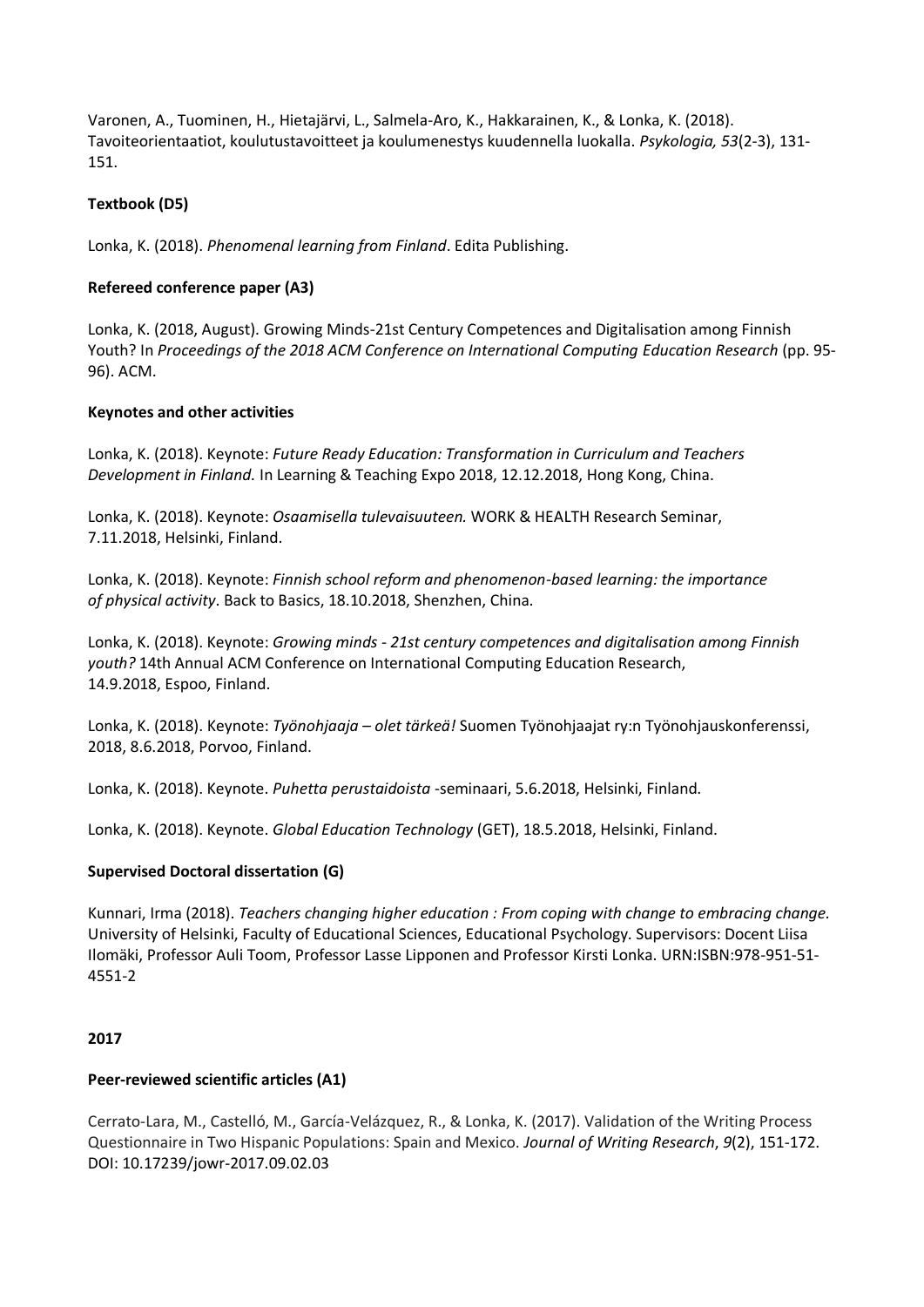Dhir, A., Kaur, P., Lonka, K., & Tsai, C-C. (2017). Do psychosocial attributes of well-being drive intensive Facebook use? *Computers in Human Behavior*, *68*, 520-527. DOI: 10.1016/j.chb.2016.11.023

Dhir, A., Khalil, A., Lonka, K., & Tsai, C-C. (2017). Do educational affordances and gratifications drive intensive Facebook use among adolescents? *Computers in Human Behavior*, *68*, 40-50. DOI: 10.1016/j.chb.2016.11.014

Moisala, M., Salmela, V., Hietajärvi, L., Carlson, S., Vuontela, V., Lonka, K., ... Alho, K. (2017). Gaming is related to enhanced working memory performance and task-related cortical activity. *Brain Research, 1655*, 204-215. DOI: 10.1016/j.brainres.2016.10.027

Obschonka, M., Hakkarainen, K., Lonka, K., & Salmela-Aro, K. (2017). Entrepreneurship as a twenty-first century skill: entrepreneurial alertness and intention in the transition to adulthood. *Small Business Economics, 48*(4), 487–501. DOI: 10.1007/s11187-016-9798-6

Salmela-Aro, K., Upadyaya, K., Hakkarainen, K., Lonka, K., & Alho, K. (2017). The dark side of internet use: Two longitudinal studies of excessive internet use, depressive symptoms, school burnout and engagement among Finnish early and late adolescents. *Journal of Youth and Adolescence, 46*(2), 343-357. DOI: 10.1007/s10964-016-0494-2

### **Other publications**

Lonka, K. (2017). Building a school for the digital natives generation. *Debates on education, 45*. Barcelona: Fundació Jaume Bofill and UOC. ISBN: 978-84-946592-4-9

### **Supervised Doctoral dissertation (G)**

Ketonen, E. (2017). *The role of motivation and academic emotions in university studies: The short- and longterm effects on situational experiences and academic achievement.* University of Helsinki, Faculty of Educational Sciences. Doctoral dissertation (article-based). Supervisors: Professor Kirsti Lonka, Professor Katariina Salmela-Aro and Dr. Heta Tuominen. URN: ISBN:978-951-51-3820-0

### **2016**

### **Peer-reviewed scientific articles (A1)**

Dhir, A., Kaur, P., Chen, S., & Lonka, K. (2016). Understanding online regret experience in Facebook use – Effects of brand participation, accessibility & problematic use. *Computers in Human Behavior, 59*, 420-430. DOI: 10.1016/j.chb.2016.02.040

Dhir, A., Kaur, P., Lonka, K., & Nieminen, M. (2016). Why do adolescents untag photos on Facebook? *Computers in Human Behavior, 55*, 1106-1115. DOI: 10.1016/j.chb.2015.11.017

Halonen, N., Hietajärvi, L., Lonka, K., & Salmela-Aro, K. (2016). Sixth graders' use of technologies in learning, technology attitudes and school well-being. *The European Journal of Social & Behavioural Sciences*, *XVIII*(1), 2307-2324. [205]. DOI: 10.15405/ejsbs.205

Ketonen, E., Haarala-Muhonen, A., Hirsto, L., Hänninen, J., Wähälä, K., & Lonka, K. (2016). Am I in the right place? Academic engagement and study success during the first years at university. *Learning and Individual Differences, 51*, 141-148. DOI: 10.1016/j.lindif.2016.08.017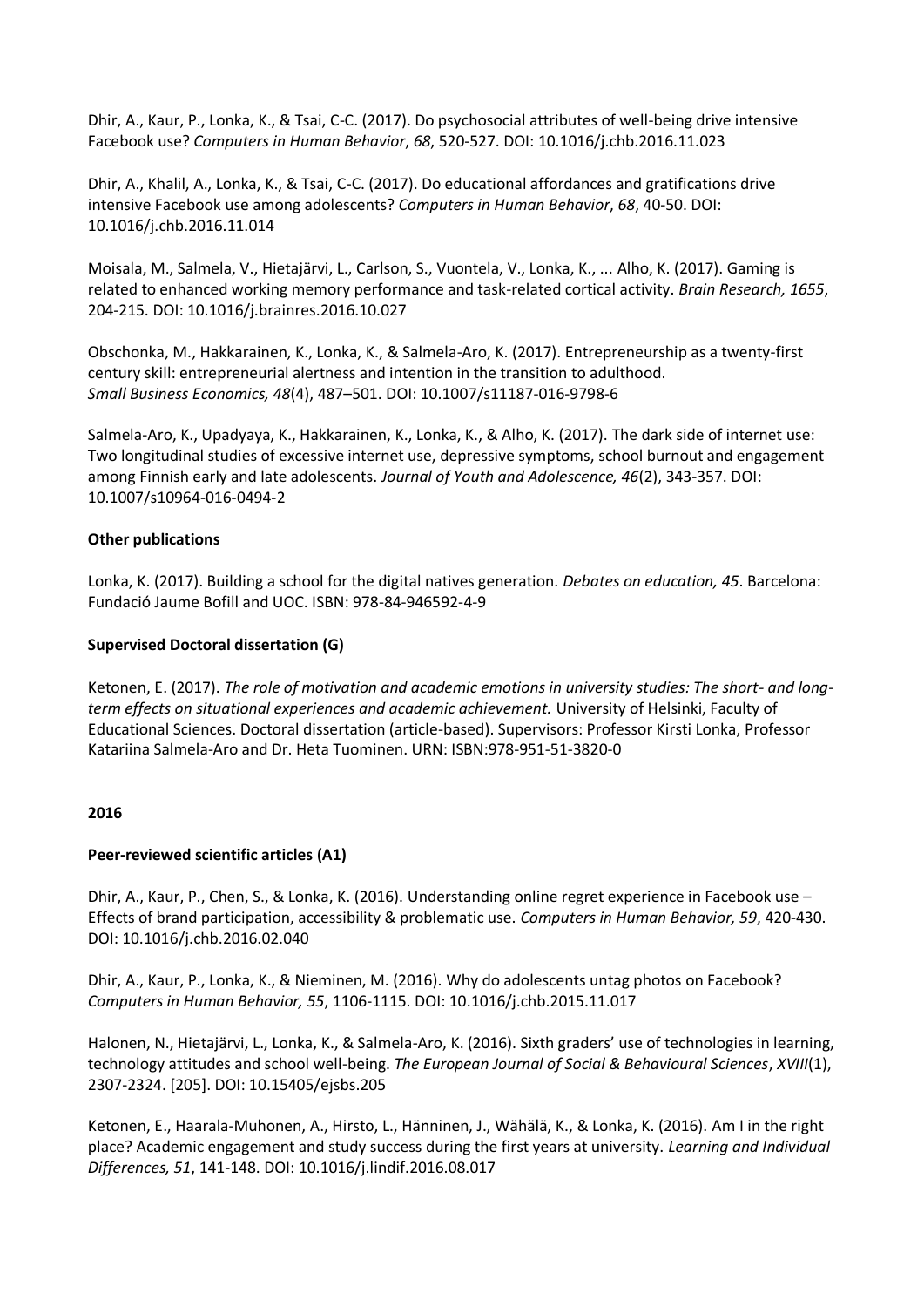Moisala, M., Salmela, V., Hietajärvi, L., Salo, E., Carlson, S., Salonen, O., Lonka, K., Hakkarainen, K., Salmela-Aro, K., & Alho, K. (2016). Media multitasking is associated with distractibility and increased prefrontal activity in adolescents and young adults. *NeuroImage*, *134*, 113-121. DOI: 10.1016/j.neuroimage.2016.04.011

Salmela-Aro, K., Muotka, J., Alho, K., Hakkarainen, K., & Lonka, K. (2016). School burnout and engagement profiles among digital natives in Finland: A person-oriented approach. *European Journal of Developmental Psychology, 13(6),* 704-718. DOI: 10.1080/17405629.2015.1107542

Sandström, N., Eriksson, R., Lonka, K., & Nenonen, S. (2016). Usability and affordances for inquiry-based learning in a blended learning environment. *Facilities*, *34*(7/8), 433 - 449. DOI: 10.1108/F-12-2014-0097

Sjöblom, K., Mälkki, K., Sandström, N., & Lonka, K. (2016). Does Physical Environment Contribute to Basic Psychological Needs? A Self-Determination Theory Perspective on Learning in the Chemistry Laboratory. *Frontline Learning Research, 4(*1), 17-39. DOI: 10.14786/flr.v4i1.217

Talvio, M., Berg, M., Komulainen, E., & Lonka, K. (2016). Exploring the coherence of the goals achieved through a youth development programme. Procedia: Social and Behavioral Sciences, 217, p 469-476. DOI: 10.1016/j.sbspro.2016.02.017

Talvio, M., Berg, M., Litmanen, T., & Lonka, K. (2016). The Benefits of Teachers' Workshops on Their Social and Emotional Intelligence in Four Countries. Creative Education, 7(18), 2803-2819. DOI: 10.4236/ce.2016.718260

### **Article in conference proceedings (A4, refereed)**

Ranta, M., Lonka, K., Salmela-Aro, K., & Mind the Gap Research Group (2016). Mind the Gap: Between Digital Natives and Educational Practice. In *XX International Scientific Conference "Psychology of the XXI Century: Russian Psychology in the Context of the International Science": 19th to 21st April 2016, Saint Petersburg, Russian Federation* (pp. 28-29). (Psihologiâ XXI veka). Saint-Petersburg State University.

Sandström, N., Hytti, V., Nenonen, S., & Lonka, K. (2016). How is it sustainable? Identifying key indicators for sustainable educational design. In L. G. Chova, A. L. Martínez, & I. C. Torres (Eds.), *INTED2016 - 10th International Technology, Education and Development Conference, 7-9 March, 2016, Valencia (Spain): Conference proceedings* (pp. 4217-4219). (INTED proceedings). IATED Academy. DOI: 10.21125/inted.2016.2037

### **Book chapters (B2, non-refereed)**

Lonka, K., Pyhältö, K. & Lipponen, L. (2016). Lära genom att forska. Handbok i universitetspedagogik. Lindblom-Ylänne, S., Nevgi, A., Lindfors, B., Londen, M., Löfström, E. & Mickwitz, Å. (toim.). Helsingfors: Universitetspedagogiska forsknings- och utvecklingsenheten. ISSB 978-951-51-1668-0

Nevgi, A., Lonka, K & Lindblom-Ylänne, S (2016). Aktiverande föreläsningsundervisning. Handbok i universitetspedagogik. Lindblom-Ylänne, S., Nevgi, A., Lindfors, B., Londen, M., Löfström, E. & Mickwitz, Å. (toim.). Helsingfors: Universitetspedagogiska forsknings- och utvecklingsenheten (sidor 243–259). ISSB 978- 951-51-1668-0

### **Conference abstracts and presentations**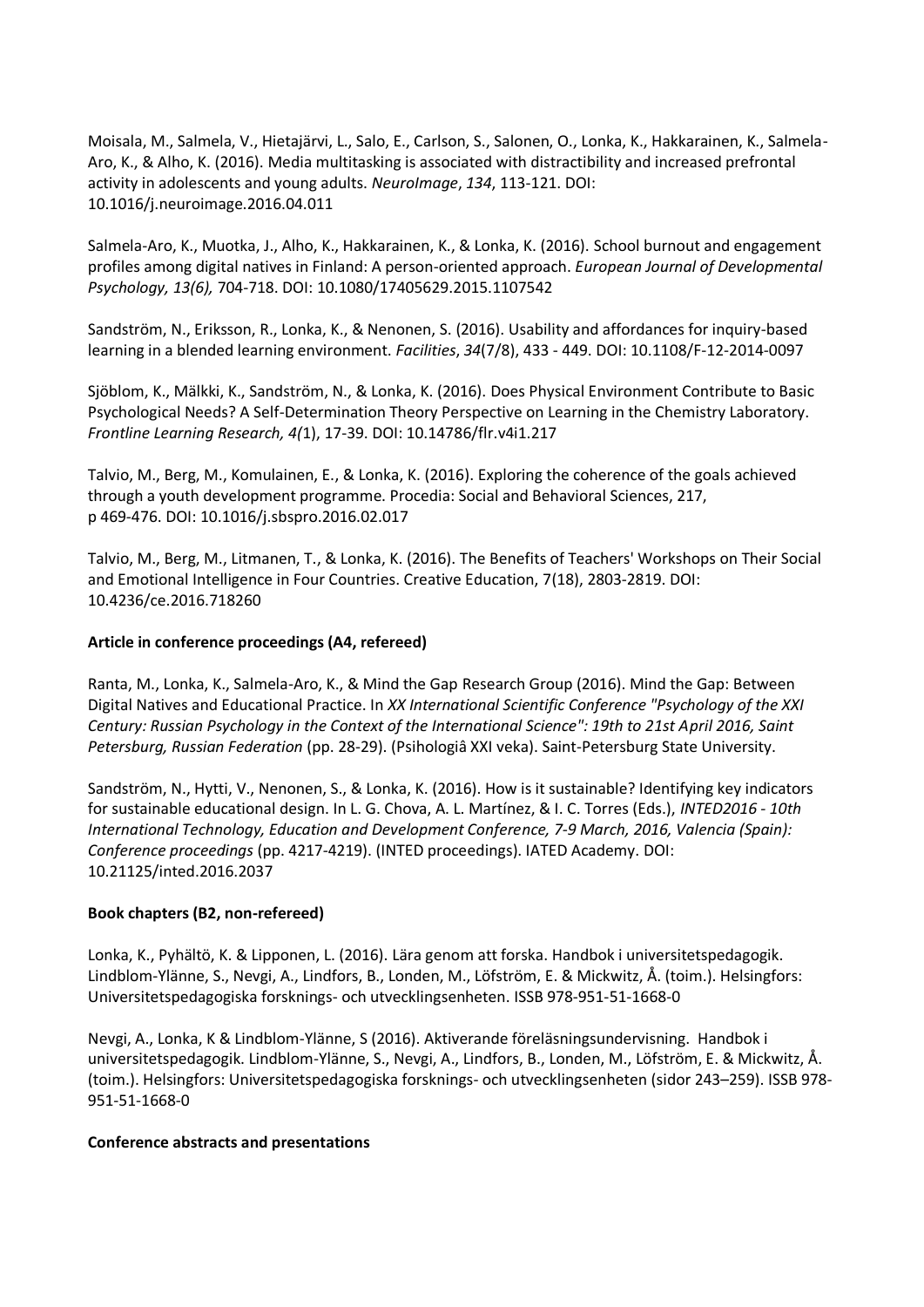Talvio, M., Berg, M., & Lonka K. (2016). Promoting teachers to enhance their pupils' social and emotional learning. International intervention study. Paper presented at II International congress on Students' engagement in school; Perspective on psychology and education in Lisbon, Portugal 11 Jul  $\rightarrow$  13 Jul 2016.

Berg, M., Talvio, & Lonka, K. (2016). Do teachers´ knowledge and applied knowledge develop during their training on social and emotional learning? Paper presented at II International congress on Students' engagement in school; Perspective on psychology and education in Lisbon, Portugal 11 Jul → 13 Jul 2016.

### **Published development or research report or study (D4)**

Joustavat oppimisen tilat -työryhmä (Aalto yliopisto, Helsingin yliopisto & Espoon kaupunki), Nenonen, S., Airo, K., Suominen, J., Vladykina, N., Lonka, K., Vaara, L., Lammassaari, H., Erkkilä, K., Rekola, J., & Riihimäki, T. (2016). *Ohjeita käyttäjälähtöiseen oppimisympäristön kehittämiseen: Joustavat oppimisen tilat kehityshankkeen tuloksia*. Espoon kaupunki. http://www.espoo.fi/materiaalit/paivahoito ja koulutus/verkkolehti/jot2016/

### **Supervised Doctoral dissertation (G)**

Dhir, A. (2016). *Exploring Online Self-presentation in Computer-mediated environments - Motives and Reasons for Photo-tagging and untagging*. Aalto University. Doctoral dissertation. Supervisors Professor Marko Nieminen, University of Aalto, Finland; Professor Kirsti Lonka University of Helsinki; and Professor Sufen Chen, National Taiwan University of Science and Technology, Taiwan. URN:ISBN:978-952-60-6782-7

### **2015**

### **Peer-reviewed scientific articles (A1)**

Anttila, H,. Lindblom-Ylänne, S., Lonka, K. & Pyhältö, K. (2015) The added value of a PhD in medicine - PhD students' perceptions of acquired competences. *International Journal of Higher Education, 4,* 172-180. DOI:10.5430/ijhe.v4n2p172

Hietajärvi, L., Tuominen-Soini, H., Hakkarainen, K., Salmela-Aro, K., & Lonka, K. (2015). Is Student Motivation Related to Socio-digital Participation? A Person-oriented Approach. *Procedia : Social and Behavioral Sciences*, *171*, 1156-1167. DOI: 10.1016/j.sbspro.2015.01.226

Numminen, A., Lonka, K., Rainio, A. P. & Ruismäki, H. (2015). 'Singing is no longer forbidden to me – it's like part of my human dignity has been restored.' Adult non-singers learning to sing: An explorative intervention study. *The European Journal of Social & Behavioural Sciences, 12(*1), 1660-1674. DOI: 10.15405/ejsbs.149

Nurttila, S., Ketonen, E. & Lonka, K. (2015). Sense of competence and optimism as resources to promote academic engagement. *Social and Behavioral Sciences, 171*, 1017-1026. DOI: 10.1016/j.sbspro.2015.01.225

Talvio, M., Berg, M., Ketonen, E., Komulainen, E. & Lonka, K. (2015). Progress in Teachers' Readiness to Promote Positive Youth Development among Students during the Lions Quest Teaching Workshop.*Journal of Education and Training Studies*, *3*(6), 1-13. DOI: 10.11114/jets.v3i6.869

Talvio, M., Berg, M., & Lonka, K. (2015). How does continuing training on social interaction skills benefit teachers? *Procedia : Social and Behavioral Sciences*, *171*, 820-829. DOI: 10.1016/j.sbspro.2015.01.197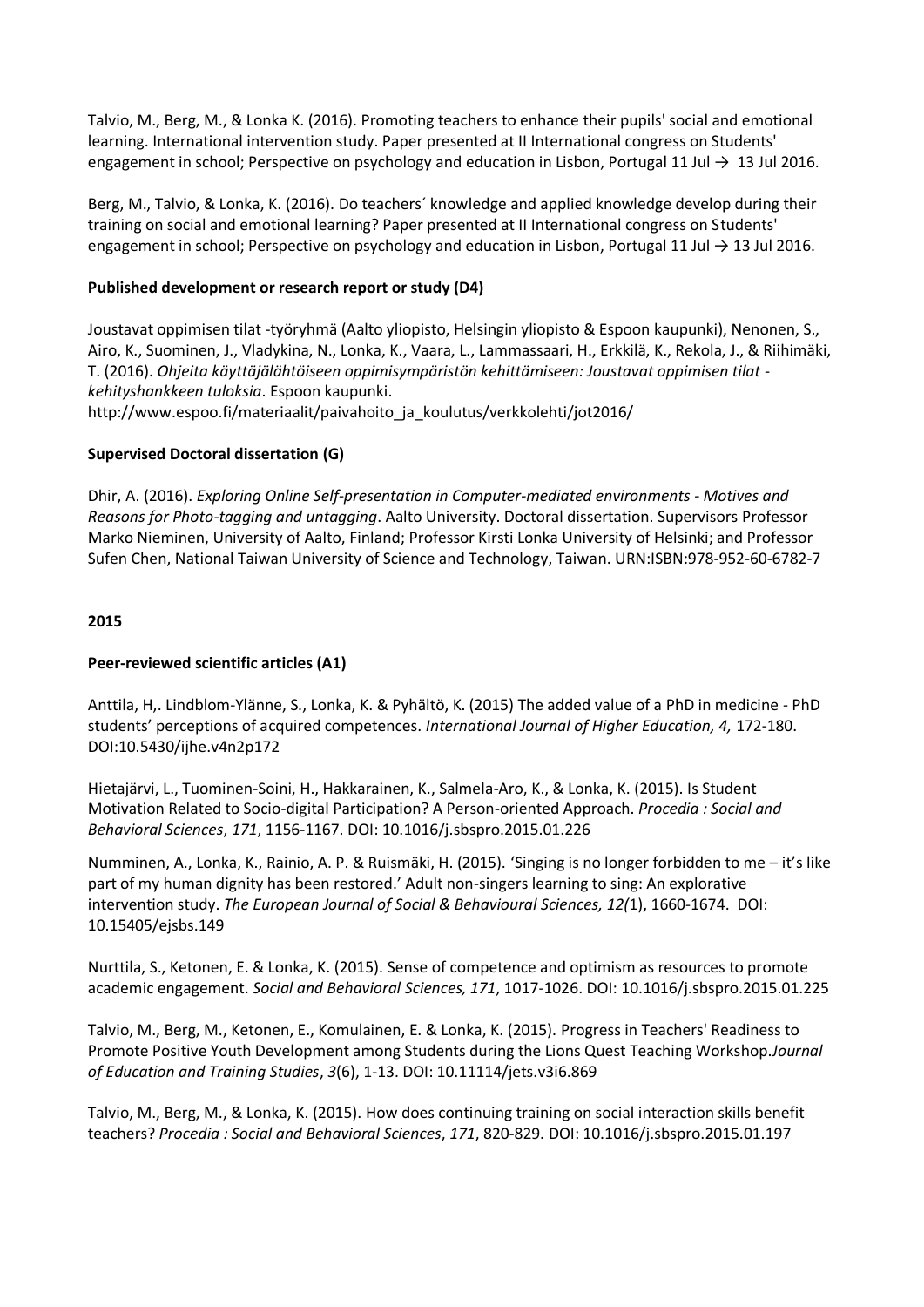Talvio, M., Lonka, K., Komulainen, E., Kuusela, M., & Lintunen, T. (2015). The development of teachers' responses to challenging situations during interactions training. *Teacher Development, 19*(1), 97–115, DOI: 10.1080/13664530.2014.979298

### **EU Report**

Lonka, K., Hietajärvi, L., Moisala, M., Tuominen-Soini, H., Vaara, L. J., Hakkarainen, K., Salmela-Aro, K., Cho, V., & Steiner, A. (2015). *Report for EU Parliament 2015*: *Innovative Schools: Teaching & Learning in the Digital Era: Workshop Documentation.* European Union, pp. 5-46. http://www.europarl.europa.eu/RegData/etudes/STUD/2015/563389/IPOL\_STU(2015)563389\_EN.pdf

### **Invited talks and keynotes**

Lonka, K. (2015) *Mind the Gap – between digital natives and educational practices.* An invited keynote in ICEEPSY2016 Conference, Istanbul, Turkey, October 13, 2015.

Lonka, K. (2015). *Schools, digitalisation and education in Finland.* Skolekonferensen, Nanseskolen, Lillehammer, May 22, 2015.

Lonka, K. (2015). Workshop: *Schools and education in the digital era.* Speech in CULT – European Parliament. May 4, 2015. http://www.europarl.europa.eu/studies

Lonka, K. (2015) *E-learning is out – what is in, then?* An invited keynote in Caperio satellite meeting of BETT2015 for Swedish delegates, January 23, 2015, Cumberland hotel, London, England.

Lonka, K. (2015) Invited lecture: *PhD. students' conceptions of academic writing – what can quantitative analyses reveal?* Presented in Quant Hub seminar, January 19, 2015, Faculty of Education, University of Oxford, England.

Several national keynotes.

# **Conference presentations and abstracts**

Lonka, K., Ketonen, E., Vekkaila, J., Sandström, N. & Pyhältö, K. (2015). *PhD students' writing profiles, experienced well-being and perceptions of the learning environment*. A paper presented in EARLI Biennale2015, Limassol, Cyprus.

Hietajärvi, L., Tuominen-Soini, H., Hakkarainen, K., Salmela-Aro, K. & Lonka, K. (2015). *High school students' socio-digital participation and gender, motivation and well-being differences – A person-oriented approach.* A paper presented in EARLI Biennale2015, Limassol, Cyprus.

Ketonen, E., Dietrich, J., Salmela-Aro, K. & Lonka, K. (2015). *Self-determined goal pursuit and emotional experience: An experience sampling approach.* A paper presented in EARLI B2015, Limassol, Cyprus.

Berg, M., Talvio, M., & Lonka, K. (2015). *A qualitative study on the change of teachers' knowledge and applied knowledge during Lions Quest programme*. Paper presented at the Education and Transition - Contributions from Educational Research (ECER) conference in Budapest, Hungary 7 Oct 2015 → 11 Oct 2015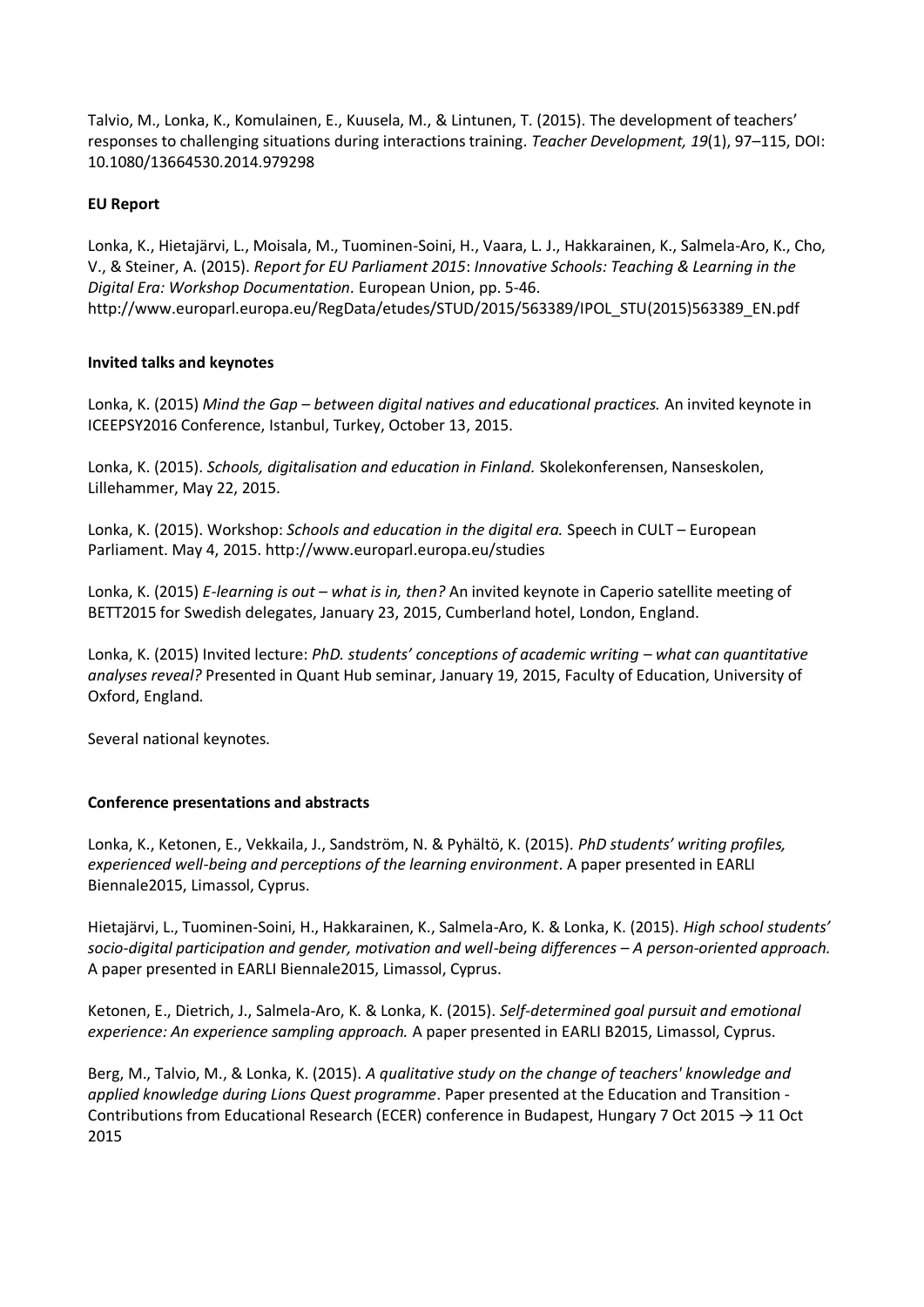Talvio, M. & Lonka, K. (2015). *How do the teachers benefit from the Lions Quest workshop?* Paper presented at the 5th Social Emotional Learning and Culture Conference of the European Network for Social and Emotional Competence (ENSEC) in Lisbon, Portugal 30 Jun 2015  $\rightarrow$  4 Jul 2015.

Talvio, M., Marttinen, K., Ketonen, E. & Lonka, K. (2015). *Do managers benefit from training on well-being and social interaction skills? – Transforming leadership skills by applying blended learning.* A paper to be presented in ENSEC2015 Conference, Lissabon, Portugal.

Talvio, M., Lonka, K., & Lintunen, T. (2015). *Do Teachers Benefit from Training on Social Interaction Skills?* A paper to be presented in EARLI2015 SYMPOSIUM: The impact of different models of professional development on teacher learning Organised by: Vermunt, J. & Vrikki, M, University of Cambridge.

# **Books (D5, E5)**

Hari, R., Järvinen, J., Lehtonen, J., Lonka, K., Peräkylä, A., Pyysiäinen, I., Salenius, S., Sams, M. & Ylikoski, P. (2015). *Ihmisen mieli*. Gaudeamus.

Lonka, K. (2015). *Oivaltava oppiminen.* Otava.

### **Refereed Book Chapters (A3)**

Hakkarainen, K., Hietajärvi, L., Alho, K., Lonka, K., & Salmela-Aro, K. (2015). Sociodigital Revolution: Digital Natives vs Digital Immigrants. In J. D. Wright (Ed.), *International Encyclopedia of the Social & Behavioral Sciences* (Second edition ed., Vol. Volume 22, pp. 918-923). Elsevier Scientific Publ. Co. DOI: 10.1016/B978- 0-08-097086-8.26094-7

### **Book Chapters (B2)**

Lonka, K., Hietajärvi, L., Hohti, R., Nuorteva, M., Rainio, A.P., Sandström, N., Vaara, L., & Westling, S.K. (2015). Ilmiölähtöisesti kohti innostavaa oppimista. In Cantell, H. (Ed.) *Monialainen oppiminen.* PSkustannus, 49–72.

Lonka, K., Vaara, L. & Sandström, N. (2015). *Promoting meaningful learning and knowledge creation – design principles for future schools and universities*. Juvenes Print.

Lonka, K., Vaara, L., & Sandström, N. (2015). Promoting meaningful learning. In S. Nenonen, S. Kärnä, J-M. Junnonen, S. Tähtinen, & N. Sandström (Eds.), *Oppiva kampus - how to co-create campus?* (pp. 304-319). Suomen Yliopistokiinteistöt. http://sykoy.fi/wp-content/uploads/oppiva-kampus\_valmis\_pieni.pdf

### **Supervised Doctoral dissertations (G)**

Dhir, Amandeep (2015). *On the Nature of Internet Addiction : What is it and how is it measured?* University of Helsinki, Faculty of Behavioural Sciences, Department of Teacher Education. Doctoral dissertation (article-based) Supervisors: Professor Marko Nieminen, University of Aalto, Finland; Professor Sufen Chen, National Taiwan University of Science and Technology, Taiwan; and Kirsti Lonka. http://urn.fi/URN:ISBN:978-951-51-1119-7

Litmanen, Topi (2015). *Stressful, important and rewarding : How higher education students experience learning in different environments.* University of Helsinki, Faculty of Behavioural Sciences, Department of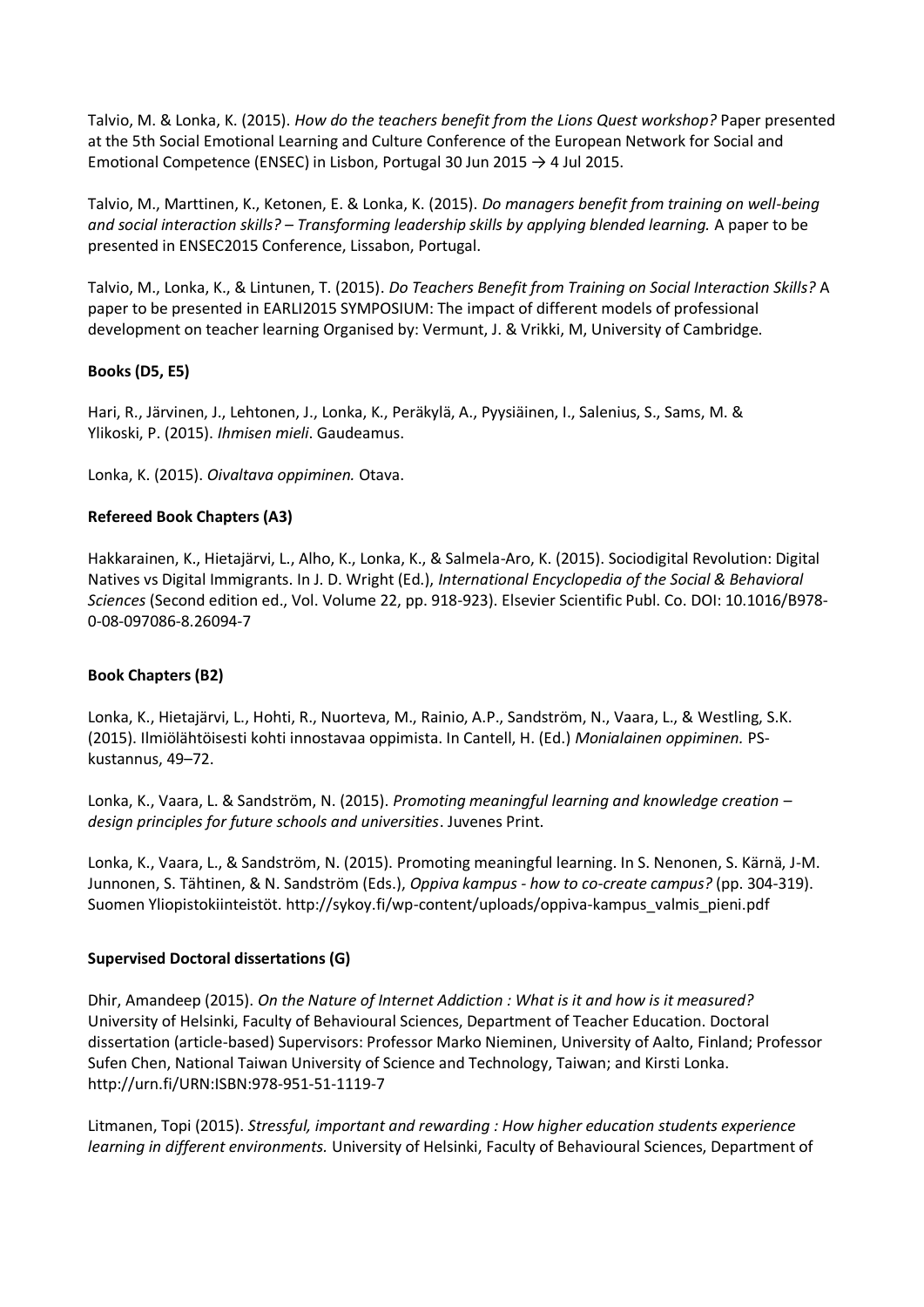Teacher Education. Doctoral dissertation (article-based). Supervisors: Professor Kirsti Lonka, Professor Kai Hakkarainen and Dr. Laura Hirsto. http://urn.fi/URN:ISBN:978-951-51-1122-7

### **Audiovisual material (I1)**

Brucker, H., Kantele, T., Laakso, L-K., Lappalainen, A-L., Löyttyniemi, R., Mäki, H., Paavilainen, M., Palmén-Väisänen, A., Pulkkinen, M., Salomaa, M., Vuorela, U., Alho, K., Hietajärvi, L., Kujala, T., Lonka, K., Salo, L., Vaara, L., & Vesterinen, O. (Authors). (2015). *Ihmeelliset aivot.* Digital or Visual Product. http://yle.fi/teos/ihmeellisetaivot/

### **2014**

### **Peer-reviewed scientific articles (A1)**

Hakkarainen, K. P., Wires, S., Keskinen, J., Paavola, S., Pohjola, P., Lonka, K., & Pyhältö, K. (2014). On personal and collective dimensions of agency in doctoral training: medicine and natural science programs. *Studies in Continuing Education, 36*(1), 83-100.

Hietajärvi, L., Nuorteva, M., Tuominen-Soini, H., Hakkarainen, K., Salmela-Aro, K., & Lonka, K. (2014). Kuudesluokkalaisten sosiodigitaalinen osallistuminen, kiinnostuksen kohteet ja kouluhyvinvointi. *Kasvatus [The Finnish Journal of Education], 45*, 429–443.

Litmanen, T., Loyens, S. M. M., Sjöblom, K. & Lonka, K. (2014) Medical students' perceptions of their learning environment, well-being, and academic self-concept. *Creative Education, 5*, 1856- 1868. http://dx.doi.org/10.4236/ce.2014.521207

Lonka, K., Chow, A. Keskinen, J., Hakkarainen, K. Sandström, N., & Pyhältö, K. (2014). How to measure PhD students' conceptions of academic writing – and are they related to well-being? *Journal of Writing Research, 5*(3), 245-269.

Sandström, N., Ketonen, E. & Lonka, K. (2014). The Experience of Laboratory Learning – How Do Chemistry Students Perceive Their Learning Environment? *The European Journal of Social & Behavioural Sciences, 11*(4), 1612–1625.

Talvio, M., Lonka, K., Komulainen, E., Kuusela, M. & Lintunen, T. (2014). The development of teachers' responses to challenging situations during interaction training. *Teacher Development, 19*(1), 97-115. https://doi.org/10.1080/13664530.2014.979298

Vedenpää, I. & Lonka, K. (2014) Teachers' and teachers students' conceptions of learning and creativity. *Creative Education, 5*, 1821-1833.

Vekkaila, J., Pyhältö, K., & Lonka, K. (2014). Engaging and disengaging doctoral experiences in the behavioural sciences. *International Journal for Researcher Development, 5*(1), 33–55.

### **Conference Papers (A4)**

Talvio, M., Ketonen, E., and Lonka, K (2014). *How long lasting are the effects of training on interaction skills? : Teachers' sample.* Proceedings from International Conference on Advanced Education and Management '14 (ICAEM2014), DEStech Publications, Inc. (pp. 125–131).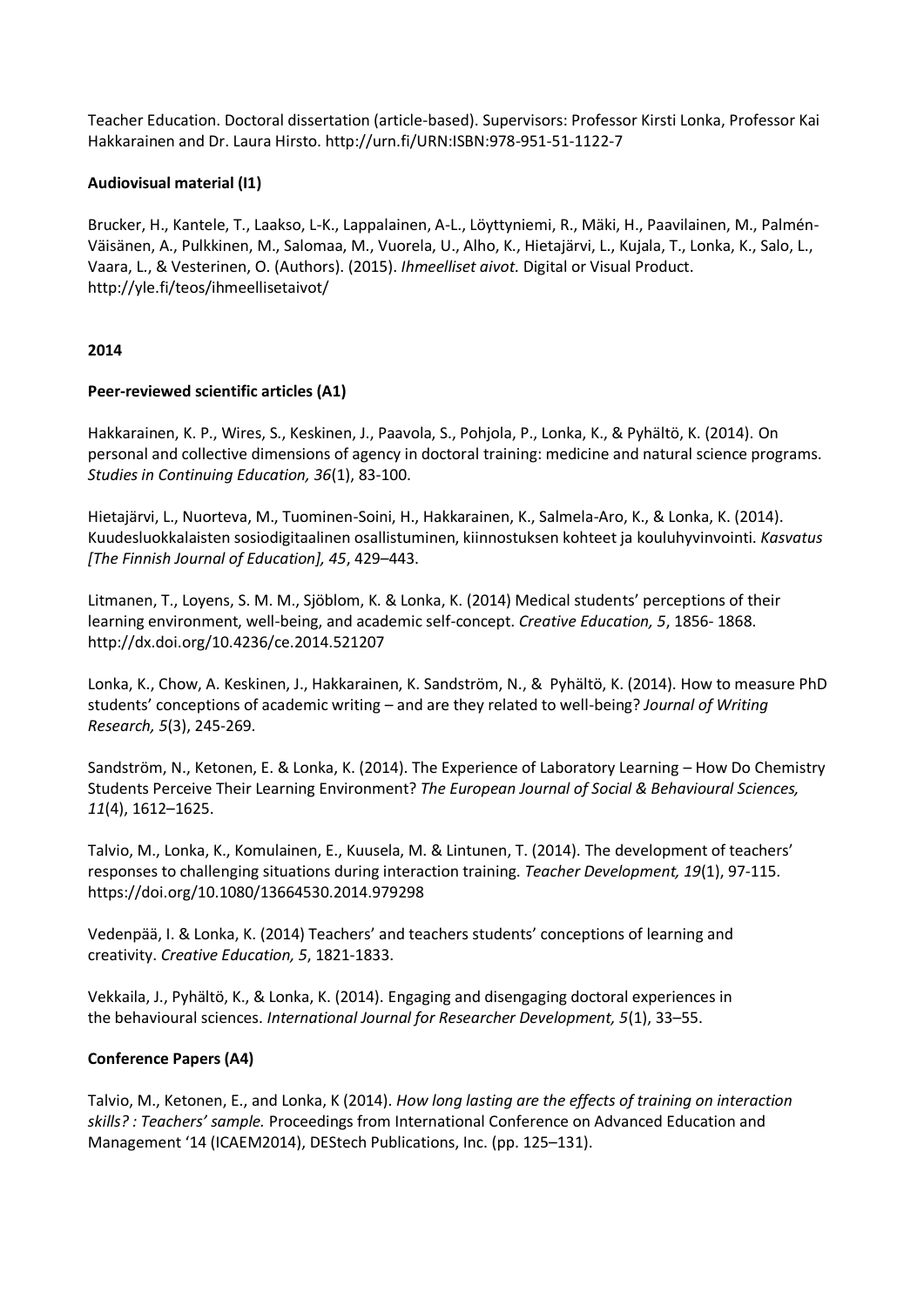Ketonen, E., Talvio, M. & Lonka, K. (2014). *Engaging Learning Environment (ELE) for Leadership Training: Fostering Interest and Epistemic Change.* Proceedings from International Conference on Advanced Education and Management '14 (ICAEM2014), DEStech Publications, Inc. (pp. 104-111).

### **Conference Abstracts and Presentations**

Hietajärvi, L., Tuominen-Soini, H., Hakkarainen, K., Lonka, K., Makkonen, J & Salmela-Aro, K. (2014). *Profiles of socio-digital participation among 6th graders and their associations to schoolwork engagement and school burnout*. Presented at International Conference on Motivation, June 2014 in Helsinki.

Ketonen, E., Haarala-Muhonen, A., Hirsto, L., Hänninen, J., Keltikangas, K., Wähälä, K., & Lonka, K. (2014). *Novice university students' motivational study profiles: A person-centered approach.* Paper presented at Earli SIG 8 International Conference on Motivation, Helsinki, Finland, 12.06.2014-14.06.2014.

Ketonen, E., Haarala-Muhonen, A., Hirsto, L., Hänninen, J., Keltikangas, K., Wähälä, K., & Lonka, K. (2014). *First Year Experience - Tuloksia seurantatutkimuksen 1. vaiheesta.* Presented at Oppimisseikkalu 2014, Helsinki, Finland, 05.03.2014

Ketonen, E., Sandström, N. & Lonka, K. (2014). *University students' epistemologies: How are they related to mental models of learning?.* Paper presented at Earli SIG 4 & SIG 17 conference, Leuven, Belgium, 20.- 22.8.2014.

Ketonen, E., Sandström, N., Vekkaila, J., Pyhältö, K., & Lonka, K. (2014). *PhD candidates conceptions of writing and their relation to experiences of scholarly community - a person centered approach*. Presented in Finland - Spain Symposium: Research Seminar on PhD development, identity and well-being. Spain, Barcelona, Catalunia on Doctoral Education. 26.9.2014.

Ketonen, E., Talvio, M. & Lonka, K. (2014). *Engaging Learning Environment (ELE) for Leadership Training: Fostering Interest and Epistemic Change*. (Keynote). ICAEM International Conference on Advanced Education and Management, Peking, China, 04.01.2014-05.01.2014.

Mälkki, K., Sjöblom, K. & Lonka, K. (2014). *Transformation of the Physical Space and Transformation of the Subject.* Paper presented at The XI International Transformative Learning Conference 2014 - Spaces of Transformation and transformation of Space, New York City, USA, 26.10.2014.

Nurttila, S., Ketonen, E. & Lonka, K. (2014). *Sense of competence and optimism as resources to promote academic engagement.* Paper presented at the International Conference on Education and Educational Psychology, Kyrenia, Cyprus, 23.10.2014-25.10.2014.

Sandström, N, Ketonen, E. & Lonka, K. (2014). *How do university students' epistemologies guide their perceptions of the learning environment? - Triangulating latent profile analyses with interviews.* Paper presented at Earli SIG 4 & SIG 17 conference, Leuven, Belgium, 20.-22.8.2014.

Sjöblom, K., Mälkki, K., Sandström, N. & Lonka, K. (2014). *Psychological needs and physical space: learning in chemistry laboratory*. Poster presented at Earli SIG 8 International Conference on Motivation, Helsinki, Finland, 13.06.2014.

Talvio, M. & Lonka, K. (2014). *International variation in perceiving goals of a youth development programme (Lions Quest).* Paper presented at International Conference on Education and Educational Psychology (ICEEPSY) in Kyrenia, Cyprus 22 Oct 2014  $\rightarrow$  25 Oct 2014

### **Keynotes and Other Activities**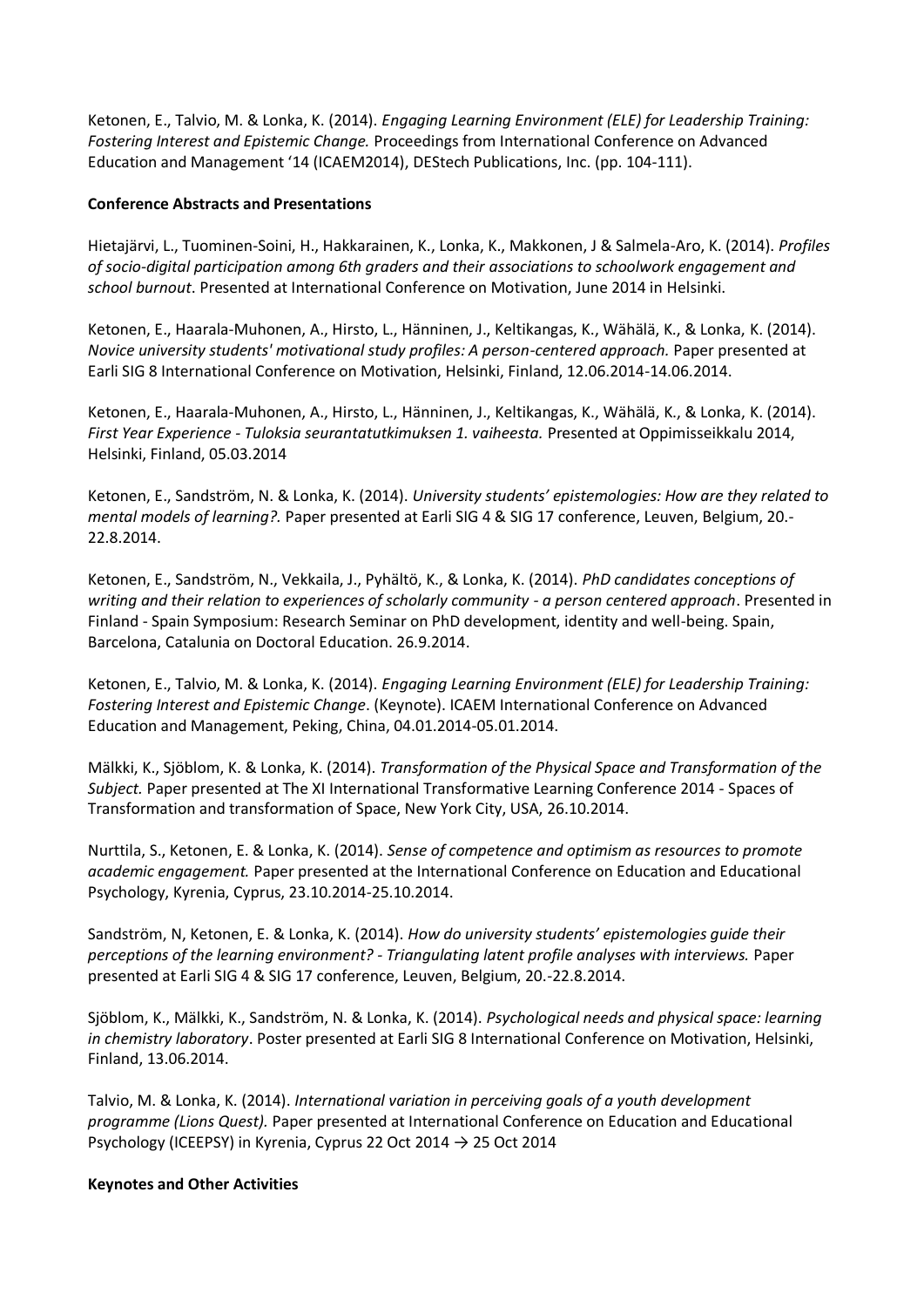Lonka, K. (2014). Keynote: *How to engage university students? Developing new learning solutions for the future*. In Oppimisseikkailu, 4.3.2014, Helsinki, Finland.

Lonka, K. (2014). Chairing the ICEEPSY2014 Conference, Kyrenia, Cyprus, October 23-25, 2014.

Lonka, K., Chair of the Local Organizing Committee. (2014) *Passion to Learn.* ICM2014 International Conference on Motivation. Opening words. June 12, Helsinki, Finland.

Lonka, K. (2014) Teacher of the ICM2014 Summer School, June 9-11, 2012 Siikaranta, Finland.

Lonka, K. (2014) Keynote: *How to Engage the Learner? - new developments in educational psychology.*  ICEEPSY2014 Conference, Kyrenia, Cyprus, 23.-25.10.2014.

Lonka, K. (2014). Member of Finnish Delegation (10 persons). Presentation "*Bridging the gap between educational practices and digital natives*" - where present: Prime ministers of Finland and Norway, Minister of Education from Denmark, Facilitator Kati Tiainen, Microsoft. 6.-7.11.2014, Northern Future Forum 2014.

Lonka, K. (2014). Keynote: *Tulevaisuuden työ?* 14.11.2014, ELY-keskus, Hämeenlinna, Finland.

### **Supervised Doctoral dissertations (G)**

Vekkaila, J. (2014). *Doctoral student engagement: The dynamic interplay between students and scholarly communities.* University of Helsinki, Finland. Doctoral dissertation. Supervisors: Kirsi Pyhältö and Kirsti Lonka. Eximia.

Talvio, M. (2014). *How do teachers benefit from training on social interaction skills? Developing and utilizing an instrument for evaluating teachers' social and emotional learning.* University of Helsinki, Finland. Doctoral dissertation. Supervisors: Kirsti Lonka and Taru Lintunen. Eximia.

Cerrato-Lara, M. (2014). *Writing conceptions and psychological well-being in Ph.D. studies: students' perspectives.* Ramon Llull University, Barcelona, Spain. Doctoral dissertation. Supervisor: Professor Montserrat Castelló Badia; co-supervisor Kirsti Lonka.

### **2013**

### **Peer-reviewed scientific articles (A1)**

Inkinen, M., Lonka, K., Hakkarainen, K., Muukkonen, H., Litmanen, T., & Salmela-Aro, K. (2013). The interface between core affects and the challenge–skill relationship. *Journal of Happiness Studies, 15*(4), 891-913.

Sandström, N., Sjöblom, K., Mälkki, K., & Lonka, K. (2013). The role of physical, social and mental space in chemistry students' learning. *The European Journal of Social & Behavioural Sciences, 6*, 1134-1139.

Shirazi, M., Lonka, K., Parikh, S. V., Ristner, G., Alaeddini, F., Sadeghi, M., & Wahlstrom, R. (2013). A tailored educational intervention improves doctor's performance in managing depression: a randomized controlled trial. *Journal of Evaluation in Clinical Practice, 19*(1), 16-24.

Talvio, M., & Lonka, K. (2013). International variation in perceiving goals of a youth development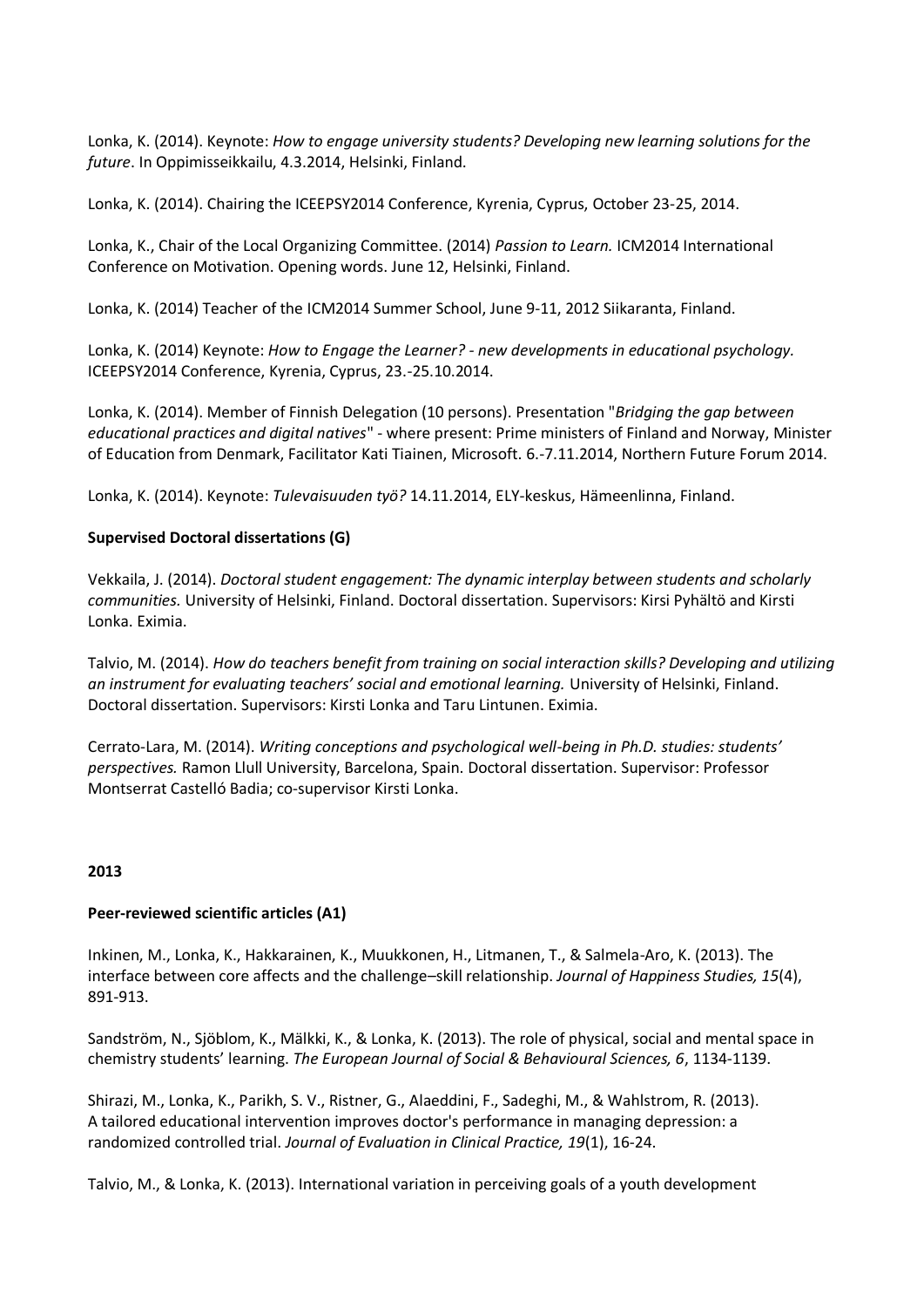programme (Lions Quest). *The European Journal of Social & Behavioural Sciences, 6*(3), 10571065.

Talvio, M., Lonka, K., Komulainen, E., Kuusela, M., and Lintunen, T. (2013). Revisiting Gordon's Teacher Effectiveness Training: An Intervention Study on Teachers' Social and Emotional Learning. *Electronic Journal of Research in Educational Psychology, 11*(3), 693–716.

Vekkaila, J., Pyhältö, K. & Lonka, K. (2013). Experiences of Disengagement – A Study of Doctoral Students in the Behavioral Sciences. *International Journal of Doctoral Studies 8,* 61–81.

Vekkaila, J., Pyhältö, K., & Lonka, K. (2013). Focusing on doctoral students' experiences of engagement in the thesis work. *Frontline Learning Research, 1*(2), 10-32.

### **Edited Conference Abstract Book**

Lonka, K., Räsänen, M., Ketonen, E., Tuominen-Soini, H., Hietajärvi, L., Lammassaari, H., Nuorteva, M. & Määttä, E. (Eds.) (2013). *Passion to Learn*. International Conference on Motivation 2014 Programme and Abstracts.

### **Conference Abstracts and Presentations**

Cerrato-Lara, M., Castelló, M., Lonka, K., Heiskanen, H. & Pyhältö, K. (2013). *Writing Conceptions and Their Relation to Emotions: A Study With Spanish PhD Students*. Paper presented at the 15th Biennial Conference EARLI 2013: Responsible Teaching and Sustainable Learning, Technische Universität München, Germany, 27- 31.8.2013

Ketonen, E., Haarala-Muhonen, A., Hirsto, L., Hänninen, J., Keltikangas, K., Wähälä, K. & Lonka, K. (2013). *Importance of engagement during first-year studies*. Paper presented at the European First Year Experience Conference, Helsinki, Finland, 13.5.2013-15.5.2013.

Ketonen, E. & Lonka, K. (2013). *Blended learning environment for leadership training: promoting interest and epistemic change*. Paper presented at the 15th Biennial Conference EARLI 2013: Responsible Teaching and Sustainable Learning, Technische Universität München, Germany, 27-31.8.2013.

Lonka, K., Cerrato-Lara, M., Pyhältö, K., Heiskanen, H. & Castelló, M. (2013). *PhD students' ideas about academic writing in two countries.* Paper presented at the 15th Biennial Conference EARLI 2013: Responsible Teaching and Sustainable Learning, Technische Universität München, Germany, 27-31.8.2013.

Vekkaila, J., Pyhältö, K., & Lonka, K. (2013). *Focusing on doctoral students' experiences of engagement.*  Paper presented in the 15th Biennial European Conference for Research on Learning and Instruction (EARLI), Munich, Germany, 27.8-31.8.2013.

Vekkaila, J., Pyhältö, K., & Lonka, K. (2013). *What visualization-based interviews revealed about doctoral students' engagement and disengagement?* Paper presented in the 15th Biennial European Conference for Research on Learning and Instruction (EARLI), Munich, Germany, 27.8-31.8.2013.

### **Refereed Book Chapters (A3)**

Ketonen, E. & Lonka, K. (2013). How are situational academic emotions related to teacher students' general learning profiles? In Tirri, K. & Kuusisto, E. (Eds.), *Interaction in Educational Domains*. Rotterdam: Sense Publishers, 103–114.

### **Book Chapters**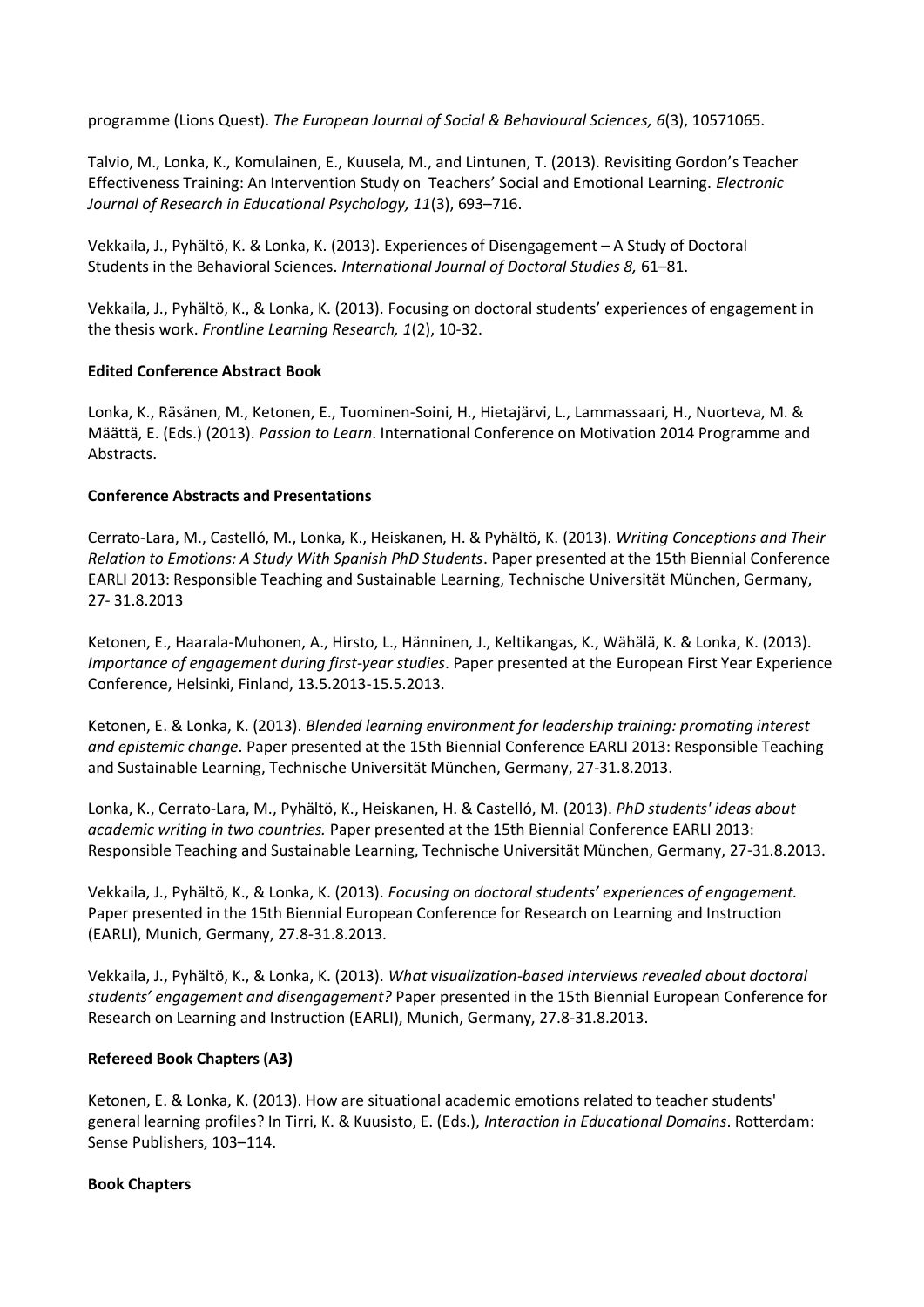Lonka, K. (2013). Promoting flourishing and elevated thought - Reflections on E. Saarinen's pedagogy. In Martela, F., Järvilehto, L., Kenttä, P. & Korhonen, J. (Eds.), *Esa Saarinen: Elämän filosofi*. Helsinki: Aaltoyliopisto/Aalto University (CROSSOVER; 7/2013), 152–162.

Lonka, K., Hietajärvi, L., Makkonen, J., Sandström, N. & Vaara, L. (2013) Tulevaisuuden opettajankoulutus – millaiseen kouluun ja miten? In *Uusi oppiminen*, Publications of the Committee for the Future of the Finnish Parliament, Helsinki: Eduskunta, 93–111. (Eduskunnan tulevaisuusvaliokunnan julkaisu; 8/2013).

### **Keynotes and Other Activities**

Lonka, K. (2013). *Visions of Learning at Universities: MOOCs, Flipped or What?* Invited presentation in 14th Unica Bologna Lab Meeting, Humboldt Universität zu Berlin, Germany.14TH

Lonka, K. (2013). *Engaging Learning Environments.* Invited presentation in Education Leaders Briefing. January 30, 2013, London, UK.

Lonka, K. (2013). *Engaging learning environments (ELE) and learning contents for the future.* Keynote in International Exhibition and Forum for Education February 18-22. 2013, Riyadh, Saudi Arabia.

Lonka, K. (2013). *Oppilaitos vastuullisten toimijoiden yhteisönä - vuorovaikutus, motivaatio ja tunteet?* Keynote in ESEDU. 8.8.2013, Mikkeli, Finland.

Lonka, K. (2013). *Visions for the future of teacher education and schools in Finland.* Keynote in ACEL The Future is Now Conference. October 2-4, 2013, Canberra, Australia.

# **2012**

### **Peer-reviewed scientific articles (A1)**

Heikkilä, A., Lonka, K., Nieminen, J., & Niemivirta, M. (2012). Relations between teacher students' approaches to learning, cognitive and attributional strategies, well-being, and study success. *Higher Education, 64*(4), 455-471.

Heiskanen, H., & Lonka, K. (2012). Are Epistemological Beliefs and Motivational Strategies Related to Study Engagement in Higher Education? *Procedia-Social and Behavioral Sciences, 69,* 306-313.

Ketonen, E., & Lonka, K. (2012). Do Situational Academic Emotions Predict Academic Outcomes in a Lecture Course?. *Procedia-Social and Behavioral Sciences, 69*, 1901-1910.

Litmanen, T., Lonka, K., Inkinen, M., Lipponen, L., & Hakkarainen, K. (2012). Capturing teacher students' emotional experiences in context: Does inquiry-based learning make a difference?. *Instructional Science, 40(*6), 1083-1101.

Lonka, K., & Ketonen, E. (2012). How to make a lecture course an engaging learning experience? *Studies for the learning society, 2*(2-3), 63-74.

Pyhältö, K., Toom, A., Stubb, J., & Lonka, K. (2012). Challenges of Becoming a Scholar: A Study of Doctoral Students' Problems and Well-Being. *ISRN Education, 2012.*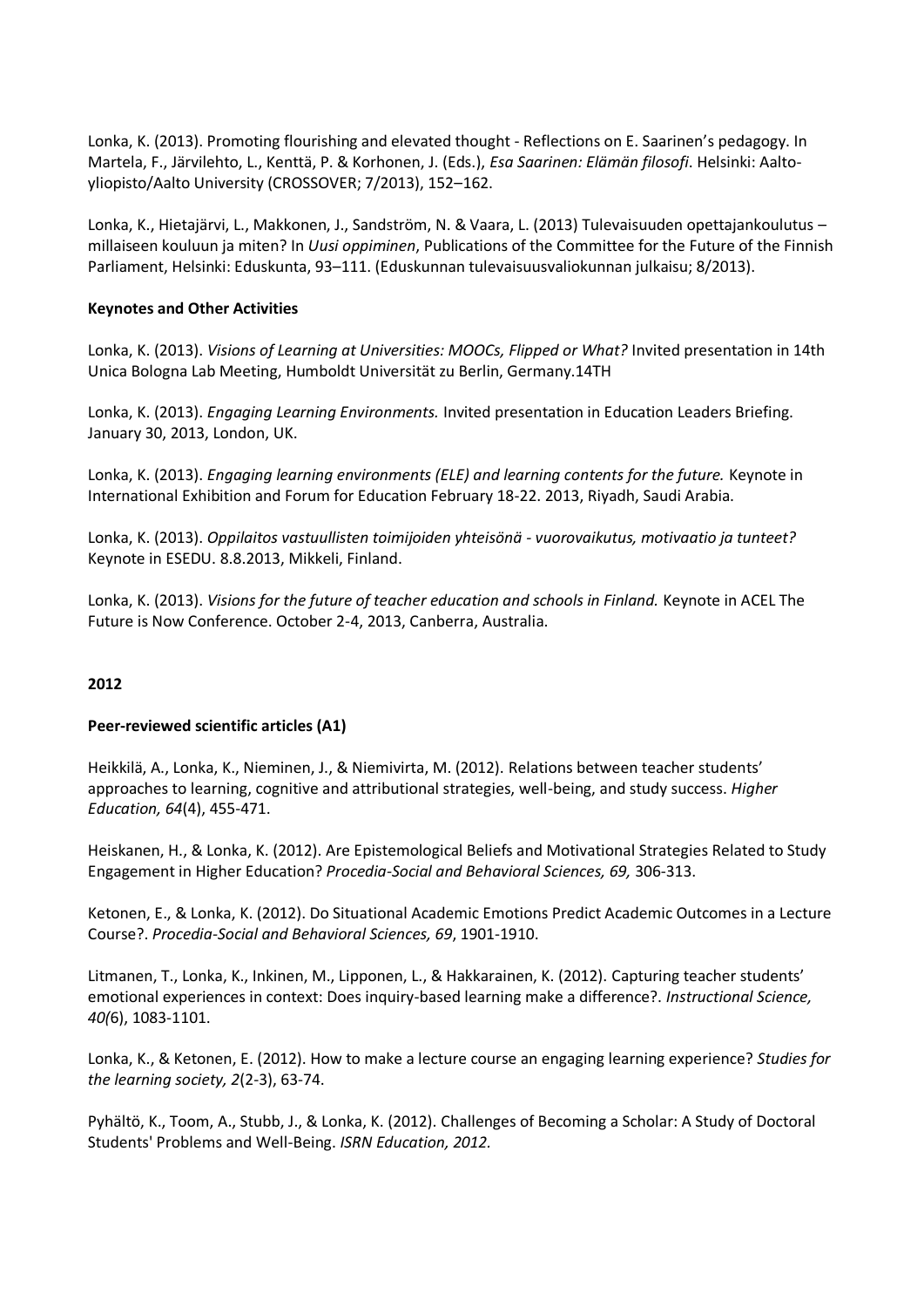Stubb, J., Pyhältö, K., & Lonka, K. (2012a). Conceptions of research: the doctoral student experience in three domains. *Studies in Higher Education, 39*(2), 251-264.

Stubb, J., Pyhältö, K., & Lonka, K. (2012b). The experienced meaning of working with a PhD thesis. *Scandinavian Journal of Educational Research, 56*(4), 439-456.

Vekkaila, J., Pyhältö, K., Hakkarainen, K., Keskinen, J., & Lonka, K. (2012). Doctoral students' key learning experiences in the natural sciences. *International Journal for Researcher Development, 3*(2), 154-183.

Talvio, M., Lonka, K., Komulainen, E., Kuusela, M., & Lintunen, T. (2012). The development of the Dealing with Challenging Interaction (DCI) method to evaluate teachers' social interaction skills. *Procedia-Social and Behavioral Sciences, 69*, 621-630.

### **Conference Abstracts and Presentations**

Heiskanen, H., Lonka, K. Keltikangas, K., Korhonen, J. , Kettunen, H. (2012) *Orientations to studying in engineering education and their relations to study engagement and well-being.* A paper presented at 40th SEFI Conference, 23-26 September 2012, Thessaloniki, Greece

Ketonen, E. & Lonka, K. (2012). *How are situational academic emotions related to general motivational orientations on a student-activating lecture course?* Paper presented at Earli SIG 4 Conference, Tallinn, Estonia, 15.8.2012-17.8.2012.

Ketonen, E. & Lonka, K. (2012). *Miten aktivoivalla luentokurssilla koetut akateemiset tunteet ovat yhteydessä yleisiin opiskeluorientaatioihin?* Paper presented at Kasvatustieteen päivät 2012, Helsinki, Finland, 22.11.2012-23.11.2012.

Lonka, K. & Ketonen, E. (2012). *Engaging learning – How to activate teacher students on a lecture course?* Paper presented at Earli SIG 11 Conference, Bergen, Norway, 13.6.2012-15.6.2012.

### **Refereed Book Chapters (A3)**

Lonka, K. (2012). Engaging Learning Environments for the Future: The 2012 Elizabeth W. Stone Lecture. In Gwyer, R., Stubbings, R., & Walton, G. (Eds.). *The Road to Information Literacy: Librarians as facilitators of learning* (Vol. 157). Walter de Gruyter, 15-30.

Pyhältö, K., Nummenmaa, A. R., Soini, T., Stubb, J. & Lonka, K. (2012). Research on scholarly communities and the development of scholarly identity in Finnish doctoral education. In Ahola, S. & Hoffman, D. M. (Eds.). *Higher Education research in Finland: Emerging structures and contemporary issues*. Jyväskylä: University of Jyväskylä, 337-354.

### **Publications intended for professional communities (D1)**

Lonka, K. (2012). Paras tapa ennustaa. Pääkirjoitus. Yliopisto: Helsingin yliopiston tiedelehti, 59, 12.

### **Publications intended for professional communities (D4)**

Lonka, K. & Wähälä, K. (2012). Designing new teaching and learning environments. Lyon: European Chemistry and Chemical Engineering Education Network. EC2E2N Newsletter; vol. 13, nro 5.

### **Keynotes and Other Activities**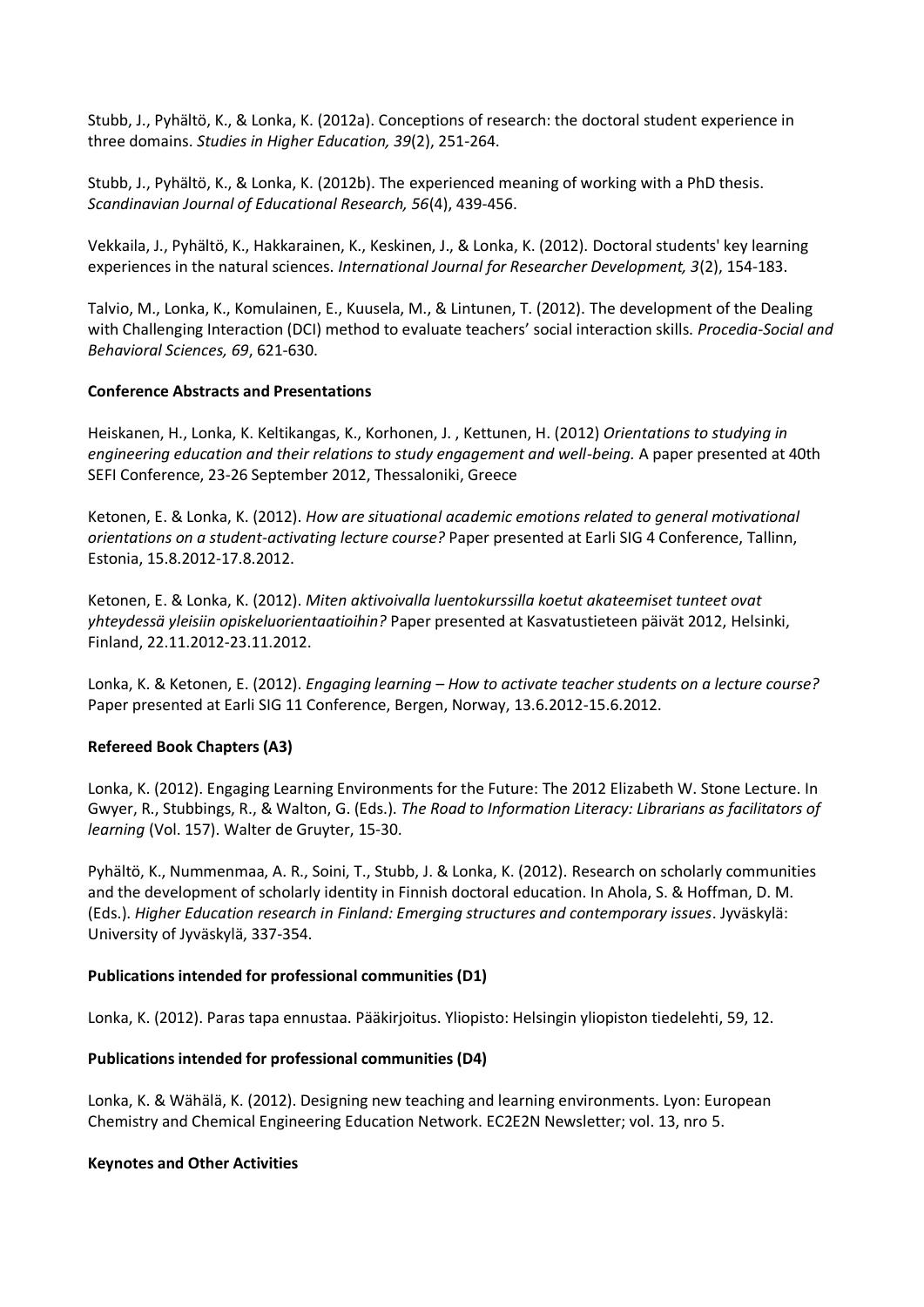Lonka, K. (2012) Keynote: *ELE, designing future learning environments.* AEL for school principals. Lahti School district, Finland. March 7, 2012.

Lonka, K. (2012) Keynote: *Tulevaisuuden oppimisympäristöt – Asiantuntijaluento Suomen yrittäjille.* Siltavuorenpenger, Helsinki, Finland. November 12, 2012.

Lonka, K. (2012) Keynote: *The future of learning – the changing role of the teacher*. EEPG, Berlin, Germany. November 27, 2012.

Lonka, K. (2012) Keynote: *Designing an Engaging Learning Environment*. ELE current state of the project. Haaga-Helia, Helsinki, Finland. March 2, 2012.

Lonka, K. (2012) Keynote: *Ikäihminen, design ja teknologia – riitasointuja vai sinfonista harmoniaa?* KÄKÄTE (Käyttäjälle kätevä teknologia) & Toimiva koti. Musiikkitalo, Helsinki, Finland. November 1, 2012.

Lonka, K. (2012) Keynote: *Oppiminen tulevaisuudessa – opettajan rooli?* OAJ (Finnish Teacher Union, seminar on teachers of the future), Opettamisen seminaari, Hakaniemi, Helsinki. November 2012.

Lonka, K. (2012) Keynote: *Kohti innostavampaa ja osallistavampaa yliopisto-opetusta*. Opintori 2012, Oulun Yliopisto, Finland. December 13, 2012.

Lonka, K. (2012) Keynote lecture: *Educating digital natives: How to integrate innovative teaching and learning practises with ICT*. Partners in Learning Global Forum 2012. Prague, Tsheck Republick, November 29 – December 1, 2012.

Lonka, K. (2012) Keynote: *Engaging Learning Environments for the Future*. RYM Indoor Environment Seminar. RYM SY, Aalto Yliopisto, Espoo, Finland. April 18, 2012.

Lonka, K. (2012) Keynote: *Ajattelen, olen siis töissä.* Uuden kilpailukyvyn huippukokous/The New Spirit of Finland. Finlandia-talo, Helsinki, Finland. September 5, 2012.

Lonka, K. (2012). *Tulevaisuuden opettajankoulutus – miten vastaamme huomisen tarpeisiin?*  Educamessut. Helsinki. January 28, 2012.

Lonka, K. (2012) Invited speech for international press: *Innovations in learning environments.* Science Corner, Helsinki, Finland. April 17, 2012.

### **Supervised dissertation (G)**

Stubb, J. (2012). *Becoming a scholar. The dynamic interaction between the doctoral student and the scholarly community*. University of Helsinki, Faculty of Behavioural Sciences, Department of Teacher Education. Doctoral dissertation (article-based). Supervisors: Kirsti Lonka and Kirsi Pyhältö. Eximia.

### **Other**

Research seminar in Barcelona partially funded by The Finnish Funding Agency for Technology and Innovation (TEKES) project RYM Indoor Environment (462054): PhD development, identity and well-being. Ramon Llull University and University of Helsinki. Barcelona, 26.9.2012.

**2011**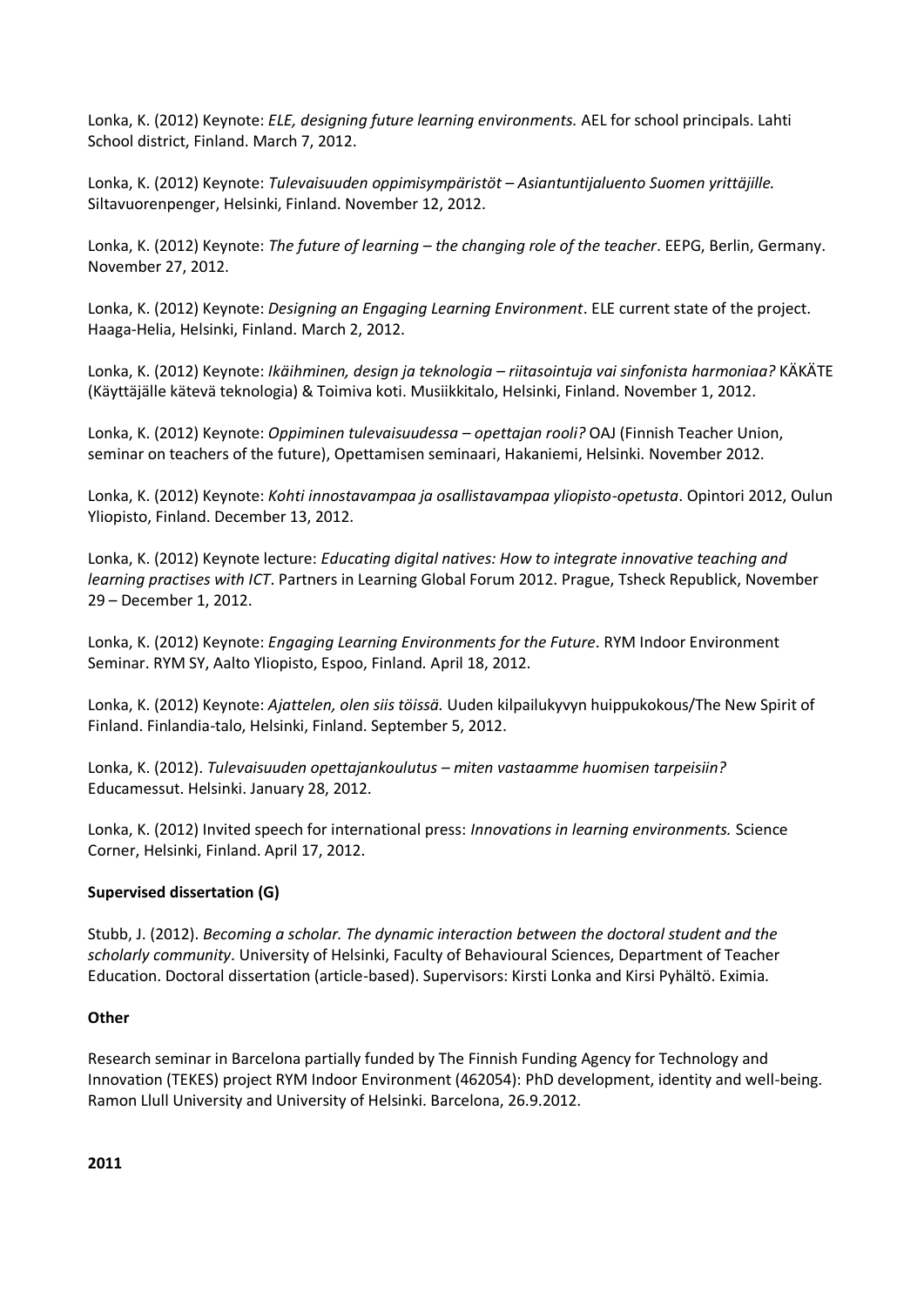### **Peer-reviewed scientific articles (A1)**

Heikkilä, A., Niemivirta, M., Nieminen, J., & Lonka, K. (2011). Interrelations among university students' approaches to learning, regulation of learning, and cognitive and attributional strategies: a person oriented approach. Higher Education, 61(5), 513-529.

Hylin, U., Lonka, K., & Ponzer, S. (2011). Students' approaches to learning in clinical interprofessional context. Medical teacher, 33(4), e204-e210.

Stubb, J., Pyhältö, K., & Lonka, K. (2010). Balancing between inspiration and exhaustion (Doctoral dissertation, Ph. D. Students' Experienced*. Studies in Continuing Education, 14*(3), 221-232. http://dx. doi. org/10.1080).

Tolvanen, A., Kiuru, N., Leskinen, E., Hakkarainen, K., Inkinen, M., Lonka, K., & Salmela-Aro, K. (2011). A new approach for estimating a nonlinear growth component in multilevel modeling. International Journal of Behavioral Development, 35(4), 370-379.

### **Conference Papers (A4)**

Tuomainen, J., Pyhältö, K., Hakkarainen, K., Stubb, J. & Lonka, K. (2011). The Academic Turning Points Experienced by Doctoral Students in Natural Sciences. In conference proceedings of fourth international conference entitled: "Academia as workplace: Linking past, present and future" University of Oxford, 4.- 6.4.2011.

### **Keynotes and Other Activities**

Lonka, K. (2011) Engaging learning environments – blending physical, virtual, social and mental spaces of learning. Open Classroom Conference October 29, 2011. EDEN – European Distance and E-Learning Network. Athens, Greece.

Lonka, K. (2011) Koulutuksen vaikuttavuus -seminaari. Finanssi- ja vakuutuskoulutus FINVA. Helsinki. November 25, 2011.

Lonka, K. (2011) Keynote: Engaging learning. University Teaching as a Scholarship. Tarto, Estonia. January 25, 2011.

### **Supervised Doctoral dissertations (G)**

Nieminen, Juha (2011). Dimensions of University Student Learning in Medicine and Pharmacy. University of Helsinki, Finland. Doctoral dissertation. June 17, 2011. Eximia.

Heikkilä, Annamari (2011). University students' approaches to learning, self-regulation, and cognitive and attributional strategies. University of Helsinki, Finland. Doctoral dissertation. April 15, 2011. Eximia.

### **2010**

### **Peer-reviewed scientific articles (A1)**

Wilhelmsson, N., Dahlgren, L. O., Hult, H., Scheja, M., Lonka, K., & Josephson, A. (2010). The anatomy of learning anatomy. Advances in health sciences education, 15(2), 153-165.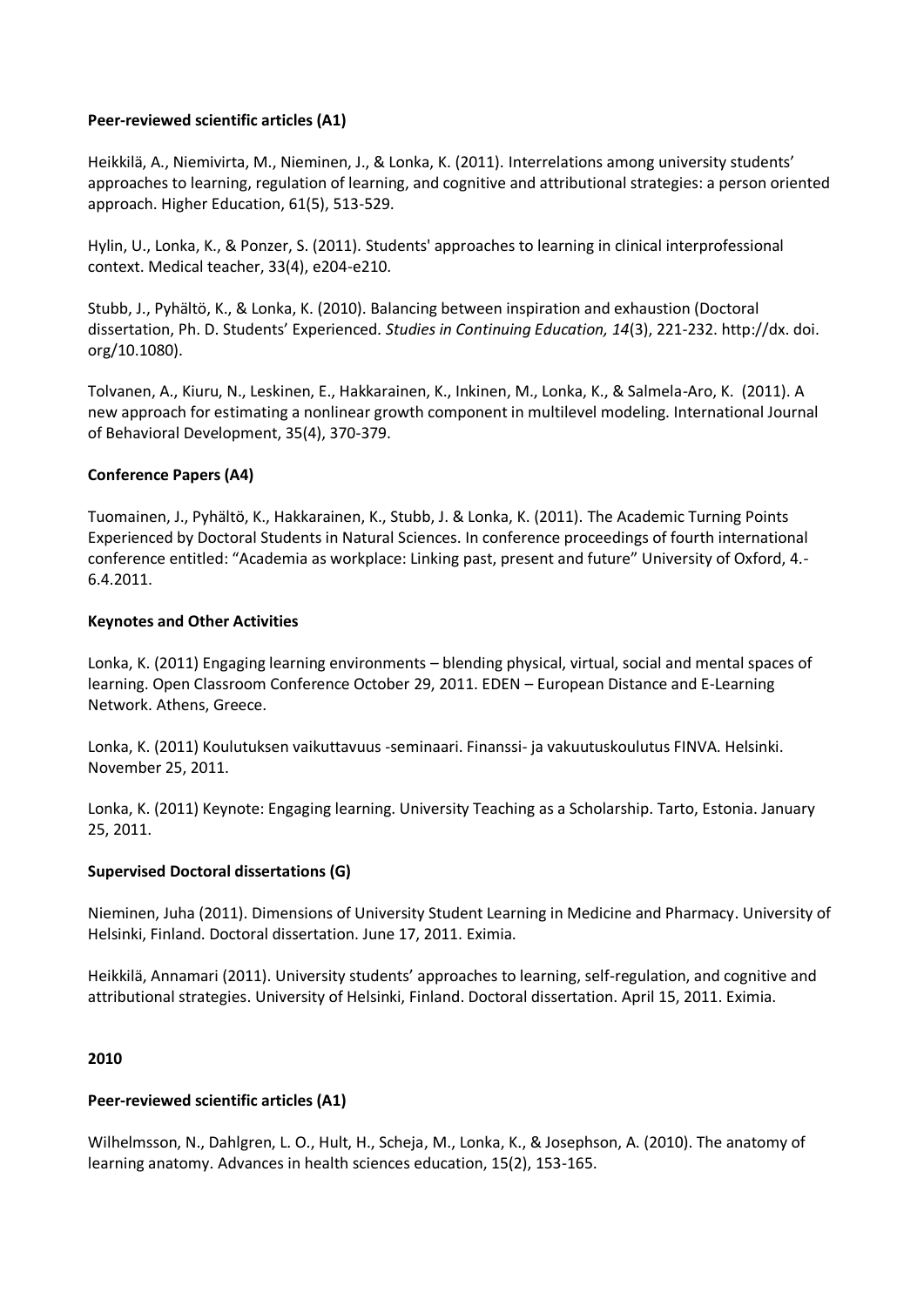Stubb, J., Pyhältö, K., Soini, T., Nummenmaa, A. R., & Lonka, K. (2010). Osallisuus ja hyvinvointi tiedeyhteisössä: tohtoriopiskelijoiden kokemuksia. Aikuiskasvatus 30 (2010): 2.

Litmanen, T., Hirsto, L., & Lonka, K. (2010). Personal goals and academic achievement among theology students. Studies in Higher Education, 35(2), 195-208.

### **Refereed Book Chapters (A3)**

Lonka, K. & Pyhältö, K. (2010). Tulevaisuuden opettajankoulutus? In Kallioniemi, A., Toom, A., Ubani, M. & Linnansaari, H. (Eds.). Akateeminen luokanopettajakoulutus: 30 vuotta teoriaa, käytäntöä ja maistereita. Helsinki: Suomen Kasvatustieteellinen Seura, 315-334.

### **Non-refereed scientific articles (B2)**

Lonka, K. (2010). Oppimisen uudet mahdollisuudet. In Hatara, V. & Westermarck, H. (Eds.). Hyvää elämää etsimässä. Helsinki: Helsingin yliopiston vapaan sivistystyön toimikunta, 183-200 (Studia generalia; nro kevät 2010)

### **Books in Finnish (D5)**

Lonka, K., Hakkarainen, K., Salmela-Aro, K., Ferchen, M., Lautso, A. & Sauri, P. (2010). Psykologia!: Kurssi 5, Persoonallisuus, mielenterveys ja hyvinvointi. Helsinki: WSOY Pro.

### **Publications intended for professional communities (D1)**

Lonka, K. (2010) Tulevaisuuden koulu? Rexi. 2/2010, 28-30.

### **Keynotes**

Lonka, K. (2010) The Next Generation: Homo digitalis – How can we respond to their needs? An invited keynote in Dutch National E-learning Congress, High Tech Campus Eindhoven. February 3, 2010.

Lonka, K. (2010) Keynote 3: New understandings of medical education and literate expertise, & Invited Workshop: Supervisions and Academic Writing. ASME, Researching Medical Education. The Royal Institute of British Architects, 66 Portland Place, London, UK. November 23, 2010.

Lonka, K. (2010) New Innovations in Teacher Education. European Teacher Education Network (ETEN) Annual Conference 2010, Building schools for the future. Porthania, Helsingin yliopisto. April 15, 2010.

Lonka, K. (2010) Challenged by Innovation. Keynote lecture at ACSI – Aalto Camp for Societal Innovation Conference, Dipoli, June 28, 2010 (ACSI 2010 Proto Camp Dipoli June 28 – July 5, 2010).

Lonka, K. (2010) Digital Media in education. In PDW Helsinki Conference. http://www.edu.fi/etwinning/pdw\_Helsinki Metropolia, Helsinki. November 12, 2010.

Lonka, K. (2010) Keynote at Reflektori 2010 – Tekniikan opetuksen symposium. OTE-hanke, Dipoli, Espoo, Finland. December 10, 2010.

### **Conference papers and abstracts**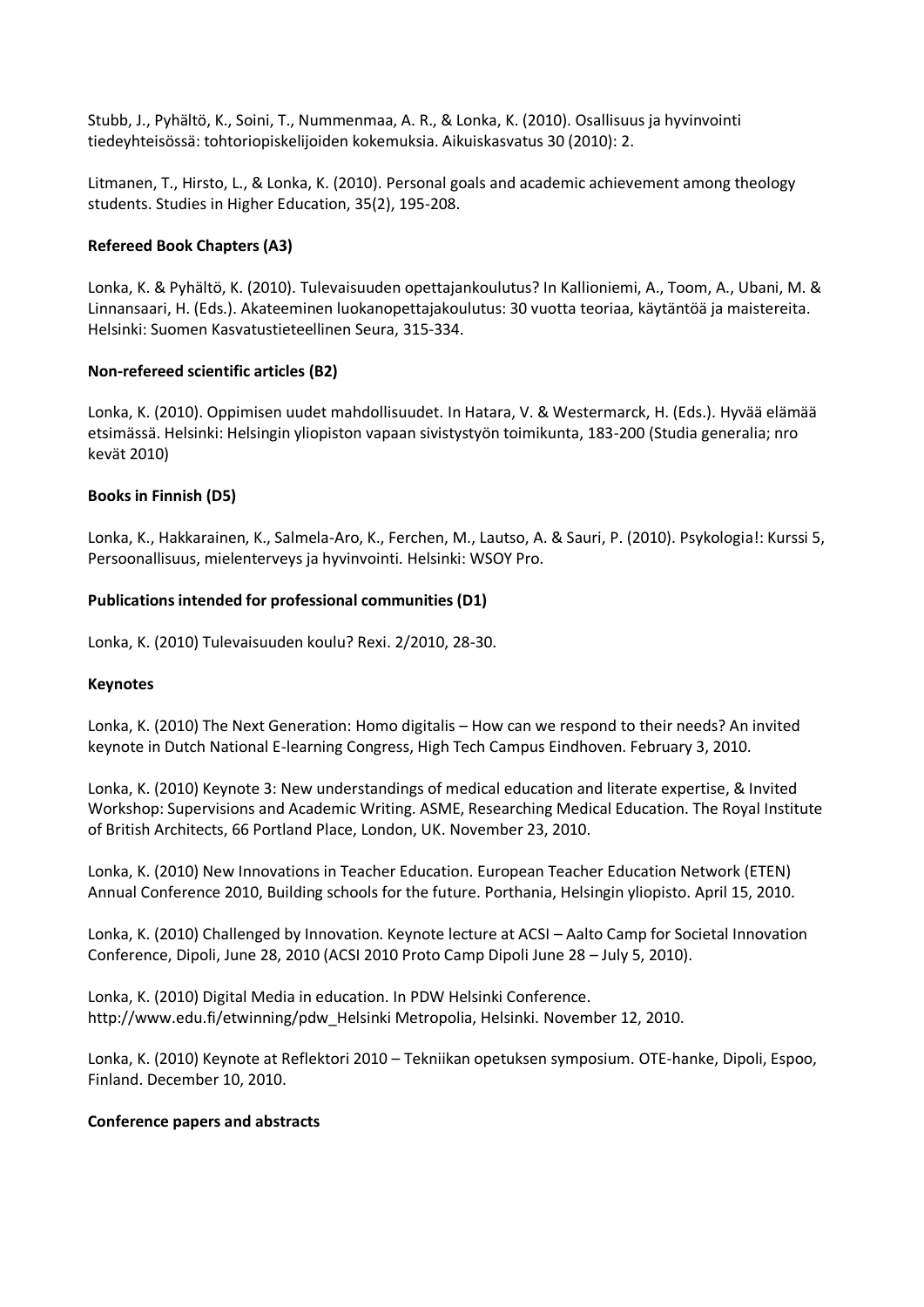Tukiainen, M., Lonka, K. & Hakkarainen, K. (2010) Experiences of collaborative learning and how it may support agency. International Symposium on Collaborative Learning and Argumentation (ICLA 2010). Jyväskylä, Finland.

Stubb, J., Pyhältö, K. & Lonka, K. (2010) From random drifting to driving personal interest - what promotes motivation in the Ph.D. process? ICM2010 12th International Conference on Motivation. Porto, Portugal. 1.- 4.9.2010.

Lonka, K. & Litmanen, T. (2010). Relations among well-being, commitment and satisfaction in Finnish medical schools. AMEE Conference 2010. GLASGOW, UK, Scottish Exhibition and Conference Centre (SECC). 7.9.2010.

Lonka, K. (2010) How to help doctoral students to finish their thesis (an invited workshop). St George´s College, London, England. 24.11.2010.

Abstract book: The Joint SIG conference with the theme 'Future Visions for Learning and Teaching' by two EARLI SIGs, SIG 4 Higher Education and SIG 11 Teaching and Teacher Education organized, June 13th-16th, 2010 at Kirkkonummi, Finland. The following abstracts:

14.6. Nieminen, J., Heikkilä, A. & Lonka, K.: Putting deep approach into context: Consequences for measurement

- Talvio, M., Lonka, K., & Lintunen, T.: Does interaction training help teachers in challenging interaction?
- Workshop on Publishing, Lonka: 5 tips on How to survive… the reviews? Tips on how to read, interpret, and make use of the reviewer comments.

15.6. - Muukkonen, H., Hakkarainen, K., & Lonka, K.: Contextual Activity Sampling System (CASS) for contextually tracking of participants' everyday activities

- Toom, A., Pyhältö, K., & Lonka, K.: Challenges in becoming a Ph.D. in teacher education
- Heikkilä, A., Nieminen, J., & Lonka, K.: Relations among teacher students' approaches to learning, cognitive strategies, study success, and well-being
- Lonka, K., Chow, A., & Pyhältö, K.: The writing process questionnaire Measuring PhD students' ideas about academic writing

Stubb, J., Pyhältö, K. & Lonka, K.: From random drifting to driving personal interest - what promotes motivation in the Ph.D. process? ICM2010 12th International Conference on Motivation. Porto, Portugal. 1.- 4.9.2010.

Lonka, K. & Litmanen, T.: Relations among well-being, commitment and satisfaction in Finnish medical schools. AMEE Conference 2010. GLASGOW, UK, Scottish Exhibition and Conference Centre (SECC). 7.9.2010.

Lonka, K.: How to help doctoral students to finish their thesis (an invited workshop). St George´s College, London, England. 24.11.2010.

### **Supervised Doctoral dissertation (G)**

Hylin, U. (2010). Interpersonal Education. Aspects of learning together on an interprofessional training ward. Karolinska Institutet, Sweden. Doctoral dissertation. Supervisors: Sari Ponzer and Kirsti Lonka.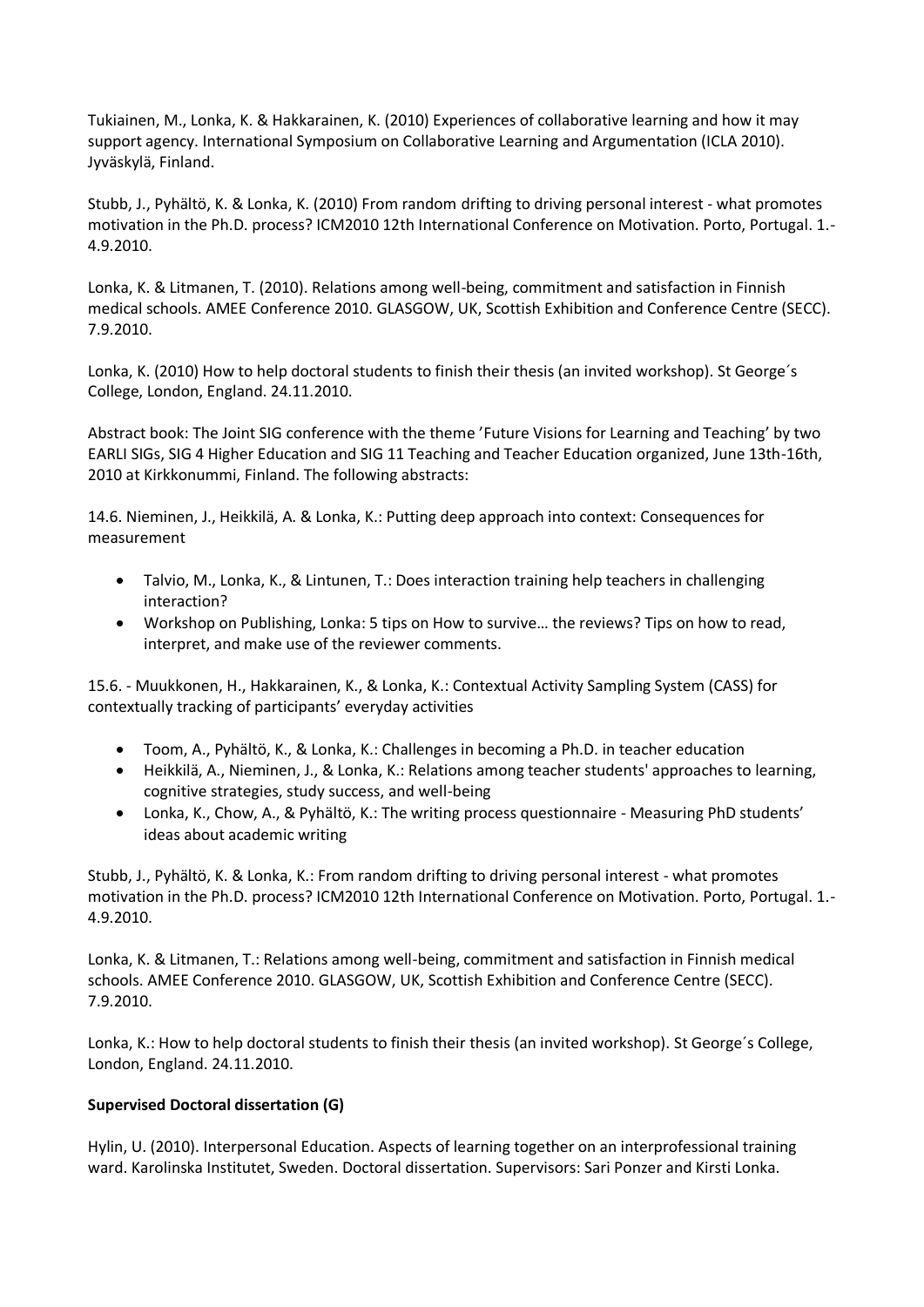### **2009**

### **Journal articles (A1)**

Masiello, I., Lonka, K., Nikkola, M. & Hirschfeld, H. (2009). The Effectiveness of Educational Applications: Two Small Empirical Investigations. *The Open Medical Education Journal, 2*, 10-15.

Pyhältö, K., Stubb, J. & Lonka, K. (2009). Developing Scholarly Communities as Learning Environments for Doctoral Students. *International Journal for Academic Development 14* (3), 221- 232.

Shirazi, M., Parikh, S.V, Alaeddini, F., Lonka, K., Zeinaloo AA, Sadeghi, M., Arbabi, M., Nejatisafa, AA., Shahrivar, Z., Wahlström, R. (2009) Effects on Knowledge and Attitudes of Using Stages of Change to Train General Practitioners on Management of Depression: A Randomized Controlled Study. *The Canadian Journal of Psychiatry,* Vol 54, No 10, 693-700.

Stubb, J. K., Pyhältö, K. M. & Lonka, K. (2009). Academic climate through Ph.D students' eye - Balancing between inspiration and exhaustion. *Studies in Continuing Education*, *33*(1), 33-50. https://doi.org/10.1080/0158037X.2010.515572

### **Other publications (A2)**

Lonka, K. (2009). Smart doctors and the three metaphors of learning. A commentary. Medical Education 43(8):718-720

Numminen, A., Erkkilä, J., Huotilainen, M., Lonka, K. (2009). Musiikki hyvinvoinnin evoluutiossa: Aivot, mieli ja yhteisö. Tieteessä tapahtuu 6/2009, 11-15.

### **Books in Finnish (D5)**

Lonka, K., Hakkarainen, K., Salmela-Aro, K., Ferchen, M. & Lautso, A. (2009) psykologia! Motivaatio, tunteet ja älykäs toiminta. Lukion psykologian kurssi 4. (Motivation, emotions, and intellectual activity. Psychology course 4 for Finnish high schools) Helsinki: WSOY Oppimateriaalit Oy.

### **Book chapters in Finnish (A3)**

Nevgi, A., Lonka, K. & Lindblom-Ylänne, S. (2009) Aktivoiva luento-opetus. Teoksessa: Lindblom-Ylänne, S. & Nevgi, A. (toim.) Yliopisto-opettajan käsikirja. Helsinki: WSOYpro. (s. 237-253)

Lonka, L., Pyhältö, K. & Lipponen, L. (2009) Tutkimalla oppimassa – tutkiva oppiminen yliopistossa. Teoksessa: Lindblom-Ylänne, S. & Nevgi, A. (toim.) Yliopisto-opettajan käsikirja. Helsinki: WSOYpro. (s. 254- 261).

### **Invited presentations and keynotes**

Lonka, K. (2009) Negotiating learning – how do you know that you have learned something? Keynote address. The Ninth Conference on Problem-Based Learning in Finland. Tampere, Finland. April 2-4, 2009.

Lonka, K. (2009) New visions for learning. Higher Education: Re-Visioning for Recovery. The Path to Sustainable Development, EDUCATION LEADERS FORUM, UNESCO. Pasteur Institute, Paris, France July 9- 11, 2009.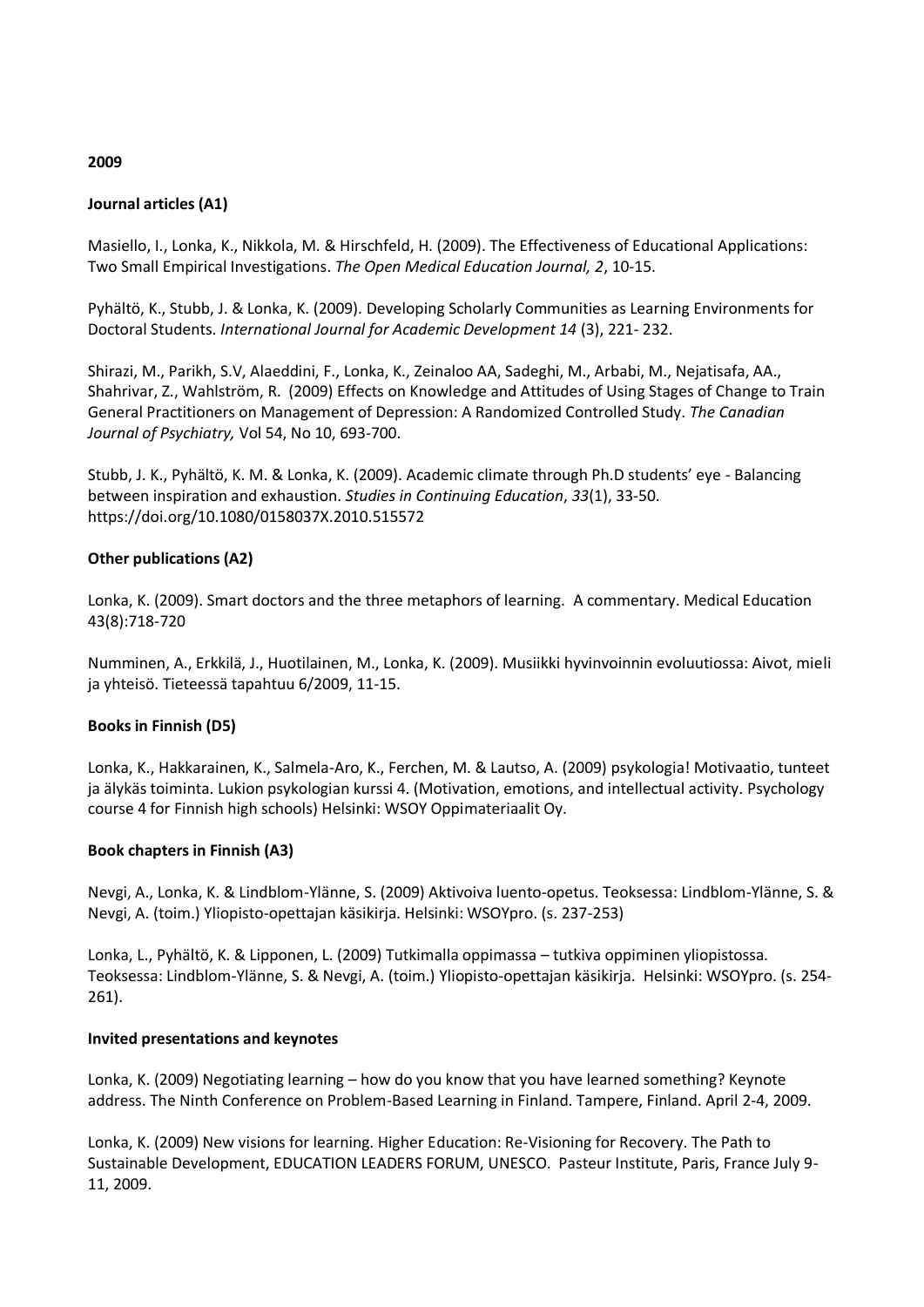Lonka, K. (2009) The Joy of Learning – New Approaches to Student Motivation. A keynote presented at ADEE Annual Conference, Association for Dental Education in Europe. Helsinki, Finland, August 26-29, 2009.

Lonka, K. (2009) Innovative learning environments. 30 September, 2009. In Terms of Equity – Quality in for Teaching and Learning Congress. University of Helsinki, Palmenia Center Continuing Education, Finland.

### **Conference papers and abstracts**

Pyhältö, K., Toom, A. & Lonka, K. (2009, April) Pitfalls and gaps within the Ph.D. process – Perceived problems and experienced well-being among Ph.D. students. A paper presented at AERA Annual Meeting, San Diego, CA, USA, April 12-14, 2009

Lonka, K. Salmela-Aro, K., Tolvanen, A., Kiuru, N. Inkinen, M., Hakkarainen, K. (2009). When University Students´ Exsperience Flow? Fostering Communities of Learners 13th Biennal Conference for Research on Learning and Instructions (EARLI). Amsterdam, The Netherlands. August 24-29, 2009.

Lonka, K., Pyhältö, K. Toom, A. Stubb, J., Soini, T., Nummenmaa, AR, Soini, H. Difficulties and Traps during the Ph.D Process –Experienced Chanllenges and Wellbeing among Ph.D Students. 27 August, 2009. Fostering Communities of Learners -13th Biennal Conference for Research on Learning and Instructions (EARLI). Amsterdam, The Netherlands. August 24-29, 2009

Lonka, K., Stubb, J., Pyhältö, K., Soini T.Being PhD. Student in the scholarly community – Examining Ph.D. Students´sense of professional agency in the scholarly community 27 August, 2009. Fostering Communities of Learners -13th Biennal Conference for Research on Learning and Instructions (EARLI). Amsterdam, The Netherlands. August 24-29, 2009

Lonka, K., Karlgren, K., Lachmann, H., Rutz, F., Ponzer, S. Studying different student categories´experiences of an interprofessional clinical course using contextual activity sampling (cass). 28 August, 2009. Fostering Communities of Learners -13th Biennal Conference for Research on Learning and Instructions (EARLI) Amsterdam, The Netherlands. August 24-29, 2009

Lonka, K., van Lohuizen, M., Kuks, J., Borleffs, J., Cohen-Schotanus, J. The relation between medical students' stress, self-regulation and reflection 31 August, 2009. AMEE Conference 2009. Palacio de Ferias y Congresos de Malaga, Malaga, Spain.

Lonka, K., Shirazi, M., Keshavarz, H., Parikh, S., Alaeddini, F., Wahlstrom, R. Turning understanding into clinical practice. 31 August, 2009. AMEE Conference 2009. Palacio de Ferias y Congresos de Malaga, Malaga, Spain.

Lonka, K., Nieminen, J., Heikkilä, A., Lindblom-Ylänne, S. Two aspects of a deep approach: understanding and critical evaluation – what is valued by medical students? 1 September, 2009. AMEE Conference 2009. Palacio de Ferias y Congresos de Malaga, Malaga, Spain.

Lonka, K., Nieminen, J., Kojonen, K, Hyppölä, H.Are students in problem-based schools more exhausted? 1 September, 2009. AMEE Conference 2009. Palacio de Ferias y Congresos de Malaga, Malaga, Spain.

Stubb, J., Pyhältö, K, & Lonka, K. The academic climate through PhD students´ eyes –balancing between inspiration and exhaustion. A paper presented at CETL Centre for Excellence in Teaching and Learning Conference: Beyond teaching and research –inclusive understandings of Academic Practice. University of Oxford, St Anne´s College, UK. December 13-15, 2009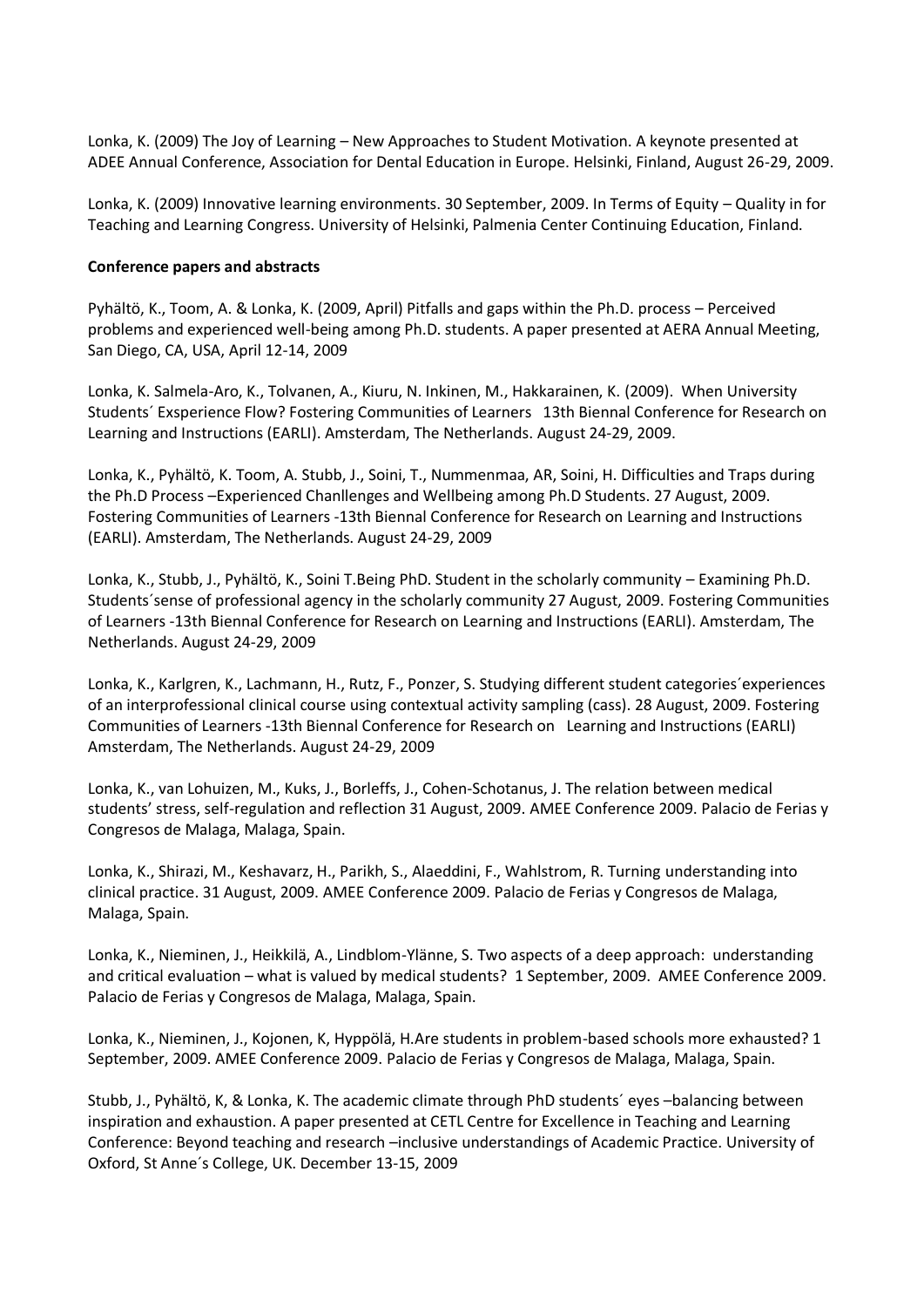# **2008**

#### **Journal articles (A1)**

Lonka, K., Sharafi, P., Karlgren, K., Masiello I., Nieminen, J., Birgegård, G., & Josephson, A. (2008). Development of MED NORD - A tool for measuring medical students' well-being and study orientations. Medical Teacher, 30, 72-79.

Bolander Laksov, K., Lonka K., & Nikkola, M. (2008) Does Teacher Thinking Match Teacher Practice? - A study of basic-science teachers. Medical Education 42, 143-151.

Bolander Laksov, K., Lonka K., & Josephson, A. (2008) How do medical teachers address the problem of transfer? Advances in Health Sciences Education, 13, 345-360

Lauffs, M., Ponzer, M., Saboonchi, F., Lonka, K., Hylin, U.&, Mattiasson, A.-C (2008) Cross-cultural adaptation of the Swedish version of Readiness for Interprofessional Learning Scale (RIPLS). Medical Education, 42, 405-411

Shirazi, M., Assadi SM, Sadeghi M, Zeinaloo AA, Kashani AS, Arbabi M, Alaedini F., Lonka, K., Wahlström, R. (2008) Applying a modified Prochaska's model of readiness to change for general physicians on depressive disorders in CME programs: validation of tool. Journal of Evaluation in Clinical Practice 13, 298-302.

Shirazi, M., Zeinaloo A.A., Parikh, S.V., Sadeghi, M., Taghva, A., Arbabi, M., Sabouri Kashani, A., Alaeddini, F., Lonka, K. & Wahlström R. (2008) Effects on readiness to change of an educational intervention on depressive disorders for general physicians in primary care based on a modified Prochaska model—a randomized controlled study. Family Practice 25, 98-104.

### **Other refereed publications (A3)**

Lonka, K. (2008). Kasvatuspsykologia sillanrakentajana. Teoksessa P. Siljander & A. Kivelä (toim.) Kasvatustieteen tila ja tutkimuskäytännöt. Paradigmat katosivat, mitä jäljellä? Kasvatusalan tutkimuksia 38. (s. 345 - 356). Turku: Suomen Kasvatustieteellinen Seura.

Muukkonen, H., Hakkarainen, K., Inkinen, M., Lonka, K., & Salmela-Aro, K. (2008). CASSmethods and tools for investigating higher education knowledge practices. In G. Kanselaar, J. van Merriënboer, P. Kirschner, & T. de Jong, (Eds.), International Perspectives in the Learning Sciences: Creating a Learning World, Proceedings of the Eight International Conference for the Learning Sciences, Volume 3. Utrecht, The Netherlands: ICLS.

#### **Invited presentations and keynotes**

Lonka, K. (2008, July) Student learning, motivation and agency. Keynote in EARLI JURE Conference, Leuven, Belgium. July, 2009

Lonka, K. (2008) What Motivates the Learner? Keynote at NOFOMA Conference. E-learning in Global Education. June 4, 2008. Helsinki School of Economics, Helsinki, Finland.

Lonka, K. Paradigms in medical education. 2008. 11 February, 2008. Mini-symposium. Kanaris Lecture Theater, Manchester Museum, U.K.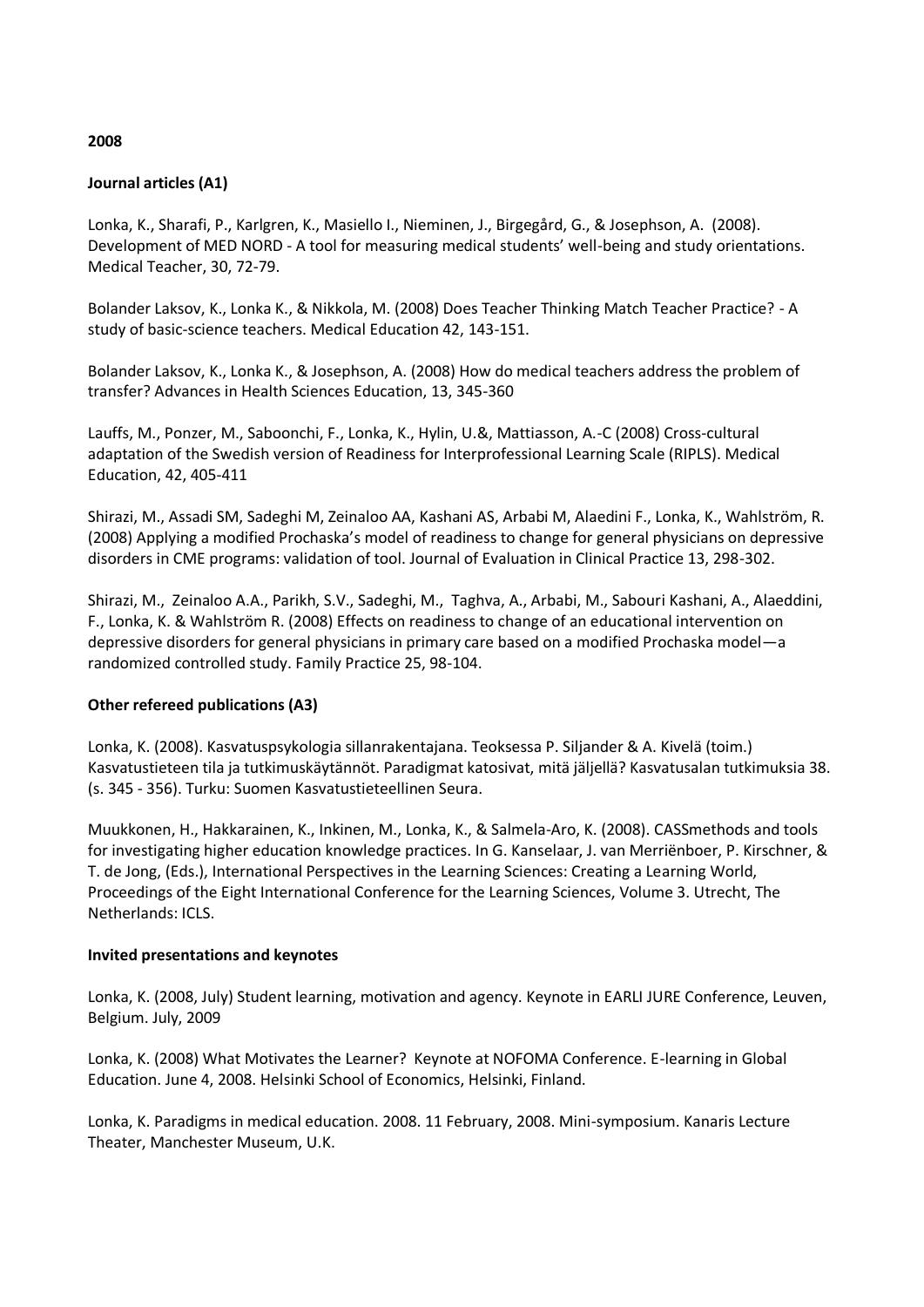Lonka, K. Motivation and emotion in medical education? 11 February, 2008.Mini-symposium. University of Manchester, Faculty of Medicine.

Lonka, K. (2008) Activating teaching and innovative methods in educational psychology in teacher education. 18 April, 2008. Tallinna Ylikooli- seminaari, Tallinn, Estonia.

Lonka, K. Professional development –what motivates the learner? Third professional lifelong learning conference: critical perspectives on CPD. 24 June, 2008. University of Leeds, Business School, U.K.

### **Conference papers and abstracts**

Pyhältö, K., Stubb, J. & Lonka, K. (2008). From Ph.D. student to professional researcher – scholarly community as a learning environment for doctoral studies. Paper presented at Preparing for Academic Practice. 2nd International Conference on Preparation of doctoral students and post docs, April 8-9, in Oxford, United Kingdom.

Pyhältö, K., Soini, T., Lonka, K. Stubb, J., Nummenmaa, A. R. & Soini, H. (2008). Doctoral students' perceptions about their learning environment and their experienced stress. Paper presented at biannual EARLI SIG Higher Education conference, May 15-16, in London, United Kingdom.

Lonka, K., Stubb, J. & Pyhältö, K. (2008) Writing and motivation in the Ph.D. process. Paper presented at 11th Conference on Motivation, August 20-23, in Turku, Finland.

Stubb, J., Pyhältö, K., Lonka, K., Soini, T., Nummenmaa, A. R. & Soini, H. (2008). "YKSINÄINEN, HUOMAAMATON AHERTAJA?" Hyvinvointi väitöskirjaprosessissa. [Lonely and unnoticeable labourer? Wellbeing in Ph.D. process] Paper presented at Korkeakoulututkimuksen 30-vuotis juhlasymposium [30th Anniversary celebration symposia for Research on Higher Education], August, 25–26 in Jyväskylä, Finland.

Lonka, K., Hagelin, A., Nieminen, J., Masiello, I., Karlgren, K., Josephson, A., Birgegård, G. & Hyppölä, H. (2008) MED NORD –well-being and study orientations of Swedish and Finnish medical students. A confirmatory study. 30 August- 3 September, 2008. Prague, Czech Republic.

Kramer, F. & Lonka, K. (2008) Educating conscious academics and responsible writers. A workshop in RUG Onderwijsconferentie 2008, February 6, 2008. University of Groningen, The Netherlands.

Litmanen, T. & Lonka, K. (2008): Contextual Motivation in Inquiry-Based Learning. Paper presented at JUREconference Leuven, Belgium, 08.07-11.07.2008.

Lonka, K. (2008) From Ph.D. students to professional researchers: the question of academic writing. An invited lecture in LANSPAN (Language and Literacy Development across the Life Span) Colloquium, February 6, 2008, Faculty of Arts, University of Groningen, The Netherlands.

Lonka, K., Lipponen, L. & Litmanen, T. Yhteisöllinen tiedonrakentelu kasvatuspsykologian opinnoissa. Ainedidaktiikan päivät. Ainedidaktiikan symposium 8.2.2008. Helsinki, Suomi.

Pyhältö, K., Lonka, K. & Stubb, J. From PhD. Student to professional researcher – the question of literate expertise. 2008. Preparing for Academic Practice. Disciplinary Perspectives: 2nd international conference on preparing doctoral research students and postdoctoral researchers for academic careers. 8-9 April 2008. Oxford, England.

Lonka, K. Scaffolding – what is it? IKIT Summer School. 6 August, 2008. Toronto, Canada.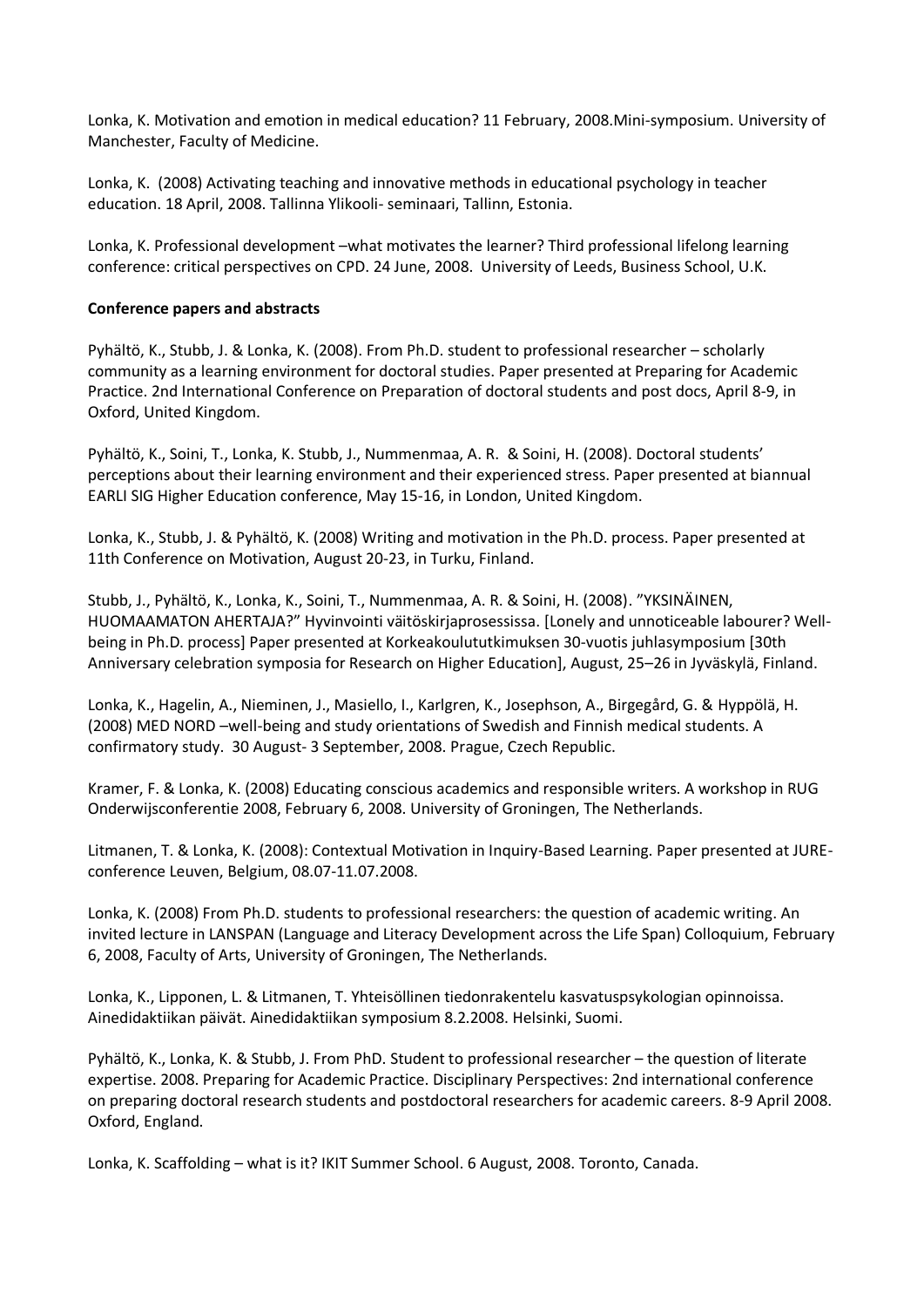Lonka, K. Innovative learning environments and student motivation. The Excellence in Pisa. The Miracle of PISA -Conference. 10-12 September, 2008. University of Helsinki, Palmenia Centre for Continuing Education. Helsinki, Finland.

Lonka, K. Onko kasvatusoptimismille tieteellisiä perusteita? 19.9.2008. Esitelmä Luonnonfilosofian 20 vuotisjuhlaseminaarissa, Tieteiden Talo, Helsinki, Suomi.

Lonka, K. Mitä opettajan olisi hyvä tietää aivojen kehityksestä? Kasvatustieteen päivät 27.28.11.2008. Turku, Suomi.

Litmanen, T. & Lonka, K. Tilannesidonnainen motivaatio yhteisöllisessä oppimisessa. Kasvatustieteen päivät 27.-28.11.2008. Turku, Suomi.

Litmanen, T. & Lonka, K. Motivation in the context of teacher education. 2008.Motivation in Action. 11th International Conference on Motivation. August 21-23, 2008. Turku, Finland

Muukkonen, H., Hakkarainen, K., Inkinen, M., Lonka, K.& Salmela-Aro, K. CASS-methods and tools for investigating higher education knowledge practices. ICLS2008 conference, June 24-28, 2008 Utrecht, The Netherlands.

Lonka, K., Litmanen, T., Lipponen, L., Inkinen, M., Muukkonen, H., Salmela-Aro, K., & Hakkarainen, K. (2008). Collaborative inquiry-based teacher training and teacher students' experiences of flow. A paper presented at IKIT Summer School, August 4, 2008. OISE, Toronto, Canada

### **Workshops, panels, plenary chair**

Lonka, K. Writing process – emotions and cognition. 2008. Groningen, The Neatherlands.

Lonka, K. How to promote meaningful learning, intrests and flow? 2008. University of Leeds, U.K.

Lonka, K. Why do we feel so stupid - constantly? Stupidity in Science. 8 December, 2008. Cbacci Workshop for Teachers, Helsinki, Finland.

Raivio, K. Lonka, K., Sauli, M. & Bruun, O. Europe as knowledge society from an aspect of universities, students and civic society. 16 August, 2008. Panel discussion. Bright- Conference. Helsinki, Finland.

Lonka, K., Plenary Chair. How do people learn? Association for Medical Education in Europe (AMEE) 30 August- 3 September, 2008. Prague, Czech Republic.

#### **2007**

### **Journal articles (A1)**

Mäkinen, J., Petersson, G., Nurmi, R. & Lonka, K. (2007) Health Care Students' Differing Conceptions of Expertise: A Challenge for Inter-Professional Care. Advances in Health Sciences Education, 12:441–455

Helle, L., Tynjälä, P., Olkinuora, E. & Lonka, K. (2007) Ain't nothing like the real thing. Motivation and study processes in university-level project studies. British Journal of Educational Psychology, 77, 397–411

### **Refereed Conference Presentations (A4)**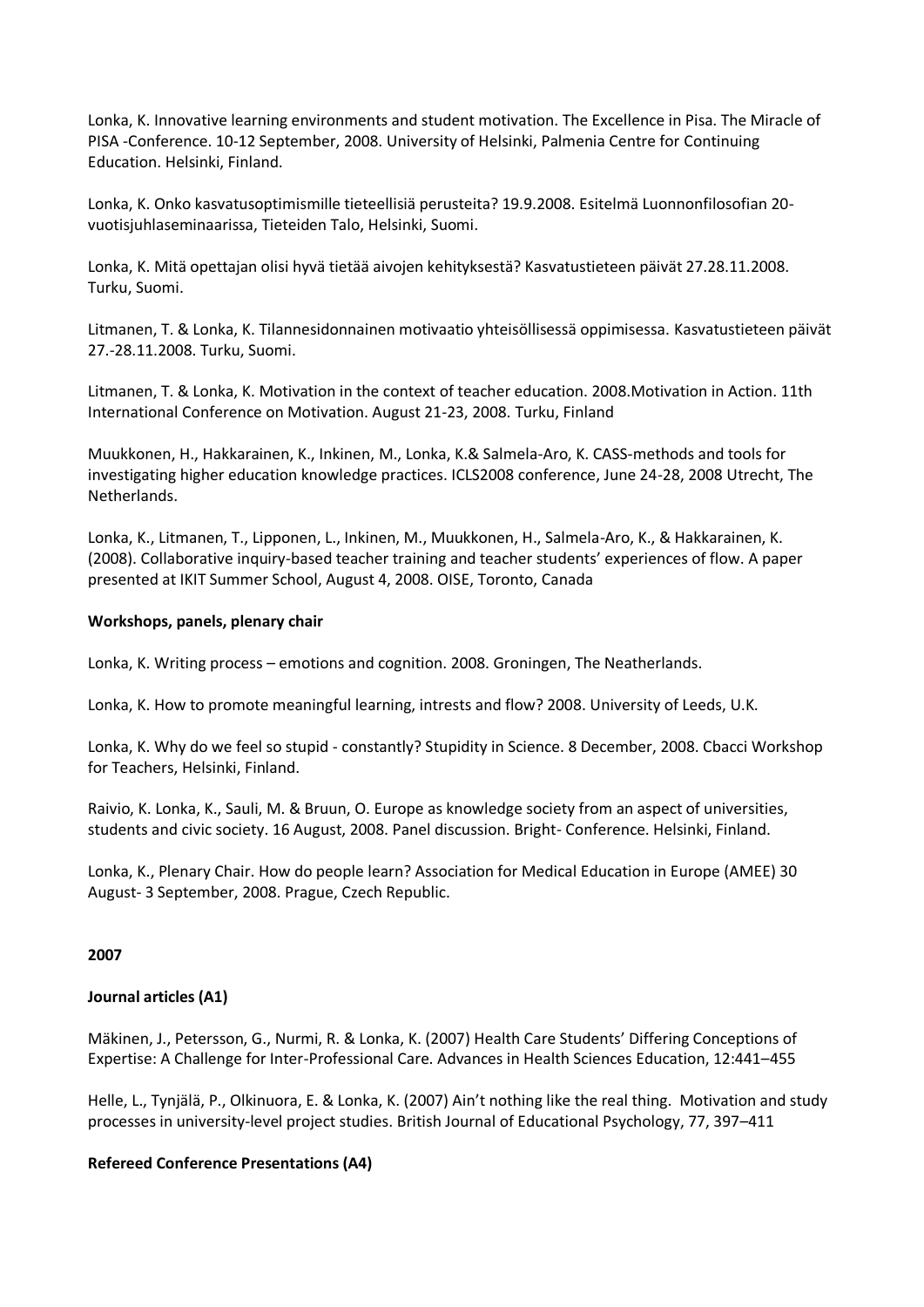Muukkonen, H., Hakkarainen, K., Jalonen, S., Kosonen, K., Heikkilä, A., Lonka, K., Inkinen, M., Salmela-Aro, K., Linnanen, J., & Salo, K. (2007). Process- and context-sensitive research on academic knowledge practices: Developing CASS-tools and methods. Proceedings of the Computer Supported Collaborative Learning Conference, Rutgers University, Jew Jersey, USA, July 16-21, 2007.

### **Books in Finnish (D5)**

Lonka, K., Hakkarainen, K., Huotilainen, M., Ferchen, M. & Lautso, A. (2007) psykologia! Ihmisen tiedonkäsittelyn perusteet. Lukion psykologian kurssi 3. WSOY (Psykologi för gymnasieskolor 3)

### **Invited keynotes**

Lonka, K. (2007) Student motivation – towards an integrated understanding of teacher student learning. An invited keynote Dutch National Teacher Education Seminar, April 23, Groningen, The Netherlands.

Lonka, K. (2007) Reading and writing to learn. Some methodological challenges. A Paper presented at LLERA NETWORK SEMINAR: "READING AND WRITING TO LEARN IN SECONDARY AND HIGHER EDUCATION", ORGANIZING RESEARCH TEAMS: LEAC-UB and SINTE-URL COORDINATORS: MONTSERRAT CASTELLÓ (Ramon Llull University) and ISABEL SOLÉ (Barcelona University) 27th-28th September, 2007, Barcelona, Spain.

Lonka, K. (2007) Writing to learn, learning to write – How writing shapes thinking and thinking shapes writing. An invited keynote address in 4th Biennal Conference of the European Association for the Teaching of Academic Writing (EATAW): "Teaching Academic Writing Across and in the Disciplines", June 30-July 2, 2007, Ruhr-Universität, Bochum, Germany

Lonka, K. (2007) Future visions, challenges and threats in medical education. An invited keynote ASME (Association of Studies in Medical Education) Golden 50 Year Jubileum Conference, October, 17-18, 2007, Dublin, Ireland.

Lonka, K. (2007) Finding the joy and motivation in learning. Invited Speech in the University Opening Ceremony, September 3, 2007, University of Groningen, The Netherlands

Lonka, K. (2007) Yliopisto-opiskelu –muuttuko mikään? (University student learning – is there really any change going on?) Invited presentation, PEDA-FORUM, May 25, Tampere, Finland

### **Conference presentations and abstracts**

Lonka, K. (2007) How to Enhance Productivity in Academic Writing. A workshop at the University of Groningen, The Netherlands.

Lonka, K. (2007) Theories and research methods in medical education". A workshop. Summer School Groningen, Masterclass medisch onderwijs July 4, 2007, Groningen, The Netherlands.

Lonka, K. (2007) "How writing shapes thinking and thinking shapes writing". Workshop Kokouksen nimi Summer School Groningen, Masterclass medisch onderwijs July 5, 2007, Groningen, The Netherlands.

Lonka, K. (2007) Personal mastery; how to handle stress and be well, motivation, flow and leadership" A workshop, Summer School Groningen, Masterclass medisch onderwijs July 6, 2007, Groningen, The Netherlands.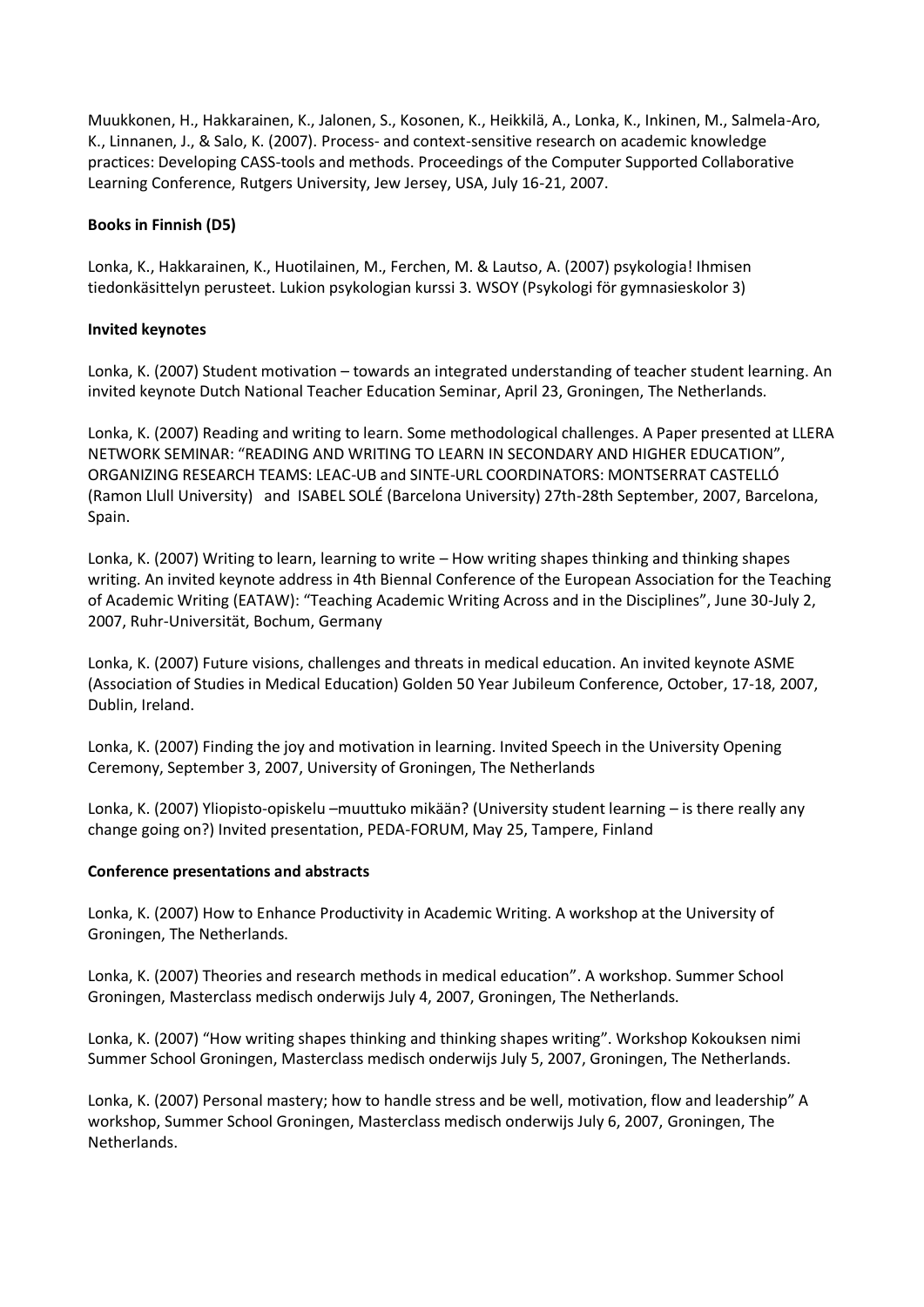Lonka, K. (2007) Miten mieli kehittyy ja oppii? (How the does the mind learn and develop?) MieliForum I. Mielen rajoja etsimässä, An invited presentation, August 16, 2008, Majvik, Kirkkonummi, Finland.

Pyhalto, K. & Lonka, K (2007) From PhD Students to professional researchers – the question of literate expertise. A paper presented at 12th Biennal Conference for Research on Learning and Instruction (EARLI), August 30, Budapest, Hungary

Lonka, K., Heikkilä, A. & Sappinen, S. (2007) Study orientations of student teachers. A paper presented at 12th Biennal Conference for Research on Learning and Instruction (EARLI), August 28, 2008, Budapest, Hungary

Lonka, K., Numminen, A., Rantanen, P. & Hakkarainen, K. (2007) Polytechnic students' conceptions of learning and knowledge: how do they relate to the aims of education? A paper presented at 12th Biennal Conference for Research on Learning and Instruction (EARLI), August 31, 2008, Budapest, Hungary

Lonka, K. (2007) Learning is the secret of an intelligent organization. An invited lecture. Leadership Forum, September 21, 2007, Helsinki University of Technology, Espoo, Finland

Lonka, K. (2007) Concept maps and other representation tools from the perspective of educational psychology. An invited presentation. Seminar Käsitekartat ja CmapTools, uudenlainen opetus- ja oppimisympäristö. University of Helsinki. Finland.

### **2006**

### **Journal Articles (A1)**

Heikkilä, A. & Lonka, K. (2006). Studying in higher education: students' approaches to learning, selfregulation, and cognitive strategies. Studies in Higher Education, 31, 99-117.

Nieminen, J., Sauri, P. & Lonka, K. (2006). On the relationship between group functioning and study success in PBL. Medical Education, 40, 64-71.

Bolander K., Josephson A., Mann, S. & Lonka K. (2006) Teachers promoting expertise in medical education – understanding the role of the core curriculum. Quality in Higher Education, 12, 41-55.

Wahlqvist, M., Skott, A., Bjorkelund, C., Dahlgren, G., Lonka, K, & Mattsson, B. (2006) Impact of medical students' descriptive evaluations on long-term course development, BMC Medical Education, 6:24.

### **Book Chapters (A3)**

Lonka, K., Hakkarainen, K., Paavola, S. ja Wirtanen, S. (2006) Kollektiivinen luovuus – and all that jazz. Teoksessa: J. Husu & R. Jyrhämä (toim.) Suoraa puhetta opetuksesta- kollegiaalisesti opetuksesta ja kasvatuksesta. (s. 139-158). Juva: PS-kustannus.

Tynjälä, P., Slotte, V., Nieminen, J., Lonka, K. and Olkinuora, E. (2006) From university to working life: Graduates' workplace skills in practice In: P. Tynjälä, J. Välimaa and G. Boulton-Lewis (Eds.) Advances in Learning and Instructions, Higher Education and Working Life:Collaborations, Confrontations and Challenges. Elsevier.

### **Book Chapters (E1)**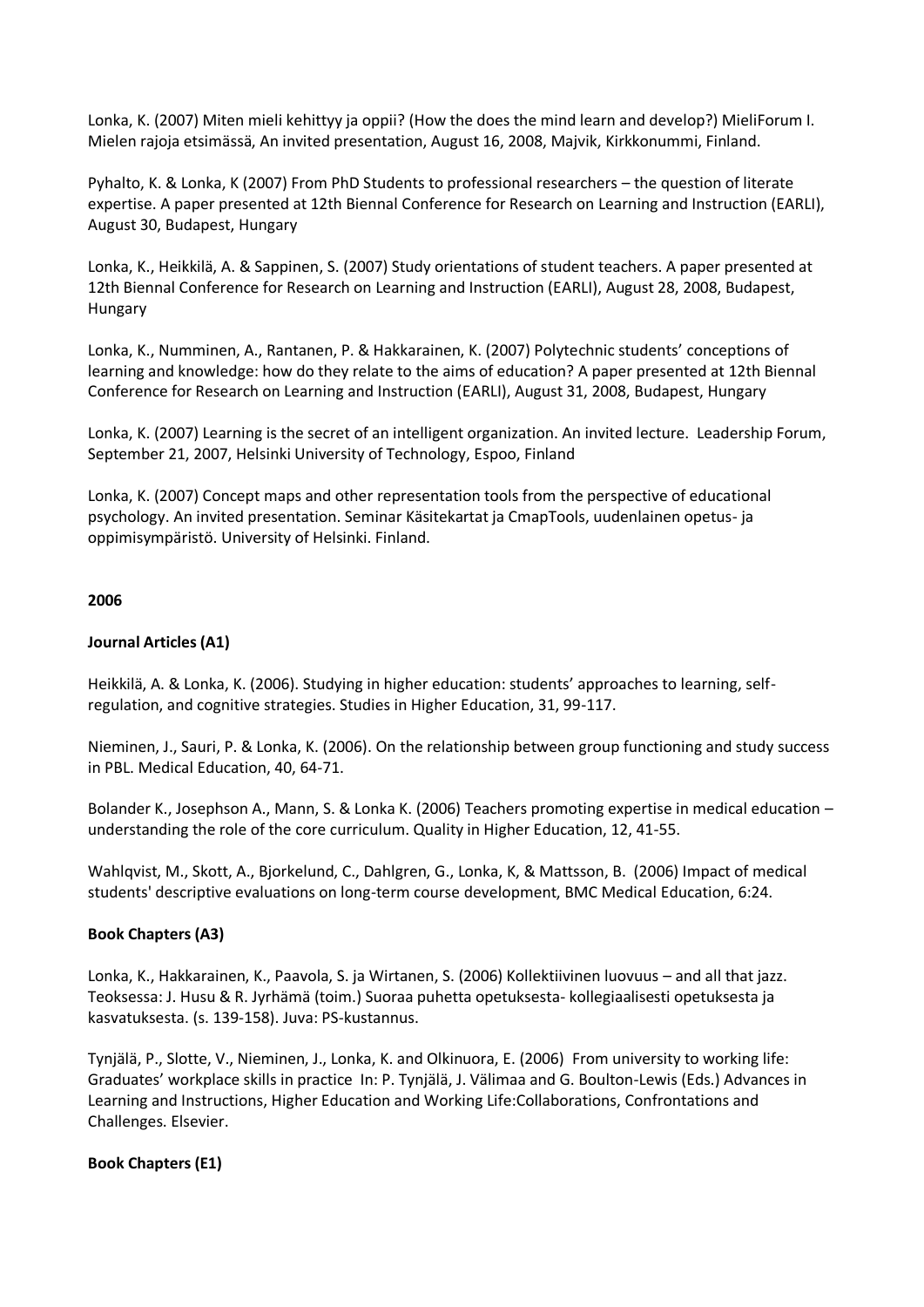Lonka, K. (2006) Tarinoita Suomesta, Ruotsista ja johtajuudesta. Teoksessa Seppo Penttinen, Reijo Karhinen & Matti Huomo (toim.) Kasvun osaaja. Antti Tanskanen 60 vuotta 14.5.2006. Jyväskylä: Osuuspankkikeskus Osk. 2006, (s. 242 - 252).

### **Reports in Finnish (D4)**

Lonka, K. & Ylikoski, M. (2006) Lääkäreiden muuntokoulutuksen väliarviointi. Opetusministeriön selvityspyynnön 20.12.2005 perusteella. Päiväys: 31.3.2006 (Dnro 31/504/2005), 14 sivua.

### **Books in Finnish (D5)**

Lonka, K., Hakkarainen, K., Ferchen, M. & Lautso, A. (2006) psykologia! Ihmisen kasvu ja kehitys. Lukion psykologian kurssi 2. WSOY (Psykologi för gymnasieskolor 2)

### **Conference papers and abstracts**

Lonka, H., Lonka, K., & Vartiainen, M. (2006) "A comparative study of two project Networks." 3rd International Conference on Project Management (ProMAC2006). 27-29 September 2006, Sydney, Australia.

Lonka, K., Sharafi, P., Karlgren, K., Masiello,I., Nieminen, J. & Josephsson, A. (2006, September) Measuring medical students' epistemologies, approaches to learning and their perception of their learning environment – piloting a new instrument. Short communication presented at AMEE Conference 2006, 14- 18, September 2006, Genoa, Italy

Applying a modified Prochaska's model of readiness to change for general physicians on depressive disorders in CME programs: validation tool Mandana Shirazi, Ali Akbar Zeinaloo, Majid Sadeghi, Ahmad Sabouri Kashani, Mohammad Arbabi, Farshid Alaedini, Kirsti Lonka and Rolf Wahlstrom Short communication presented at AMEE Conference 2006, 14-18, September 2006, Genoa, Italy.

Nieminen, J., Heikkilä, A., Karlgren, K., Masiello, I. & Lonka, K. (2006) Medical students' study orientations Short communication presented at AMEE Conference 2006, 14-18, September 2006, Genoa, Italy.

Short Communications Session Teaching and Learning 2 – Student learning. Opening Discussant: Kirsti Lonka (Finland) AMEE Conference 2006, 14-18, September 2006, Genoa, Italy.

Lonka, K (2006) Progressive Inquiry – and the three metaphors of learning. An invited presentation in Symposium "Learning Theories in Medical Education" AMEE Conference 2006, 14-18, September 2006, Genoa, Italy.

Karlgren, K., Sharafi, P. Masiello,I., Lonka, K., & Josephsson, A. (2006, September)Ideals and requirements in practice in medical students' anatomy studies. Short communication presented at AMEE Conference 2006, 14-18, September 2006, Genoa, Italy.

Heikkilä, A., Nieminen, J. & Lonka, K. (2006) Interrelations among approaches to learning, regulation of learning and cognitive strategies. A paper presented at The 10th International Conference on Motivation, September 28 - 30, 2006, Landau, Germany

**2005** 

**Journal Articles (A1)**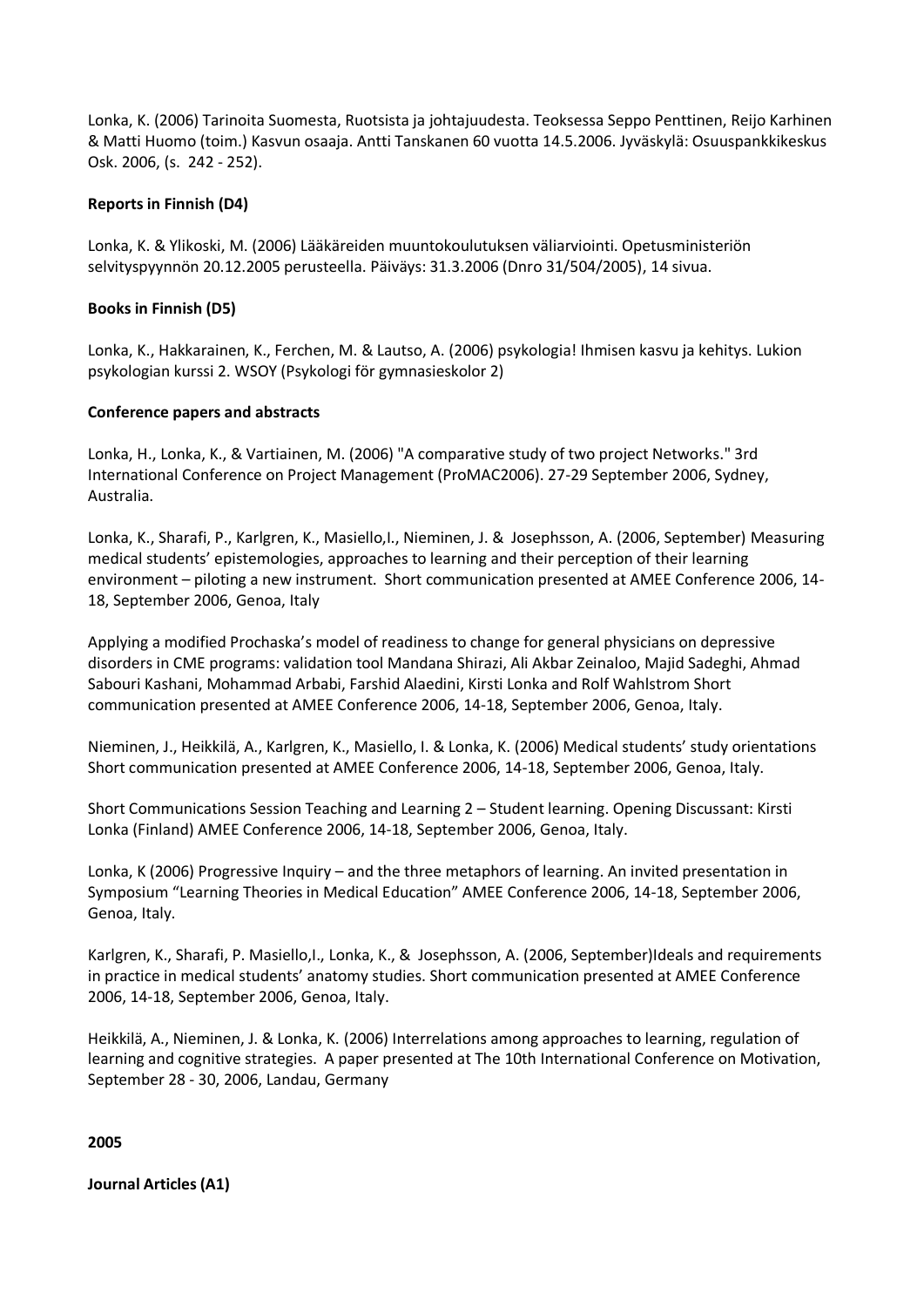Masiello I, Ramberg R, Lonka K. (2005) Learning in a web-based system in medical education. Medical Teacher, 27(6):561-3.

Masiello, I., Ramberg, R. & Lonka, K. (2005) Attitudes to the application of a web-based learning system in a microbiology course. Computers and Education, 45(2), 171-269.

### **Books in Finnish (D5)**

Hakkarainen, K., Bollström-Huttunen, M., Pyysalo Riikka & Lonka, K. (2005) Tutkiva oppiminen käytännössä. Opettajan matkaopas. WSOY

Lonka, K., Hakkarainen, K., Ferchen, M. & Lautso, A. (2005) psykologia! Psyykkinen toiminta, vuorovaikutus ja oppiminen. Lukion psykologian kurssi 1. WSOY

### **Books in Finnish (E2)**

Heinonen, V., Kantoluoto, S., Lehtomäki, Lähdemäki, T., Paganus, J., Sandelin, M., & Lonka, K. (2005). Leijonaemojen tarinat. Juva: WSOY

### **Book Chapters in Finnish (A3)**

Tynjälä, P., Slotte, V., Nieminen, J., Lonka, K. & Olkinuora, E. (2004) Yliopistosta valmistuneet työelämässä. (Alumnis in the working life.) Teoksessa: P. Tynjälä, J. Välimaa ja M. Murtonen (toim.): Korkeakoulutus, oppiminen ja työelämä. Jyväskylä PS-kustannus. S. 91-108.

Lonka, K. & Paganus, N. (2004) Ongelmalähtöinen oppiminen työelämään valmentajana (Problembased learning coaches for the future). Teoksessa P. Tynjälä, J. Välimaa ja M. Murtonen (toim.): Korkeakoulutus, oppiminen ja työelämä. Jyväskylä PS-kustannus. S. 237-254.

### **Book Chapters in Estonian (B2)**

Hakkarainen, K. & Lonka, K. (2005) Oppija enesejuhtimise soodustamine ja prosessipohine ope. Teoksessa Oppimine ja opetamine avatud ulikoolis. Tartu Ulikooli Kirjastus. S. 83-89.

Hakkarainen, K. & Lonka, K. (2005) Probleemipohine oppimine. Teoksessa Oppimine ja opetamine avatud ulikoolis. Tartu Ulikooli Kirjastus. S. 262-272.

Hakkarainen, K. & Lonka, K. (2005) Oppimise toistamise viise. Teoksessa Oppimine ja opetamine avatud ulikoolis. Tartu Ulikooli Kirjastus. S. 262-272.

### **Keynotes, conference papers and abstracts**

Lonka, K. (2005) Future of Learning. An invited keynote in AMKLC'05 Conference: Symposium on Adaptive Models of Knowledge, Language and Cognition (Hall: AS2), June 15-17. 2005 Espoo, Finland

Lonka, K., Nieminen, J., Sjöblom, F., & Scheinin, P. (2005) Effects of problem-based learning in a medical curriculum. A paper presented at EARLI Conference, 23rd - 27th August 2005, Nicosia, Cyprus

Lonka, K. (2005) Future visions of learning. Invited lecture at Nokia Leadership Academy, April 4, 2005, Espoo, Finland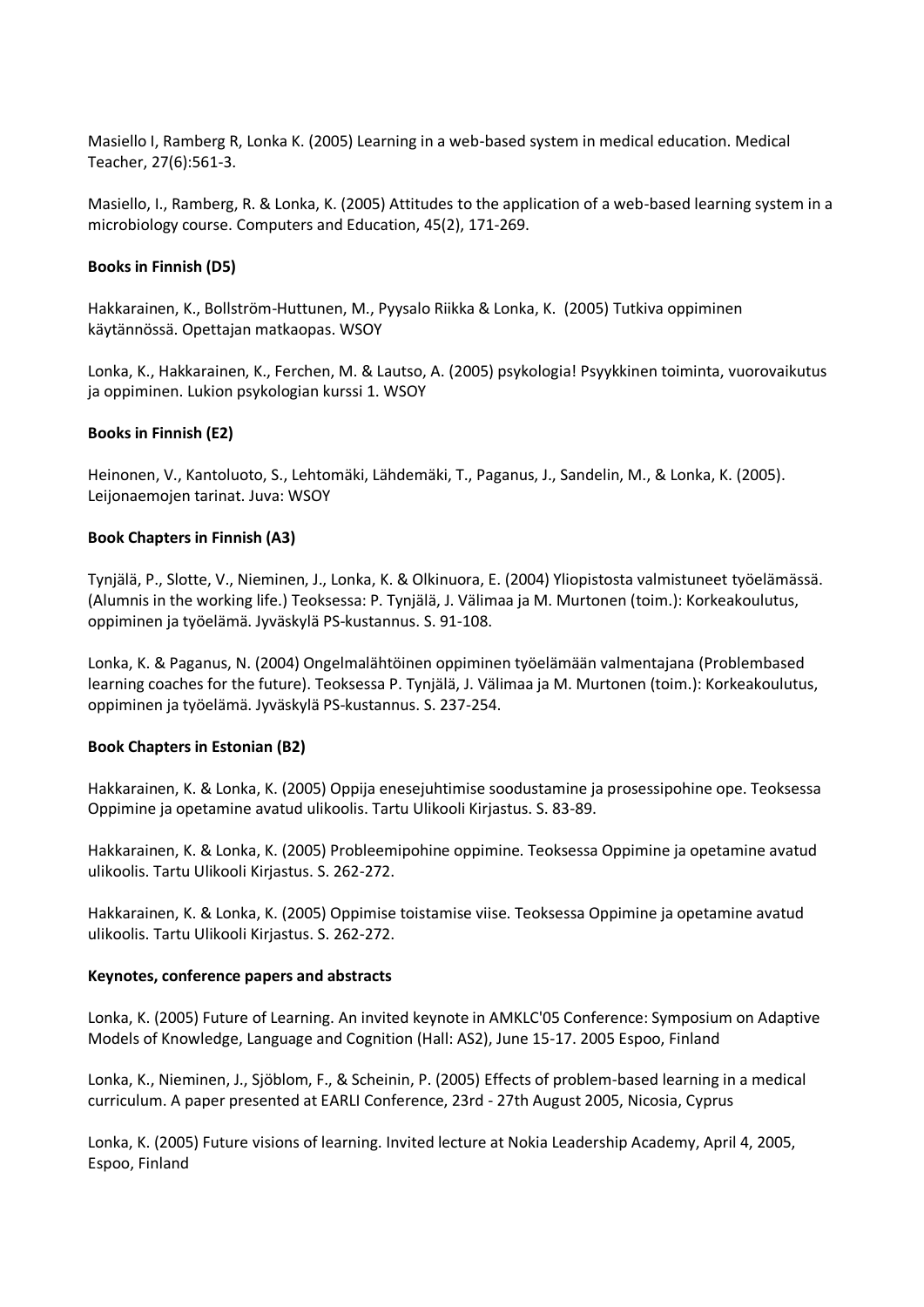Lonka (2005), K. How to publish internationally. A workshop in JURE 2005 EARLI preconference, August 22- 23, 2005 Nicosia, Cyprus.

Lonka, K., Hindbeck, H., Scheinin, P. (2005) What is the use of interviews and psychological tests in selecting students to a medical program? Short communication presented at AMEE Conference, Amsterdam, The Netherlands, August 30-September 3, 2005.

Lonka, K. (2005) Utforskande lärande (Progressive Inquiry Learning). Invited Lecture at Nordic Summershool in Information Competence (informationkompetens) June 27 – July 7, 2005, Tuusula, Finland.

Lonka, K. (2005) Brain, storm och framtid. Studerandekonferens. Invited lecture at Student Conference, April 4, 2005, Faculty of Education, University of Helsinki.

Lonka, K. (2005) Faculty development as tool for innovation: experiences from two LeRu universities", Leru Medical Deans' meeting, November 6-8, 2005, Faculty of Medicine, University of Helsinki.

Lonka, K. (2005) Final Panel Discussion. Biology of Cognition Conference, April 9, 2005, University of Helsinki, Finland.

### **TV Programs**

Interview. Tietoisuuden mysteeri (The Mystery of Consciousness). YLE National TV, 2005.

#### **2004**

### **Journal Articles (A1)**

Juha Nieminen, Sari Lindblom-Ylänne & Kirsti Lonka (2004) Students' approaches to learning in pharmacy. A longitudinal study. Instructional Science, 32, 387-417.

Mäkinen, J., Olkinuora, E., and Lonka, K. (2004). Students at risk: how to predict study problems in higher education? Students' general study orientations and abandoning the course of the studies. Higher Education, 48 (2), 173-188.

Lonka, K., Olkinuora, E. & Mäkinen, J. (2004) Aspects and prospects of measuring studying and learning in higher education. Educational Psychology Review, 16(4), 301-325.

IN: SPECIAL ISSUE in EDUCATIONAL PSYCHOLOGY REVIEW (2004) Measuring and conceptualizing studying and learning in higher education. Guest editors: Professor Erkki Olkinuora, Department of Education, University of Turku, Finland and Professor Kirsti Lonka, Department of Cognition, Understanding, and Learning, LIME, Karolinska Institute, Sweden. This special issue is an overview of our current ideas about measuring students' approaches to learning and studying in higher education.

Ponzer, S., Hylin, U., Kusoffsky, A., Lauffs, M., Lonka, K., Mattiasson, A.-C., Nordström, G. (2004) Interprofessional training in the Context of Clinical Practice: The Goals and the Students' Perceptions on Clinical Education Wards. Medical Education, 38, Issue 7, s. 727-736.

### **Articles in Finnish (B1)**

Lonka, K. (2004) Opetuksen kehittäminen akateemisena urana (Faculty development as an academic career). Peda-Forum, numero 11(2), 52-58.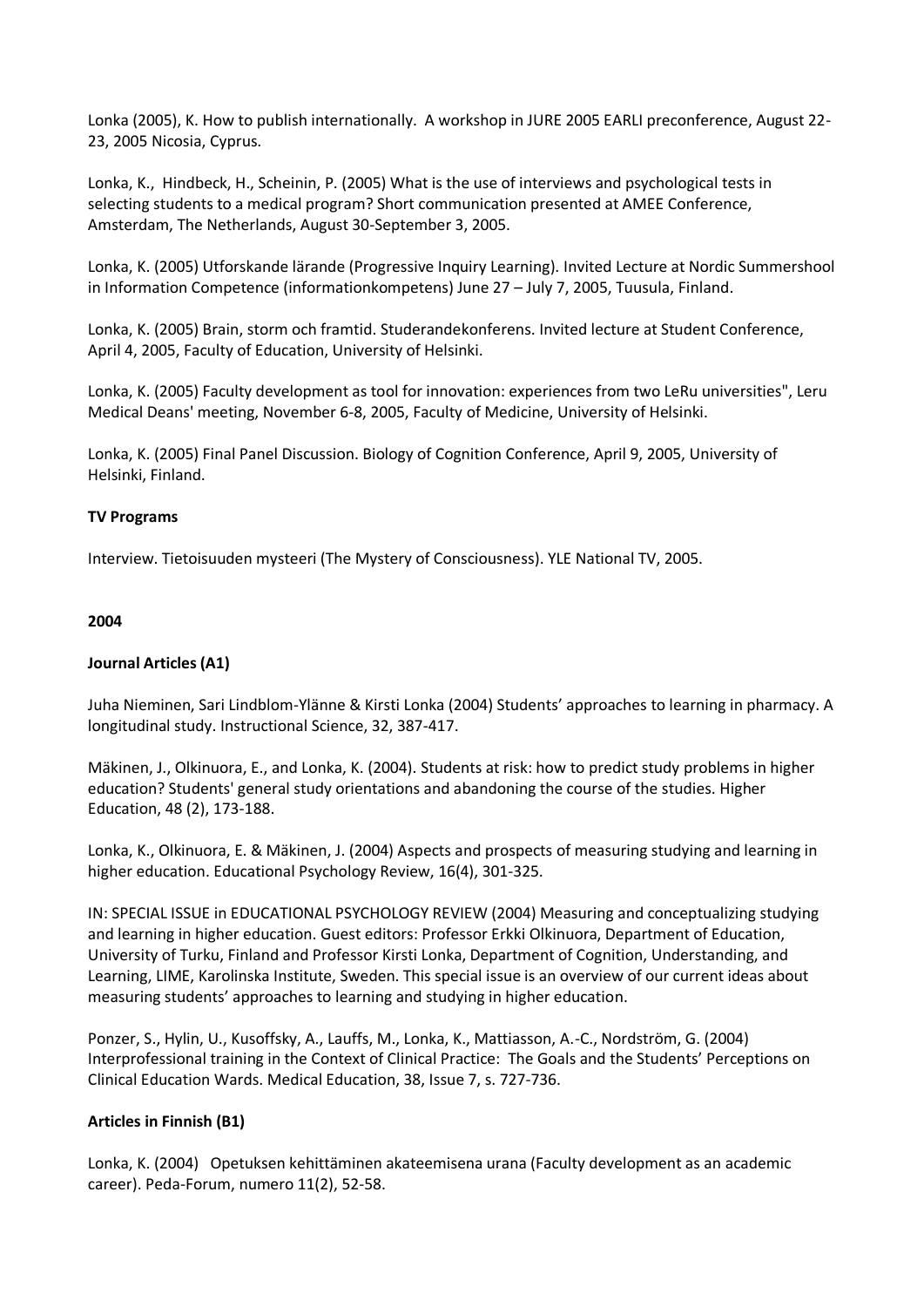### **Book Chapters (B2)**

Lonka, K. (2004) Foreword. How to motivate healthy learning. In: R.J. Botelho, Motivational practice. Promoting healthy habits and self-care of chronic diseases. Rocherster, NY: MHH Publications. 2nd edition. ISBN 0-9706738-5-X.

Lonka, K. & Paganus, N. (2004) Ongelmalähtöinen oppiminen työelämään valmentajana Tynjälä, P., Välimaa, J. & Murtonen, M. (toim.) 2004. Korkeakoulutus, oppiminen ja työelämä. s. 237-254. Jyväskylä: PSkustannus.

Tynjälä, P., Slotte, V., Nieminen, J., Lonka, K. & Olkinuora, E. (2004) Yliopistosta valmistuneet työelämässä. Tynjälä, P., Välimaa, J. & Murtonen, M. (toim.) 2004. Korkeakoulutus, oppiminen ja työelämä. s. 91-108. Jyväskylä: PS-kustannus.

### **Research Reports (D4)**

Lonka, K., Hindbeck, H. & Scheinin, P. (2004) Uppföljning av lokal antagning till läkarutbildning vid Karolinska Institutet - genomströmning och studieprestation för studerande antagna vt1997vt2001. En forskningsrapport. Centrum för Utbildning och Lärande (CUL), Institution LIME, Karolinska Institutet.

### **Conference papers and abstracts**

Bolander K., Lonka K., Josephson A. (2004) The aim of teaching – an interview study of anatomy and surgeon teachers. A paper presented at a conference Motivation, Learning, and Knowledge Building in the 21st century organized by EARLI, IKIT and Karolinska Institutet on the Baltic Sea, June 18-21, 2004.

Hakkarainen, K., Lonka, K. & Paavola, S. (2004) How Can Human Intelligence Be Artificially

Augmented Through Artifacts, Communities, Networks? Conference Motivation, Learning, and Knowledge Building in the 21st century organized by EARLI, IKIT and Karolinska Institutet on the Baltic Sea, June 18-21, 2004. A manuscript to be submitted 2005.

Lonka K., Russell A. (2004) Workshop in Interprofessional practice in health care education, service and delivery. Conference Motivation, Learning, and Knowledge Building in the 21st Century organized by EARLI, IKIT and Karolinska Institutet on the Baltic Sea, June 18-21, 2004.

Honkela T., Heikkilä A., Lonka K. (2004) Modeling Motivational factors in learning. A paper presented at a conference Motivation, Learning, and Knowledge Building in the 21st century organized by EARLI, IKIT and Karolinska Institutet on the Baltic Sea, June 18-21, 2004.

Parpala A. , Bolander K., Lonka K., Lindblom-Ylänne S. (2004) Exploring quality in Higher Education in three Nordic universities. Teacher's perspective. A paper presented at a conference Motivation, Learning, and Knowledge Building in the 21st century organized by EARLI, IKIT and Karolinska Institutet on the Baltic Sea, June 18-21, 2004.

Lonka, K. (2004) How to overcome the limitations of individual minds? The psychology of learning meets medical education. A plenary lecture at AMEE Conference, Edinburgh, the UK, September 5-8, 2004.

Lonka, K. (2004) Effektivt lärande och medicinsk pedagogik i sjukvården. Keynote lecture IVAN 2004 Riksförening för Anestesi- och intensivvård. Stockholm, Sweden, November 18-19, 2004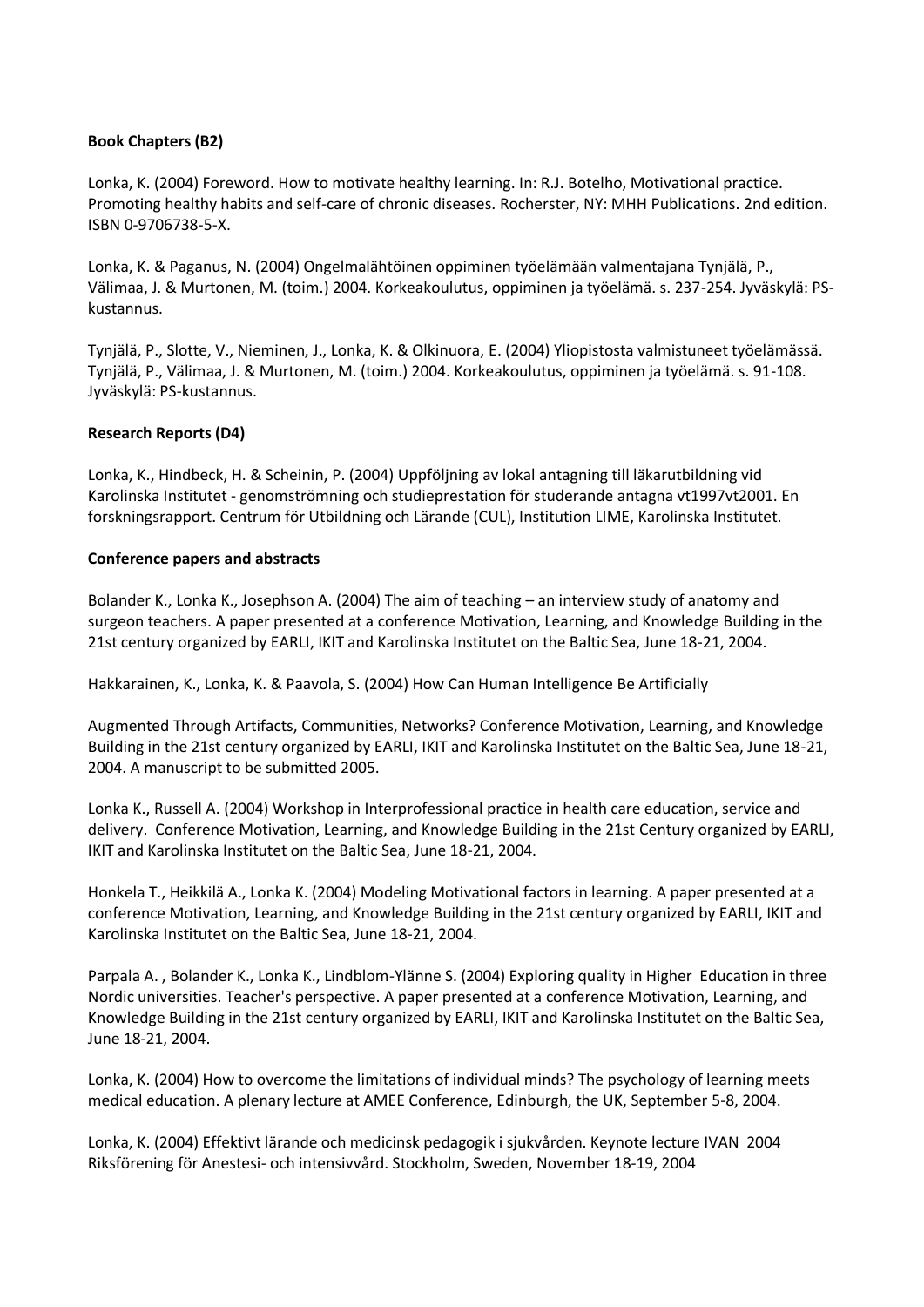Lonka, K. (2004). Medical Education and the Laboratory - A Meeting between psychology and natural Sciences. Keynote lecture. IFBLS 26th World Congress. June 13-18, 2004, Stockholm, Sweden.

### **Books in Finnish (D5)**

Hakkarainen, K., Lonka, K. & Lipponen, L. (2004) Tutkiva oppiminen. Järki, tunteet ja kulttuuri oppimisen sytyttäjinä. WSOY.

### **Interviews (D1)**

Lonka K. (2004). Intervjuintagna läkarstudenter tar examen snabbare. Läkartidningen Nr 21-22, s.1874, 2004.

### **Conference presentations**

Lonka, K. (2004). How research on medical education helps us to understand learning? Interlearn – Multidisciplinary Approaches to Learning. Helsinki, Finland, January 29-30, 2004.

Lonka, K. (2004). Miten tehdä suomalaisten työurasta iloisempi ja pidempi? Pohjois-Suomen IX työmarkkinaseminaari. Rovaniemi, Finland, January 29–30, 2004.

Lonka, K. (2004). Varför behövs simuleringar? Ett psykologiskt perspektiv på lärande. Simulatorutbildning – ett led i säkerhetsarbetet, Malmö, Sweden. March 1, 2004.

Kågedal, A., Stattin, E., Olsson, P., Bolander, K. & Lonka, K. (2004) Student activating methods and information searching – a win win situation. A paper presented at Karolinska Institutets Utbildningskongress, Stockholm, Sweden, March 24, 2004.

Lonka, K. (2004). Johtaminen ja työhyvinvointi arvoristiriitojen allokossa: Miten toimia? Mitä tehdä? Miten johtaa? Kansanterveysjaoston XXXI Kesäseminaari, Tuusula, Finland, August 20, 2004.

Lonka, K. (2004). Medicinsk pedagogik, grundläggande principer. Keynote lecture. KIBs medicinska bibliotekskonferens. Stockholm, Sweden, August 23, 2004.

### **Popular writings (D1)**

Lonka K. (2004). Hoitotiimin yhteispeli pelastaa ihmishenkiä. Työturvallisuuskeskus. Työyhteisöviesti. 2004.

### **2003**

### **Journal Articles (A1)**

Lonka K. & Slotte V. (2003) Note-taking review – Practical value for learners. Arobase. Volume 12, s.79-86, 2003.

# **Book Chapters (A3)**

Lonka, K (2003) Helping Doctoral Students To Finish Their Theses. In: L. Björk, G. Bräuer, L. Rienecker, G. Ruhmann, & P. Stray Jørgensen, (eds.) Teaching Academic Writing Across Europe. Dordrecht, The Netherlands: Kluwer University Press. (pages 113-131)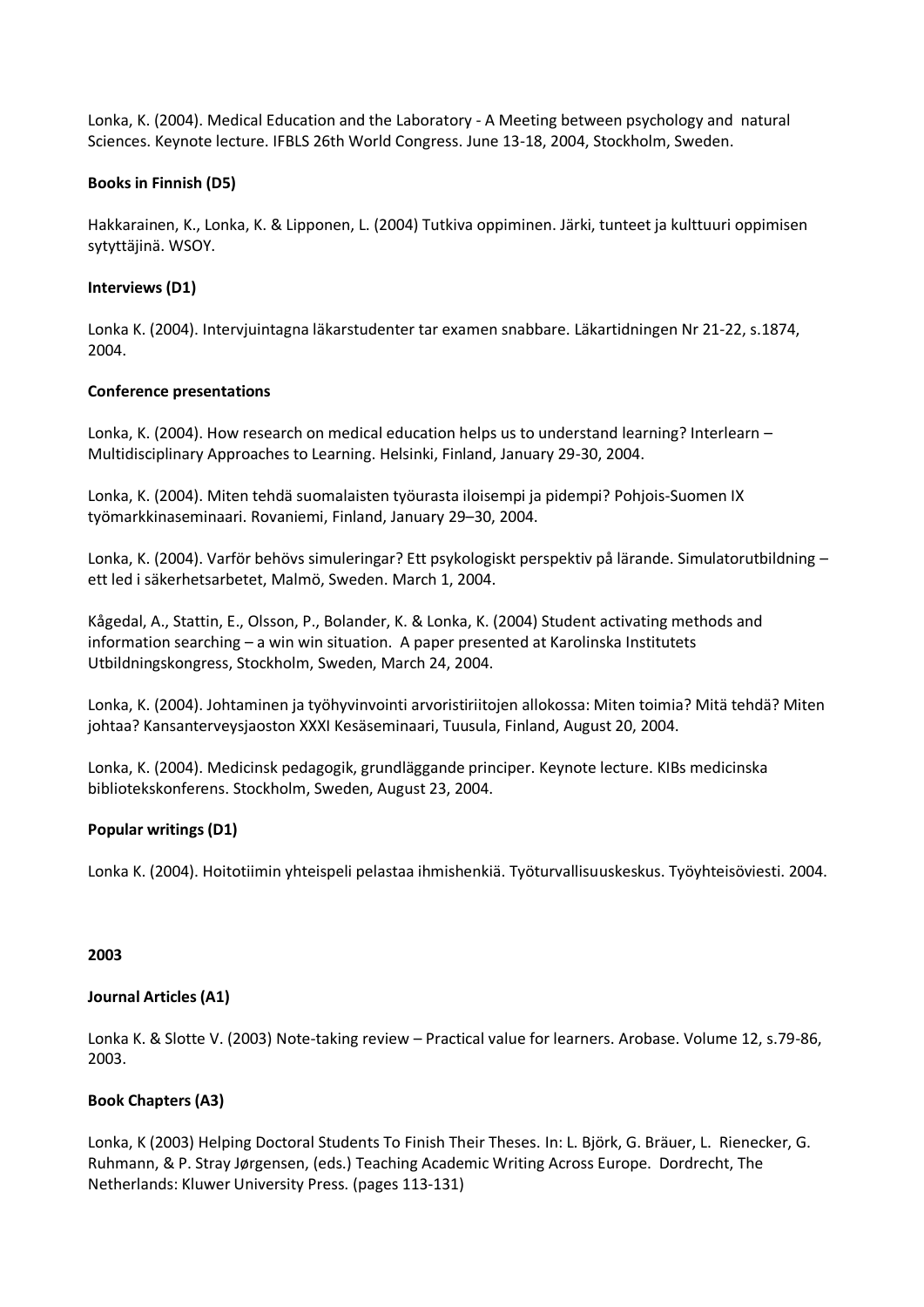### **Book Chapters (B2)**

Alaluusua, S., Heasman, P., Hervonen, H., Kuusi, T., Lonka, K., Louhiala, P.,Lähdeoja, T., Pettersson, T., Pyörälä, E., Rautelin H., Ruotoistenmäki, J., Sajantila A., Salaspuro, M., Siimes, M., Simojoki, K. & Virtanen, I. (2003) In K. Simojoki (ed.) Final Report on the Evaluation of the Faculty of Medicine. Helsinki University Printing House. ISBN-10-0968-3

### **Popular Book Chapters**

Lonka, K. (2003) Muskettisoturin matkassa. In: Slotte S & Siljola S. (Eds.2003) Cameo – filosofin elämää. s. 81-87. WSOY.

### **Conference Presentations**

Lonka, K., Zary, Nabil & Courteille, O. (2003) Introducing CUL and KI Learning Lab, National Seminar in ITbased Learning in Medicine, Helsinki. Finland,15/3, 2003

Lonka, K. (2003). Miksi ihmisen on vaikeaa muuttaa ajatteluaan ja toimintaansa? Miten potilasta voidaan motivoida muutokseen? Hoidon onnistumisen avaimet – Sateliittikoulutustilaisuus. Vierumäki, Finland, 11- 12/4.

Lonka, K., Nieminen, J.& Sauri, P. (2003) On the relationship between group functioning and academic achievement in PBL. Padova, Italy, 26-30/8, 2003.

Lonka, K., Nieminen, J. & Lindblom-Ylänne, S. (2003) Student` approaches to learning in context of preparing for examination. EARLI Conference, Padova, Italy, August 26-30, 2003.

Lonka, K. & Masiello, I. (2003) Learning in a Web-based system in medical education. EARLI Conference, Padova, Italy, August 26-30, 2003.

Bolander, K. & Lonka, K. (2003) Collaborative networked learning in teacher training. Padova, Italy, 26-30/8, 2003.

Lonka, K. & Masiello, I. (2003) E-Learning in medical education at Karolinska Institute. EARLI Conference, Padova, Italy, August 26-30, 2003.

Lonka, K., Nieminen, J., Olkinuora, E., Slotte, V. & Tynjälä, P. (2003) From university to working life: Graduates` workplace skills in practice. Padova, Italy, 26-30/8, 2003.

Niemi-Murola, L., Heasman, P., Pitkälä, K. & Lonka, K. (September, 2003) Qualitative analyses of OSCE station in oncology. Breaking the bad news. Short communication in AMEE, Lissabon, Portugal, 1-3/9.

Lonka, K., Bolander K. (2003) Challenges in implementing a computer-based collaborative platform in staff development. Assessment of Teaching in AMEE, Bern, Switzerland, August 31/81-3/9, 2003.

Heasman P., Pitkälä K., Hätönen T., Paganus N. & Lonka K. (September, 2003) Are standardized patients able to identify poor performing medical students in OSCE. The OSCE in AMEE, Bern, Switzerland, August 31-September 1-3.

Niemi-Murola L., Heasman P., Kaipainen M., Kuusi T. & Lonka K. (September, 2003) Re-using an OSCE station and its re-take. Problem based learning in AMEE, Switzerland, Bern, August 31September 1-3.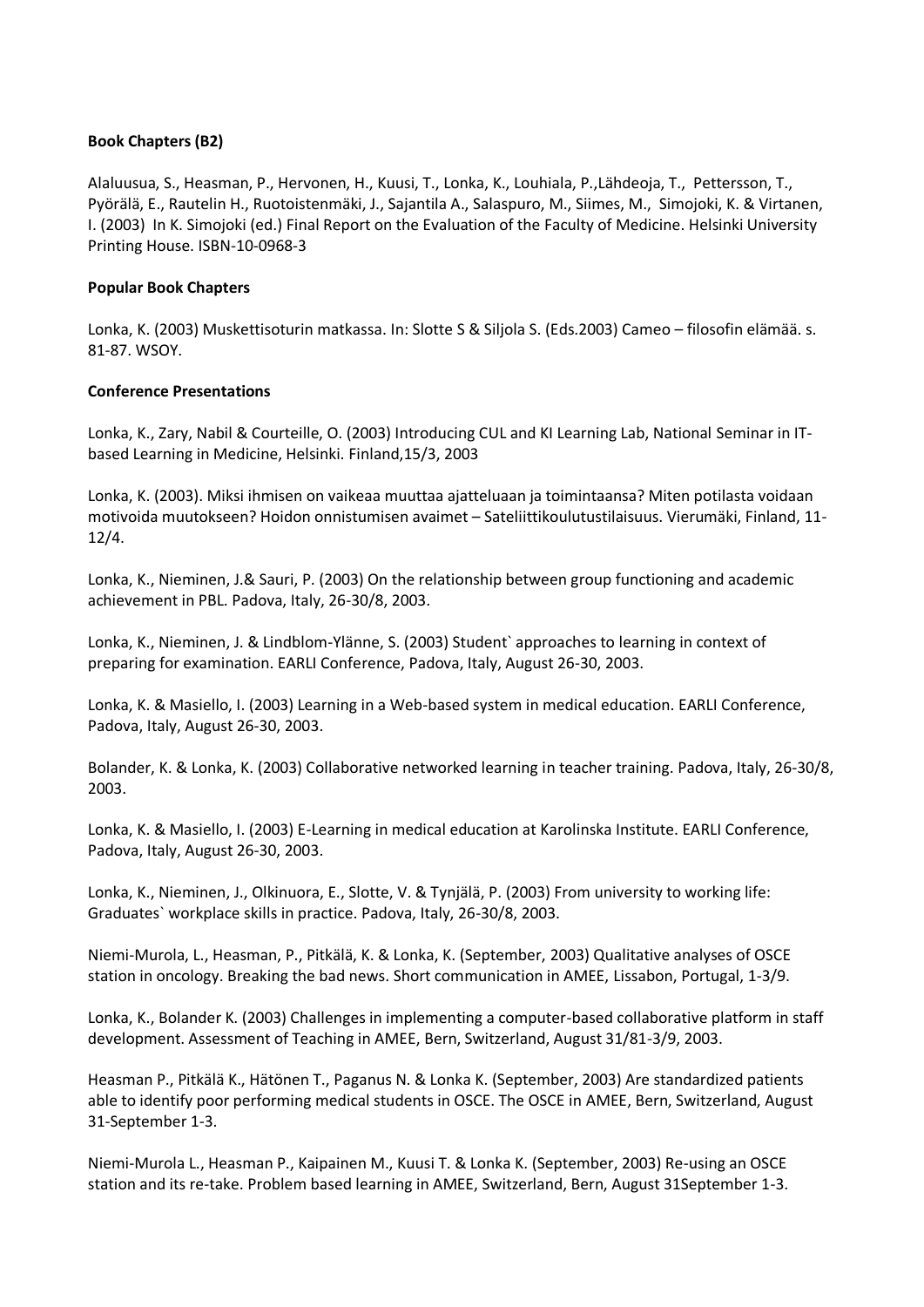Courteille, O., Bergin R., Fors U. & Lonka K. (September, 2003) Virtual interviews and simulationbased learning. Computer Assisted learning in AMEE, Switzerland, Bern, August 31-September 1- 3.

Hakkarainen, K., Lonka, K. & Paavola, S. (2003). Yhteisöt ja niiden kehittyminen. Toiminnan teorian ja sosiokultuurisen tutkimuksen päivät 1.-2.12.2003. Kauniainen, Finland.

### **2002**

### **Other publications (A2)**

Lonka, K. (2002) Varying Teaching Methods Helps Even University Students -An interview with Wilbert J. McKeachie. LlinE Lifelong Learning in Europe journal. Vol. VII, issue 2/2002, s. 120-122.

### **Book Chapters (A3)**

Mäkinen, J., Olkinuora, E. & Lonka, K. (2002) Orientations to Studying in Finnish higher education. Comparison of study orientations in university and vocational higher education. In E. Pantzar (ed.) Perspectives on the age of the information society. Tampere University Press.

### **Conference Presentations**

Lonka, K. (2002) Portfolios under utbildning. Kognition – lagra, överföra och använda kunskap. Utbildningens dag på Karolinska sjukhuset, 7/11-2002, Stockholm, Sweden.

Hylin, U., Ponzer, S., & Lonka, K. (2002) Students approaches to learning and attitudes towards multiprofessional education. A paper presented at Karolinska Institutets Utbildningskongress, March 22, 2002, Stockholm, Sweden.

Lonka, K., Hylin, U., & Ponzer, S. (2002) Students´ approaches to learning and attitudes 2, Ottawa Medical Education Conference, Canada, July 13th to 16th 2002.

Lonka, K. (2002) Mistä ammennan voimia ja iloa työhöni- uusia ajatuksia oppimisesta? Yhteys konferenssi, 3.-5.9.2002, Helsinki, Finland.

Lonka, K. (2002) Oppiminen ja muutos yksilön kannalta – miten jaksan uudistua ja kehittyä? Ajassa liikkuu – Johtamisen huippuseminaari, 24-25/9 2002, Vaasa, Finland.

Lonka, K. (2002) Kaikki nopeutuu ja tehostuu – pysyykö ihminen perässä? Yrityksen uudistuminen ja kilpailukyvyn kehittäminen.26-29/2002.

Lonka, K., Bolander, K. (2002) Helping university teachers in transforming their ideas of learning. British Psychological Society's Annual Psychology of Education Section Conference 1-3 November 2002, London.

### **2001**

### **Journal Articles (A1)**

Vanhanen, H., Puolakkainen, P., Pitkälä, K., Strandberg, T., & Lonka, K. (2001). The problem-based tutorial laboratory - a method for teaching medical teachers. Medical Teacher, 99-101.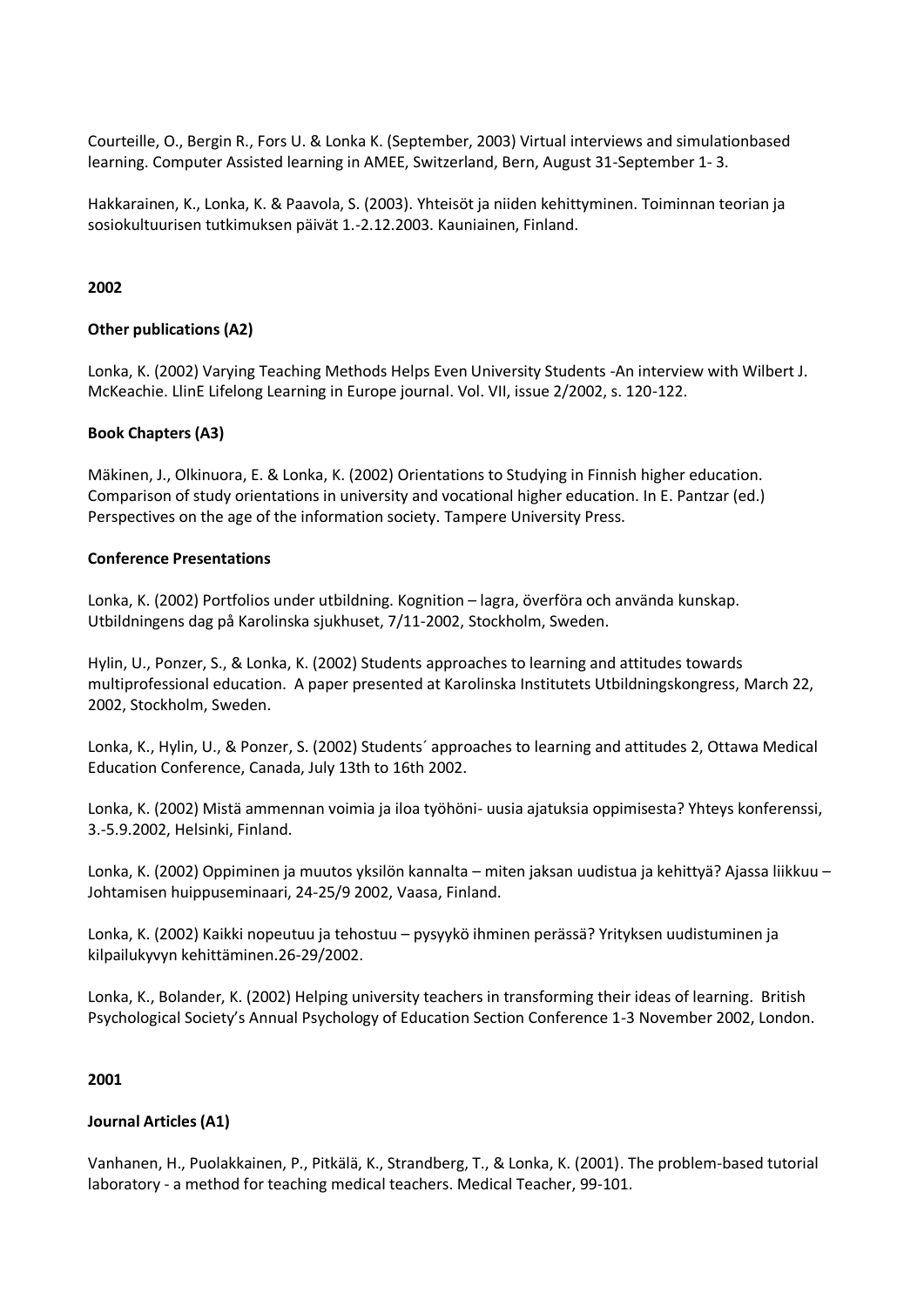Lindblom-Ylänne, S. & Lonka, K. (2001). Medical students' perceptions of the assessment practices. Advances in Health Sciences Education, 6, 121-140.

Lonka, K. Slotte, V., Halttunen, M., Kurki, T., Tiitinen, A. Vaara, L. & Paavonen, J. (2001). Portfolios as a learning tool in obstetrics and gynaecology undergraduate training. Medical Education, 35, 1125-1130.

Wangel, M., Slotte, V. & Lonka, K. (2001). Information technology in medical education – Nationwide project on the opportunities of the new technology. Medical Education, 35, 990-995.

Slotte, V. & Lonka, K. (2001). Study-strategy use in learning from text. Does gender make any difference? Instructional Science, 29, 255-272.

### **Book Chapters (A3)**

Lonka, K. (2001). The Helsinki 2000 Curriculum: Challenges and solutions in transforming a traditional curriculum into PBL. In: Heinz Mandl, Reinhardt V. Putz, Klaus Peter, Siegfried Höfling (Eds.) Lernmodelle der Zukunft - am Beispiel der Medizin (Learning Models for the Future – Examples of Medicine). Argumente und Materialien zum Zeitgeschehen 26. Germany: Hanns Seidel Stiftung, 2001: 79-89.

Slotte, V. & Lonka, K. (2001) Notetaking and essay-writing. In: P.Tynjälä, L. Mason, & K. Lonka (Eds.) Writing as a Learning Tool: Integrating theory and practice. Studies in Writing, Vol. 7. Dordrecth, The Netherlands: Kluwer Academic Publishers.

Tynjälä, P., Helle, L., Lonka, K., Murtonen, M., Mäkinen, J., & Olkinuora, E. (2001). A university studies perspective into the development of professional expertise. In E. Pantzar, R. Savolainen, & P. Tynjälä (eds.) In search for a human-centered information society. Reports of the Information Research Programme of the Academy of Finland, 5. Tampere: Tampere University Press. 143-169.

### **Edited Books (C2)**

P.Tynjälä, L. Mason, & K. Lonka (Eds., 2001) Writing as a Learning Tool: Integrating theory and practice. Studies in Writing, Vol. 7. Dordrecth, The Netherlands: Kluwer Academic Publishers.

Tynjälä, P., Mason, L., & Lonka, K. (2001) Introduction – Writing as a learning tool. P.Tynjälä, L. Mason, & K. Lonka (Eds., 2001) Writing as a Learning Tool: Integrating theory and practice. Studies in Writing, Vol. 7. Dordrecth, The Netherlands: Kluwer Academic Publishers.

### **Books, Book Chapters, Articles in Finnish**

Lindblom-Ylänne, S., Lonka, K. & Slotte, V. (2001). Aiotko opiskelijaksi? Edita. (D5)

Lindblom-Ylänne, S., Lonka, K. & Slotte, V. (2001). Yliopisto-oppimisen tutkimus: metodologisia pohdintoja. Suomen Psykologisen seuran julkaisu 1-2/2001. s. 36-48. (A2)

Lonka, K. & Vähäpassi, A. (2001) Erikoistumisopintojen arviointikriteerit. Teoksessa: A. Vähäpassi (toim.) Erikoistumisopintojen akkreditointi. (s. 28-40). Korkeakoulujen arviointineuvoston julkaisuja 3:2001. Helsinki: Edita. (D2)

Lonka, K. (2001) Syntynyt johtajaksi? Uusia oppimisen mahdollisuuksia. Teoksessa: P. Castrén (toim.) Viisas valta. Johtamisen paradoksit, 3. Ekonomia-sarja. WSOY. (A3)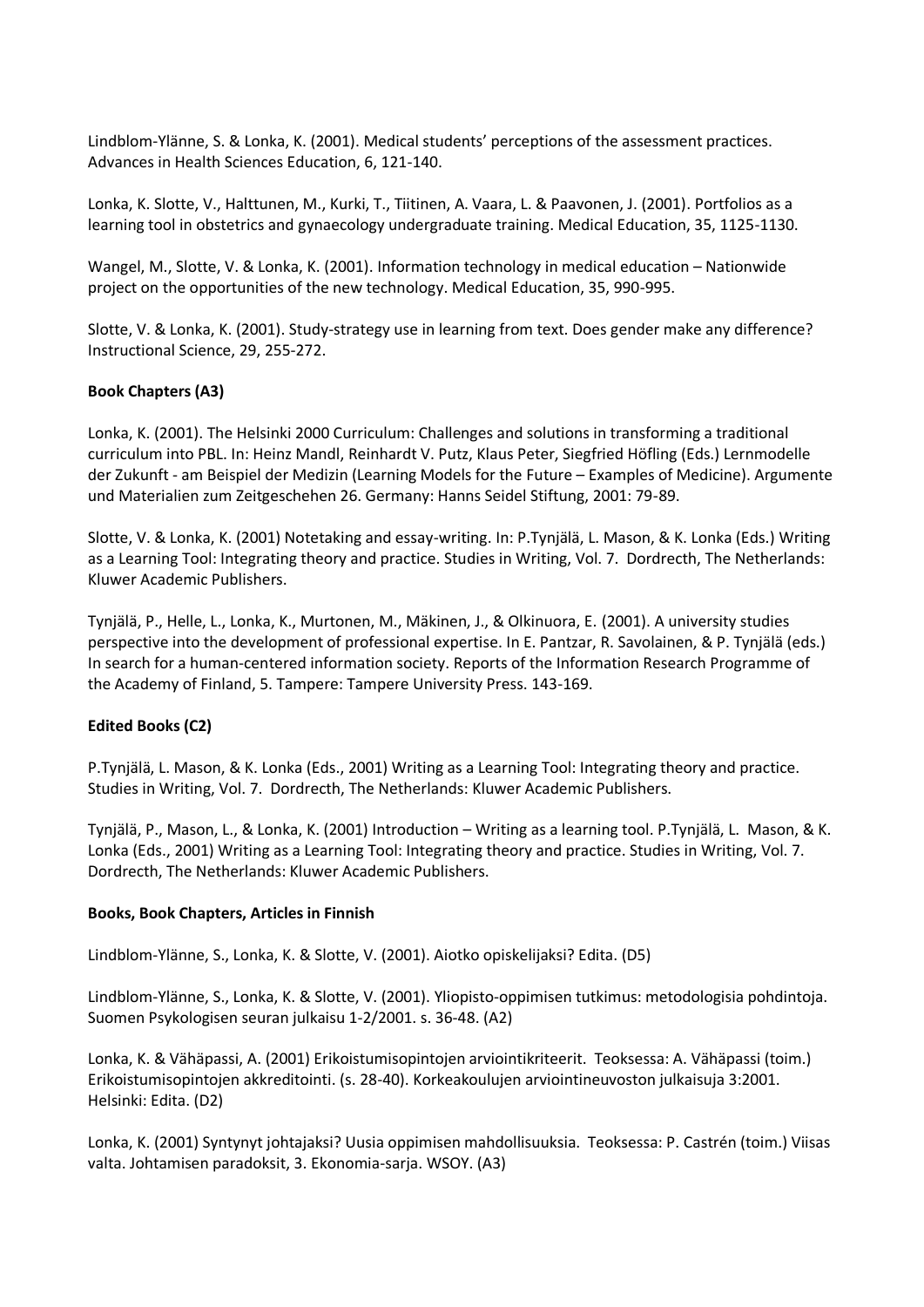### **Conference Presentations**

Lonka, K. 2001 Reform in medical school – needed, wanted, possible? Nordic Federation of Medical Education. Helsinki, 3.-5.5.2001.

Lonka, K. 2001. Helping doctoral students to finish their dissertations. Workshop in conference Inspiring Medical Education - Evidence and Fiction. Nordic Federation for Medical Education. May 3-5, 2001, Helsinki.

Paganus, N., Lonka, K. & Hätönen, T. 2001. What makes problem-based learning work? A qualitative study. A paper presented in conference Inspiring Medical Education - Evidence and Fiction.

Lonka K. (2001) Modern concepts in continuing education. Hammaslääkäreiden täydennyskoulutus. Hammaslääkäriseura Apollonia, Helsinki, Finland, 25/8, 2001.

Lonka K., Lindblom-Ylänne, S., Nieminen, J. & Hakkarainen, K. 2001. Conceptions of learning and personal epistemologies: Are they intertwined? A paper presented at Earli conference, Fribourg, Switzerland, 28.8.- 1.9. 2001.

Lonka, K. 2001. Chair at the Paper session "Learning in higher education: social and psychological issues." 9th European Conference on Learning and Instruction, Fribourg, Switzerland, 28. August – 1. September, 2001.

Paganus N., Lonka, K. & Hätönen, T. 2001. Interaction between a tutor and a problem-based learning group: A qualitative study. A paper presented in the EARLI conference SIG Invited symposium. Fribourg, 28.8.-1.9.2001.

Nieminen, J., Lindblom-Ylänne, S. & Lonka, K. 2001. How early do domain-specific conceptions of learning and knowledge develop? A paper presented at Earli conference, Fribourg, Switzerland, 28.8.-1.9. 2001.

Lonka, K. 2001. Organized symposium: First-year students experiences in higher education: International perspectives. 9th European Conference on Learning and Instruction, Fribourg, Switzerland, August 28 – September 1, 2001.

Lonka, K. 2001. Chair at the session Curriculum Evaluation. AMEE, Berlin, Germany, August 31 – September 4, 2001.

Lonka, K. 2001. Organizing a Panel discussion "The Edinburgh 2000 Group". 9th European Conference on Learning and Instruction, Fribourg, Switzerland, August 28– 1. September 1, 2001.

Lonka, K. (2001) Inspiring medical education? A plenary in NFME-workshop, AMEE, Berlin, Germany, August 31 – September 4, 2001.

Lonka, K., Hätönen, T., Paganus, N., Vainio, J., Heikkilä, A., & Nieminen, J. 2001. New faculty level evaluation instruments. A paper presented in AMEE Conference, September 3-5, 2001, Berlin, Germany.

Paganus, N., Lonka, K. & Hätönen, T. 2001. How to promote success in a PBL tutorial session. A paper presented in AMEE Conference, September 3-5, 2001, Berlin, Germany.

Helle, L., Tynjälä, P., Lonka, K. & Olkinuora, E. 2001. Motivation and study processes in project studies reexamined. A paper presented at the 3rd Conference on Research on Information and Information Society. September 13.-14. 2001, Tampere, Finland.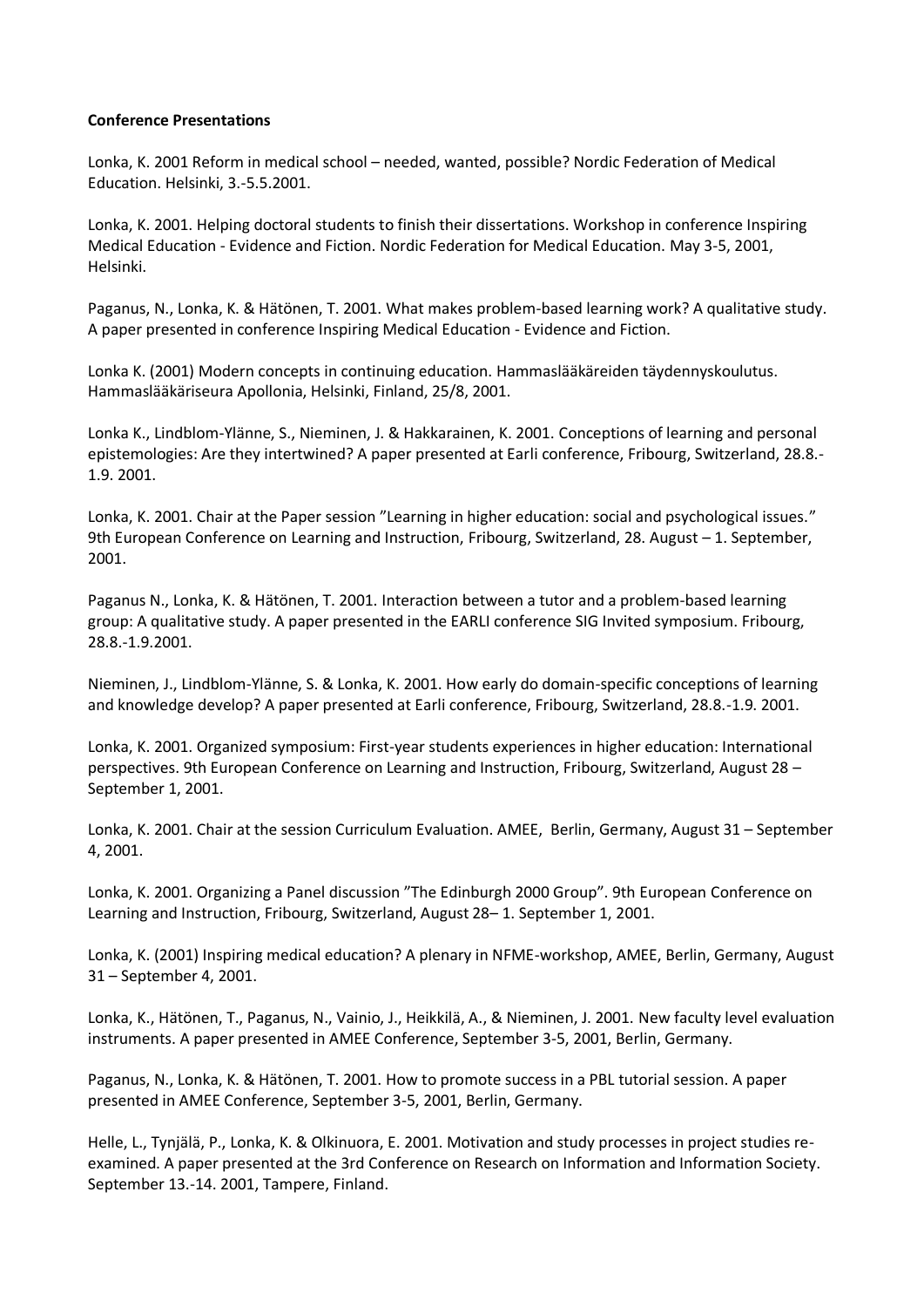Helle, L., Tynjälä, P., Olkinuora, E. & Lonka, K. 2001. Motivation and learning processes in project studies examined. A paper presented at The 3rd Conference of the Information Research Programme, 13.-14. September 2001, Tampere.

Lonka, K. (2001) The Challenge of Learning. A paper presented in Nordic Interactive Congress, Copenhagen, October, 2001.

### **2000**

### **Journal Articles (A1)**

Lindblom-Ylänne, S. & Lonka, K. (2000). Individual study orchestrations of high achieving university students. European Journal of Educational Psychology, 15, 19-32.

Lindblom-Ylänne, S. & Lonka, K. (2000) Interaction between learning environment and expert learning. Lifelong Learning in Europe. V(2), 90-97.

Lonka, K., Hakkarainen, K., & Sintonen, M. (2000) Progressive inquiry learning for children – experiences, possibilities, limitations. European Early Childhood Education Association Journal, 8, 7 -23.

### **Refereed Conference Proceedings (A4)**

Lonka, K. (2000). How to Implement an Innovative Problem-Based Curriculum in Medical Education: Challenges and Solutions. In B. Fishman & S. O'Connor-Divelbiss (Eds.), (pp. 29-30). Fourth International Conference of the Learning Sciences Mahwah, NJ: Erlbaum.

### **Books, Articles in Finnish**

Lonka, K. (2000) Tutkivan oppimisen mahdollisuuksia yliopisto-opetuksessa. Didacta Varia, 5(1), 137 – 156. (B1)

Lonka, K. & Hakkarainen, K. (2000) Oppiminen vuonna 2020? (Learning theories in the year 2020?) Psykologia, 35 (2), 135-142. (A2)

Slotte,V., Wangel, M., Simojoki, K., Lonka, K. & Lehtinen, E. (2000) Tietotekniikan käyttö lääketieteen opetuksessa: valtakunnallinen projekti uuden teknologian mahdollisuuksista, osa 1. Opettajien käsitykset. Suomen Lääkärilehti. (A1)

Slotte,V., Wangel, M., Simojoki, K., Lonka, K. & Lehtinen, E. (2000) Tietotekniikan käyttö lääketieteen opetuksessa: valtakunnallinen projekti uuden teknologian mahdollisuuksista, osa 2. Opiskelijoiden käsitykset. Suomen Lääkärilehti. (A1)

Lonka, K. (2000) Johtajat tunteiden armoilla. Acatiimi 2/2000. (D1)

Lonka, K. (2000) Oppimisen muutos koskee kaikkia. Kolumni Tiede 2000-lehdessä. (E1)

Lonka, K. (2000) Uudet oppimismenetelmät. (New learning methods) Teoksessa Hannu-Pekka Lappalainen (toim.) Virikkeitä viestintävalmiuksien arviointiin. Arviointi 3/2000. (s. 142-151.) Opetushallitus. Helsinki. (B2)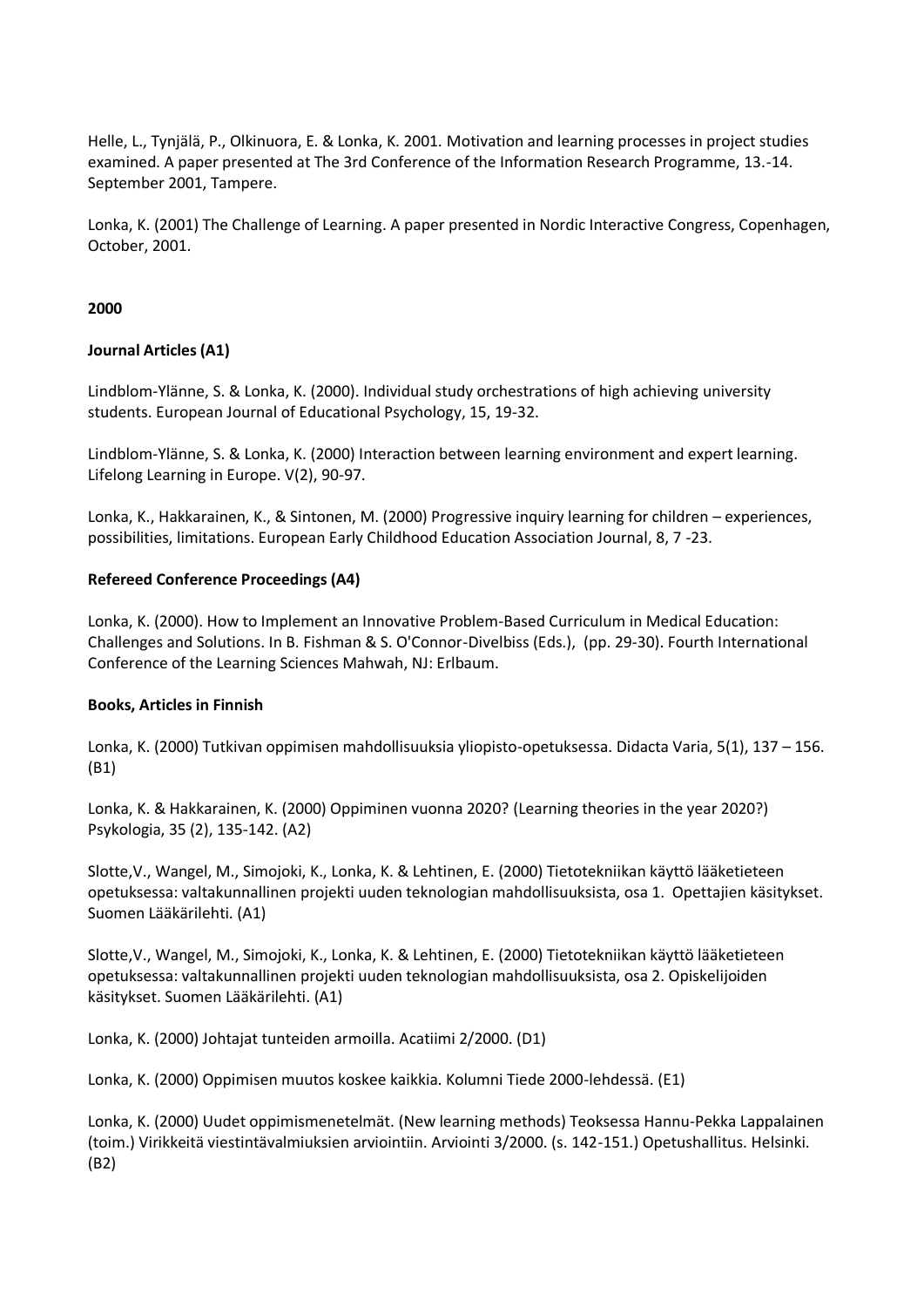Lonka, K. (2000) Jokainen oppija on erilainen. Teoksessa: A.-M. Hintikka (toim.) Erilaisesta oppijasta erinomaiseksi oppijaksi. Kokemuksia erilaisesta opettamisesta ja erilaisesta oppimisesta. (s. 26 – 37.) Helsingin seudun erilaiset oppijat ry (HERO). Jyväskylä: Gummerus. (B2)

Lonka, K. (2000) Miksi pelkkä tiedonsiirto ei riitä? Teoksessa: L. Aalto (toim.) Tietoa, tunteita, toimintaa. Moniammatillisen ja kokemuksellisen päihdetyön koulutuksen loppuraportti. (s. 21-25). (D2)

Lonka, K. (2000) Uudet oppimismenetelmät – havaintoja vuorovaikutustaitojen opetuksesta ja arvioinnista aineopintoihin integroituna (New learning methods – observations of teaching and assessing communication skills) Teoksessa Hannu-Pekka Lappalainen (toim.) Kommunikaatiotaidot koulutuksen tavoitteena ja arvioinnin kohteena. Opetushallitus. Helsinki. (B2)

Saarinen, E. & Lonka, K. (2000). Muodonmuutos. Avauksia henkiseen kasvuun. Iisalmi: WSOY. 2. painos. (translated in Estonian 2004: Muutumised. Tartu: Fontes Kirjastus) (E2)

Lonka, K., Lahtinen, V., & Lindblom-Ylänne, S. (1997) Mieti ja muokkaa, opit paremmin. Tiede 2000, 17(6), 56-59. (E1)

### **Conference Presentations**

Lonka, K. (2000, tammikuu) Miten koulutusta arvioidaan? Esitelmä Lääkäripäivillä 12.1. 2000. Helsinki. Messukeskus.

Lonka, K. (2000, April) Moving into the Helsinki 2000 Curriculum: Staff development and teacher training. An invited workshop. Nordic Federation för Undervisning I Medicin. Århus, Denmark, April 12-14, 2000.

Lonka, K, Vesikansa, S., & Lindblom-Ylänne, S. (2000, May) Finnish university students' study motivation. A paper presented in WATM Symposium, Leuven, Belgium, May, 12-15, 2000.

Paganus, N., Lonka, K., & Hätönen, T. (May, 2000) Motivation in PBL: A qualitative study. A poster presented in WATM Symposium, Leuven, Belgium, May, 12-15, 2000.

Lonka, K. (2000) Changing conceptions of learning in the changing society. The 14th Nordic Conference for Radiographers. 30.5. 2000. Helsinki, Finland.

Lonka, K. (2000, July) How to change a traditional medical school into an innovative one? A story of challenges and solutions. EGOS Conference, Helsinki Business University, July 2-4, 2000.

Timo Honkela, Teemu Leinonen, Kirsti Lonka and Antti Raike (2000). Self-Organizing Maps and Constructive Learning. ICEUT2000, Proceedings for International Conference on Educational Uses of Information and Communication Technologies, Beijing, August 21-25, 2000.

Heikkilä, A., Nieminen, J., Lonka, K. 2000. University students' motivational problems – a qualitative case study. A paper presented at Innovations 2000 in Higher Education Conference, Helsinki, Finland, 30.8.-2.9. 2000.

Lonka, K& Sauri, P. (2000) Moving into the Helsinki 2000 Curriculum: using portfolios in staff development and teacher training. A paper presented in Innovations 2000 in Higher Education Conference, Helsinki, Finland, 30.8.-2.9. 2000.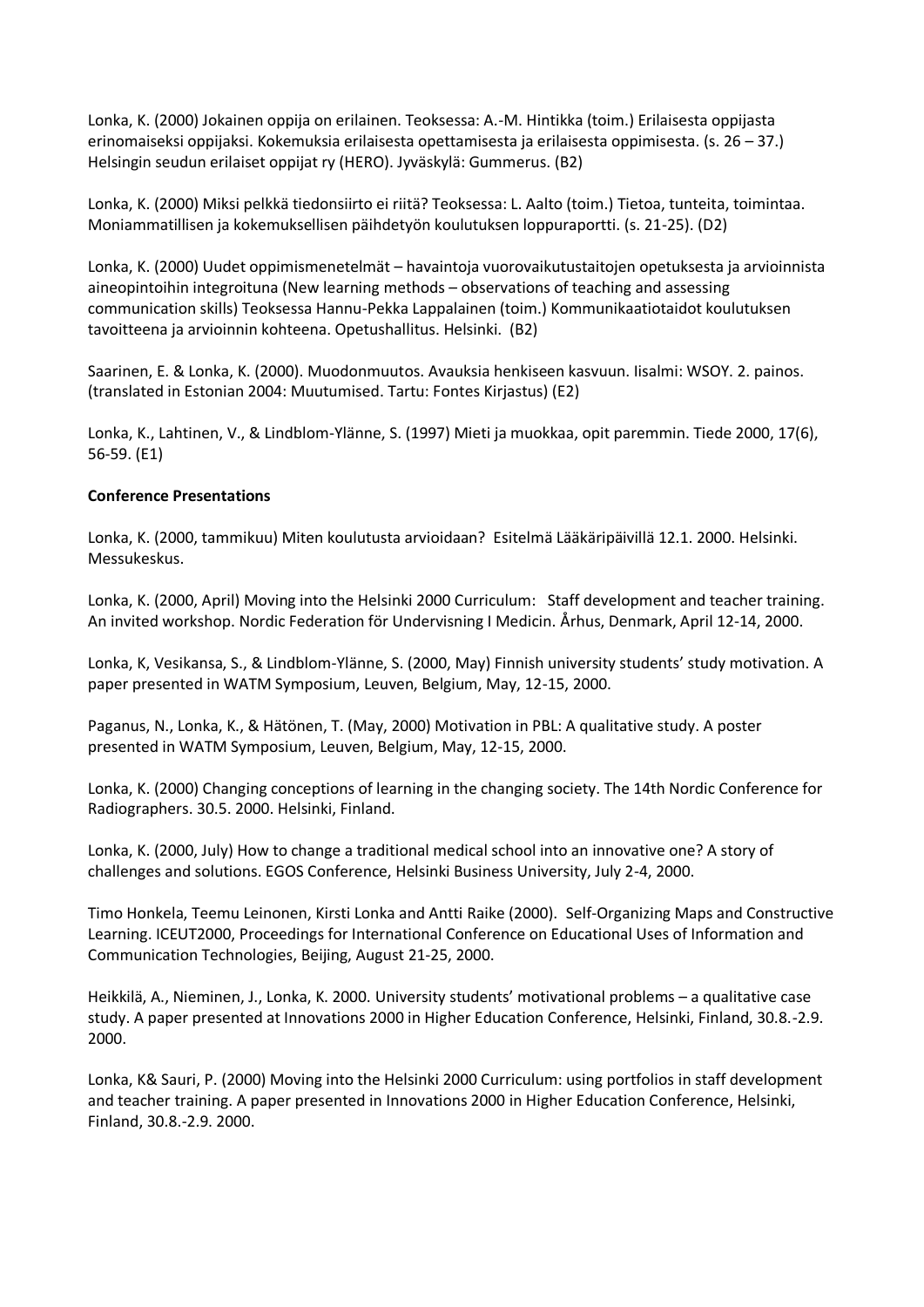Kirsti Lonka, Kaisu Pitkälä & Pekka Sauri (2000) The management of resistance to problem-based learning in a study group A paper presented in Innovations 2000 in Higher Education Conference, Helsinki, Finland, 30.8.-2.9. 2000.

Lonka, K. (2000) How to help doctoral students to finish their theses. A paper presented in Innovations 2000 in Higher Education Conference, Helsinki, Finland, 30.8.-2.9. 2000.

Nieminen, J., Lindblom-Ylänne, S. & Lonka, K. 2000. The stability of disorganized learning patterns in a traditional learning environment. A paper presented at Innovations 2000 in Higher Education Conference, Helsinki, Finland, 30.8.-2.9. 2000.

Nieminen, J., Lindblom-Ylänne, S. & Lonka, K. 2000. The development of study orientations. A paper presented at Innovations 2000 in Higher Education Conference, Helsinki, Finland, 30.8.-2.9. 2000.

Lonka, K. & Saarinen, E. 2000. Think fearessly - how to activate a group of 700 students. A workshop in Innovations in Higher Education 2000 Conference, Helsinki, Finland, August 30 - Sept 2, 2000.

Lonka, K. (2000) Helping Ph.D. candidates finishing their theses. EARLI SIG Writing Conference, September 6-10, 2000, Verona, Italy.

Lonka, K. 2000. From information acquisition to knowledge construction. VERITY-Conference, Athens, Greece, November 30 - December 02, 2000.

### **1999**

### **Journal Articles (A1)**

Lindblom-Ylänne, S. & Lonka, K. (1999). Individual ways of interacting with the learning environment - are they related to study success? Learning and Instruction, 9, 1-18.

Lindblom-Ylänne, S., Lonka, K. & Leskinen E. (1999). On the predictive value of entry-level skills for successful studying in medicine. Higher Education, 37, 239-258.

Slotte, V. & Lonka, K. (1999). Review and process effects of spontaneus note-taking on text comprehesion. Contemporary Educational Psychology, 24, 1-20.

Slotte, V. & Lonka, K. (1999). Spontaneous concept maps aiding the understanding of scientific concepts. International Journal of Science Education, 21, 515-531.

### **Book Chapters**

Grede, K., Cheesmond, R., Lonka, K. & Roman, K. (1999). From the Cherry Orchard to the Future. Evaluation of the Theatre Academy of Finland. Publications of Higher Education Evaluation Council 6:1999. Helsinki: Edita. ISBN 951-37-2836-6. (D4)

### **Books, Articles in Finnish**

Lonka, K., Slotte, V., Halttunen, M., Kurki, T., Tiitinen, A. & Paavonen, J. (1999). Portfolio synnytys- ja naistentautien kurssilla. Suomen Lääkärilehti, 15/99, 2023-2026. (A1)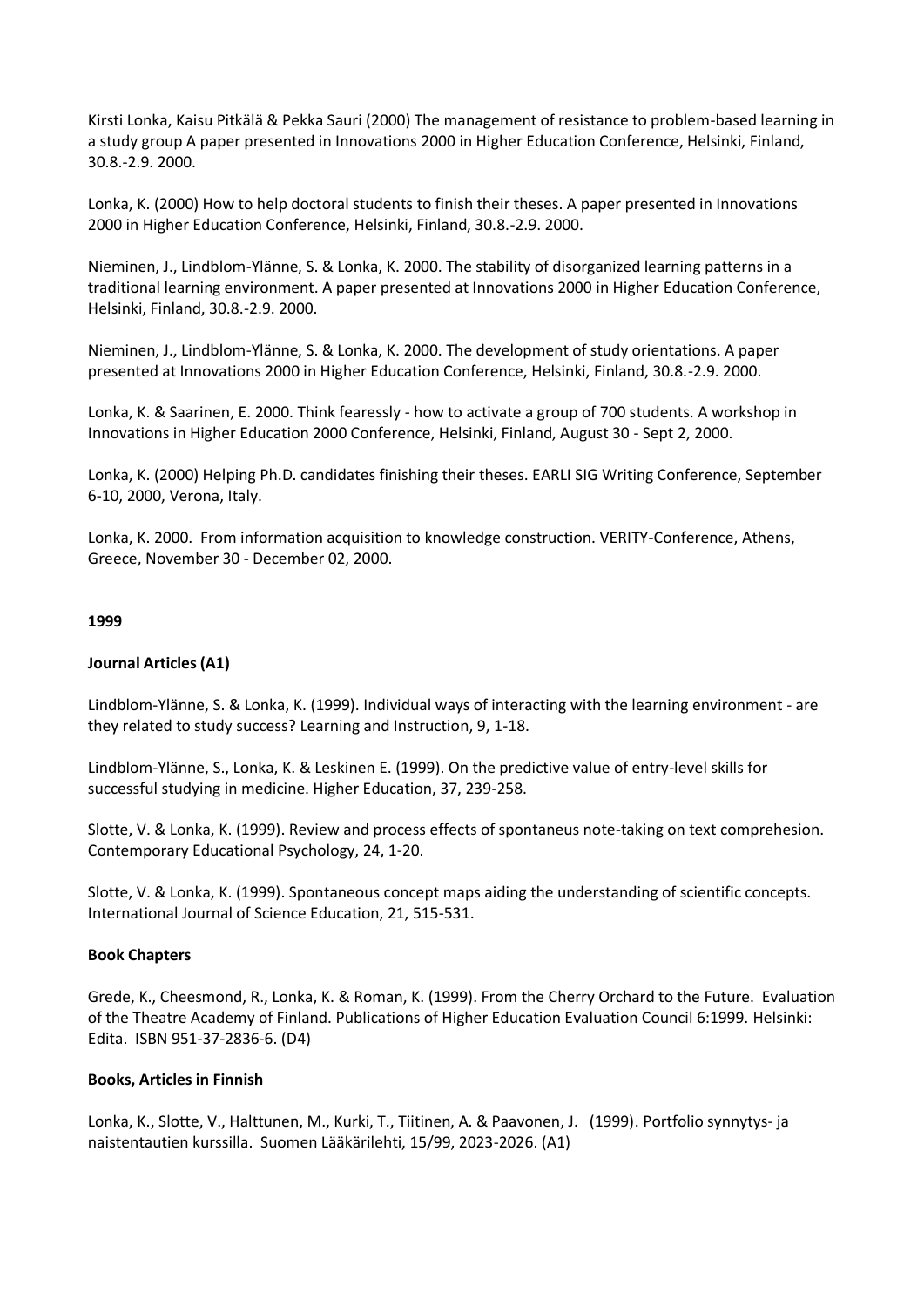Hakkarainen, K., Lonka, K. & Lipponen, L. (1999). Tutkiva oppiminen. Älykkään toiminnan rajat ja niiden ylittäminen. WSOY. (C1)

Lonka, K. (1999). Ajatteluun rohkaiseminen. Opettajan kouluttaja, 2/99, 18-20. (D1)

Tenhula, T., Fant, B., Lonka, K., Vaananen, A. Åberg, L.-M., & Honkanen, M. (1999). Portfolio – yliopistotyön kehittämisen ja arvioinnin väline. Tieteentekijöiden liitto. Acatiimi 8/99, Erillinen liite, 16 sivua. (D1)

Lonka, K. (1999). Ihmissuhdetaitojen opettaminen tuleville lääkäreille. Suomen Lääkärilehti 32, 3 839–3 840. (B1)

Pitkälä, K. & Lonka, K. (1999). Portfolioarvioinnin subjektiivisuuden ja objektiivisuuden ongelma. Teoksessa: Tenhula, T. (toim.) Opetus sydämen asiana. Oulun yliopiston opetuksen kehittämisyksikön julkaisuja. Dialogeja 2/99. (s. 91-102.) (A3)

Lonka, K. (1999). Pelkkä fyysinen huolenpito ei pidä ihmistä hengissä. Mielenterveys 1/99, 22-24. (D1)

Lonka, K. (1999). Minun yliopistoni kannustaisi vuorovaikutukseen. Teoksessa: E. Vuori (toim.), Helsingin yliopisto – kampusten yliopisto. s. 101. (E1)

Lonka, K. (1999). Opetusansiot? Acatiimi 3/99 s.21. (D1)

Lonka, K. (1999) Pätkätöiden kirous. Acatiimi 8/99 s. 13. (D1)

Lonka, K. (1999). Johdantoluku. Mihin psykologiaa tarvitaan? Mitä ovat psykologia, mielenterveys, henkinen hyvinvointi. Teoksessa: Henkiseen hyvään oloon. Suuri suomalainen kotipsykologiakirja. WSOY. Suuri Suomalainen Kirjakerho (s. 10-11). (D2)

Lonka, K. (1999). Nuoruus. Erilaiset tavat oppia. Teoksessa: Henkiseen hyvään oloon. Suuri suomalainen kotipsykologiakirja. WSOY. Suuri Suomalainen Kirjakerho (artikkeli s. 116). (D2)

Lonka, K. (1999). Miten voimme tukea oppimista. Teoksessa: Henkiseen hyvään oloon. Suuri suomalainen kotipsykologiakirja. WSOY. Suuri Suomalainen Kirjakerho (s. 117-118). (D2)

Lonka, K. (1999). Miten tuemme toistemme oppimista - työ on joukkuepeliä. Teoksessa: Henkiseen hyvään oloon. Suuri suomalainen kotipsykologiakirja. WSOY. Suuri Suomalainen Kirjakerho (artikkeli s. 273-275). (D2)

Slotte, V., Wangel, M., Simojoki, K., Lehti, S., Lonka, K. & Lehtinen, E. (1999). Uudet opetusmenetelmät lääketieteen oppimisessa: valtakunnallinen projekti uuden teknologian nivomiseksi opintouudistuksiin. Raportti opetusministeriölle. Turun, Helsingin ja Kuopion yliopistojen yhteistyöhanke. (D4)

#### **Conference Presentations**

Lonka, K. (1999) The Helsinki 2000 Curriculum: Challenges and solutions in transforming a traditional curriculum into PBL. An invited keynote lecture in symposium "Learning Models for the Future – Examples of Medicine (Lernmodelle der Zukunft – am Beispiel de Medicin). HannsSeidel-Stiftnung eV. Munich, Germany, March 3-5, 1999.

Slotte, V., Seppänen, I., Lonka, K. & Hakkarainen, K. (1999, April) Approaches to learning: using CD-ROM and print versions of an encyclopedia. A paper presented at annual meeting AERA99 (American Educational Research Association), Montreal, Canada, April 19-23.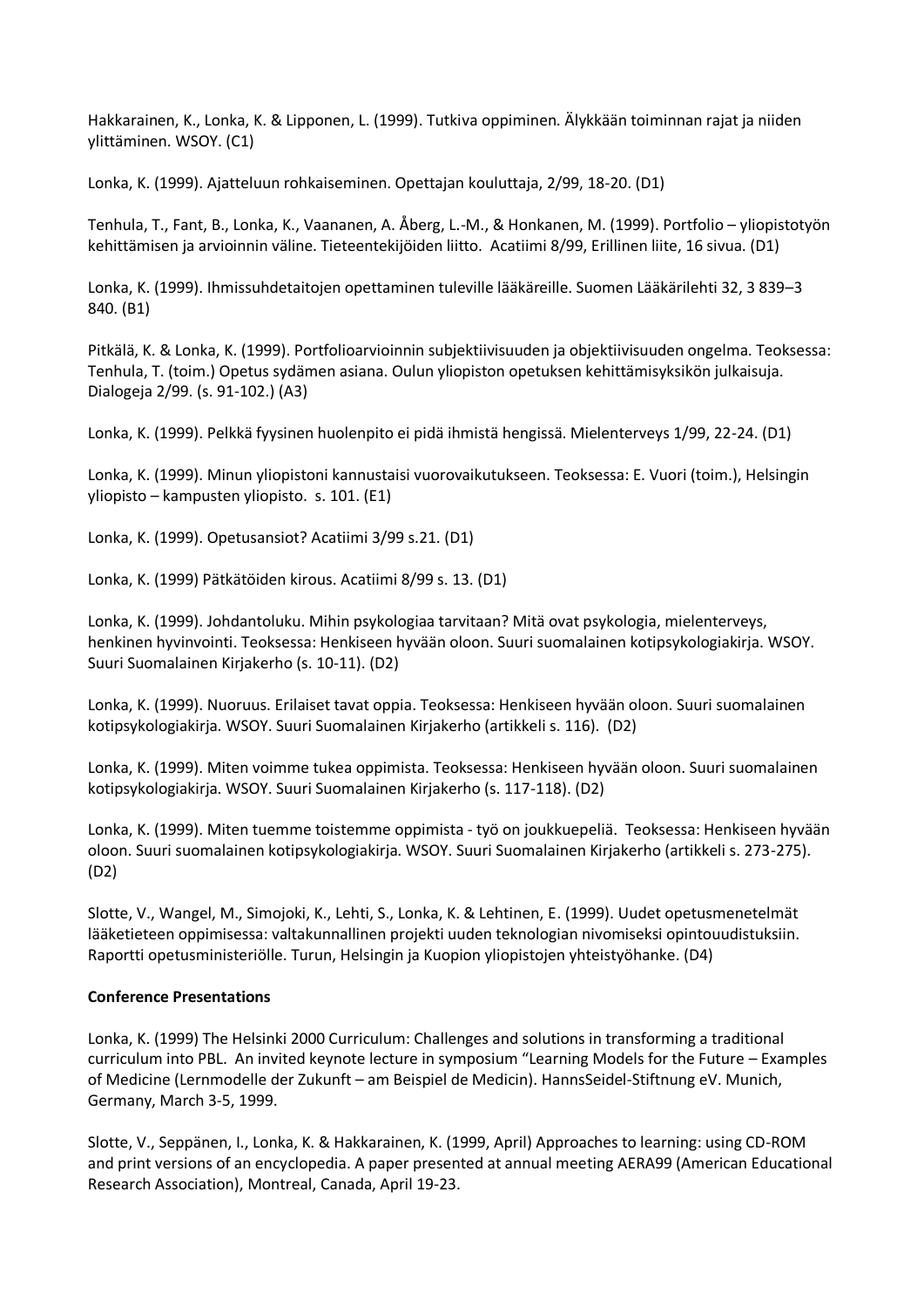Lonka, K., Pitkälä, K., Puolakkainen, P., Sauri, P., & Vanhanen, H. (1999), The problem-based tutorial laboratory - mentoring medical teachers. A paper presented at at the 8th EARLI Conference, Goteborg, Sweden, August 24-28, 1999.

Lonka, K. Slotte, V., Halttunen, M., Kurki, T., Tiitinen, A. Vaara, L. & Paavonen, J. (1999, August) Using portfolio in undergraduate teaching of obstetrics and gynecology. A poster presented at AMEE Conference, Linköping, Sweden, August 30 – September 1, 1999.

Lonka, K. & Sauri, P. (1999) Moving into Helsinki 2000 Curriculum: using portfolios in staff development and teacher training. A paper presented at AMEE Conference, Linköping, Sweden, August 30 – September 1, 1999.

Lonka, K. (1999) Progressive inquiry learning –experiences, possibilities, limitations. 9th European Conference of European Early Childhood Education Association (EECERA), Helsinki, Finland 1-4 September, 1999.

### **1998**

### **Journal Articles (A1)**

Slotte, V. & Lonka, K. (1998). Using notes during Essay-writing: Is it always helpful? Educational Psychology, 18, 445-459.

Lonka, K. (1998). The 21st Century Student – An active learner? An invited theme session keynote lecture. Proceedings of the 23rd International Conference "Improving University Teaching and Learning" , 63-79.

### **Books, Articles in Finnish**

Lonka, K. (1998). Miksi yliopistossa pitää ajatella ihan alusta asti? Teoksessa: H. Kumpulainen & M. Vanhala (toim.) Tiedeyhteisön tuli. s. 53-69. Oulun yliopiston opintotoimiston julkaisuja. Dialogeja 1. (A3)

Lonka, K., Lahtinen, V., Heikkilä, A. & Murtonen, M. (1998). Arviointitulosten vaikutus resurssien jakoon tapauksena Helsingin yliopiston lääketieteellinen tiedekunta. Teoksessa K. Hämäläinen & S. Moitus (toim.), Laatua korkeakoulutukseen - teoriaa ja käytäntöä. Korkeakoulujen arviointineuvoston julkaisuja 6/1998, 95- 103. (A3)

Opintojen etenemisen tehostaminen. Työryhmä: Arto Mustajoki (pj.), Hannele Hermunen, Riitta Jalasto, Leena Koskinen, Pekka Linna, Kirsti Lonka, Eini Mäkelä, Heikki Paloheimo, Petteri Paronen, Anita Lehikoinen. Opetusministeriön työryhmien muistioita 15: 1998. (D4)

Lonka, K. (1998). Mitä on tehokas oppiminen? Kuntakoulutuksen vuosikertomus 1997. 20-21. Kuntakoulutus Oy. (D1)

Lonka, K. (1998). Kokonaistyöaika - elämämme tilaisuus? Acatiimi. (D1)

Lonka, K. (1998). Viisi vuotta ja juuresta poikki – mitä muistio todella sanoi? Acatiimi 9/1998 s. 23. (D1)

### **Conference Presentations**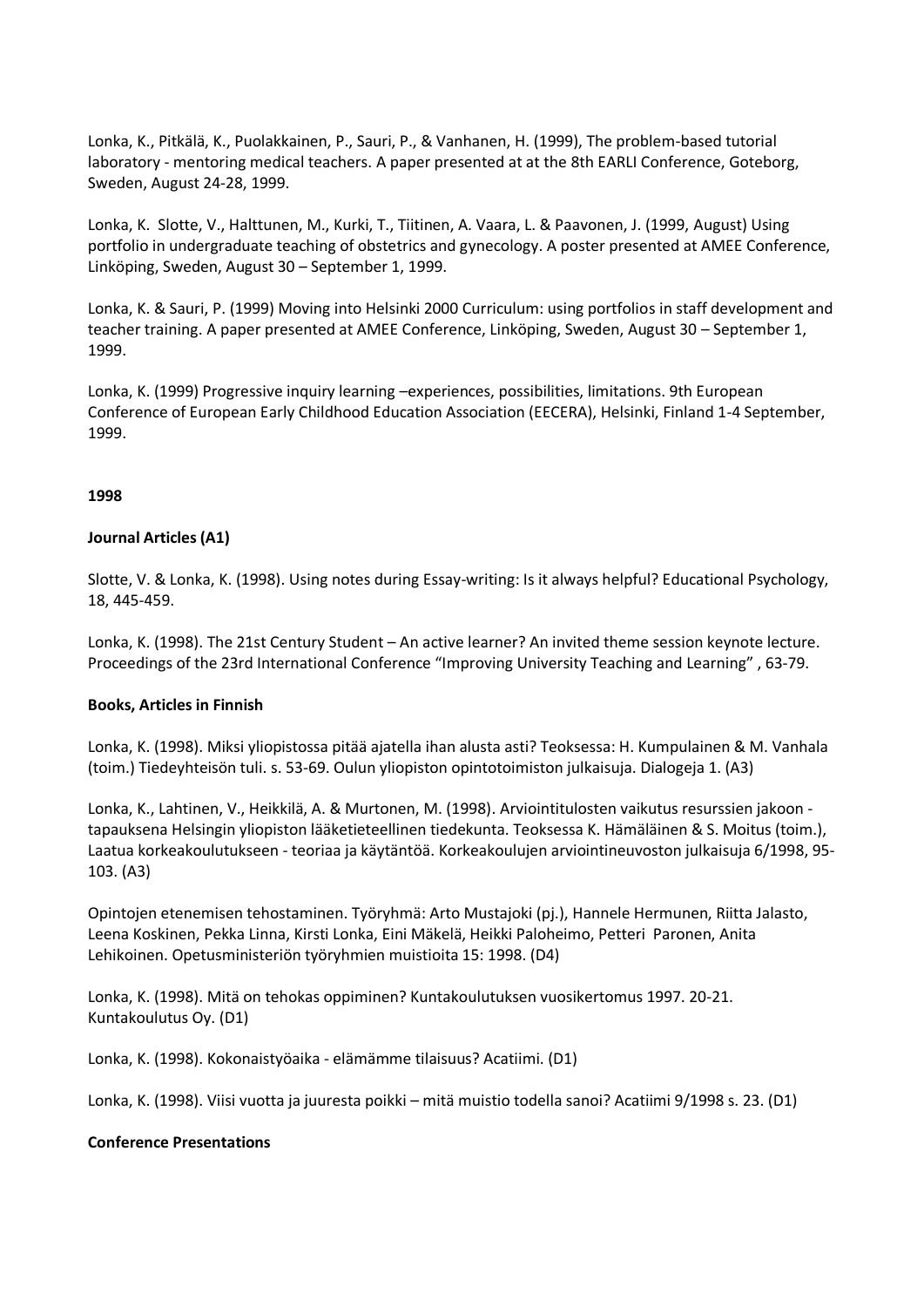Lonka, K. (1998). Kohti maailman parasta lääkärikoulutusta? Valokeilaluento. Lääkäripäivät, Helsingin Messukeskus, 6.-10.1. 1998.

Heikkilä, A., Lonka, K., & Nurmi, J.-E. (1998). How do students' achievement strategies relate to their conceptions of learning and knowledge. A paper presented at International Conference on Motivation, Thessaloniki, Greece, March 27-30, 1998.

Pitkälä, K., Mäntyranta T., Lonka, K., Kekki, P., & Klockars, M. (1998). Portfolio: a learning tool for doctorpatient interaction. A poster presented in a Conference of Doctor-Patient Communication, Amsterdam, The Netherlands, June 9-11, 1998.

Lonka, K. (1998). Active versus passive learning. An invited keynote in Life-Long Learning in Pharmacy, Copenhagen, 10-13,6. 1998.

Lonka, K. (1998). The 21st Century Student. A featuring keynote presentation. Improving University Teaching and Learning, Dublin, Ireland, July 6-9, 1998.

Slotte, V., Seppänen, I., Lonka, K. & Hakkarainen, K. (1998, August). Learning from hypertext versus paper text. An empirical comparison. A paper presented at a joint meeting of the EARLI SIGs 'Higher education' and 'Teaching and teacher education' Leiden, The Netherlands, 27.29.8.1998.

Lindblom-Ylänne, S., Lonka, K., Ten Dam, G., & Vermunt, J. (1998) Educating expert minds for 21st century. A joint meeting of the EARLI-SIG's 'Higher Education' and 'Teaching and Teacher Education'. Leiden, The Netherlands, August 27-29, 1998.

Vanhanen, H., Puolakkainen, P., Pitkälä, K., Strandberg, T., & Lonka, K. (1998, September). The problembased tutorial laboratory - a method of teaching medical teachers. A poster presented at AMEE Conference, Prague, Czech Republic, August 31-September 2, 1998.

Pitkälä, K., Mäntyranta T., Pauna, A.-R., Lonka, K., Kekki, P., & Klockars, M. (1998). A learning portfolio: a facilitative tool in professional development of medical students. A short communication presented at AMEE Conference, Prague, Czech Republic, August 31-September 2, 1998.

Sauri, P., Pitkälä, K., & Lonka, K. (1998). The management of resistance to problem-based learning in a study group. A short communication presented at AMEE Conference, Prague, Czech Republic, August 31- September 2, 1998.

Lonka, K. (1998). Constructivism in action – experiences, possibilities. The Second International Lline Seminar, Helsinki, Finland, September 7-8, 1998.

Lonka, K. (1998). Constructivism in action – experiences, possibilities. The Second International Line Seminar, Helsinki, Finland, September 7-8, 1998.

Slotte, V., Lonka, K. & Lindblom-Ylänne (1998, December). A gender comparison of spontaneous studystrategy use in science text comprehension. A paper presented at the workshop on 'The psychology of science text comprehension', Madrid, Spain, 2.- 4.12.1998.

**1997** 

**Journal Articles (A1)**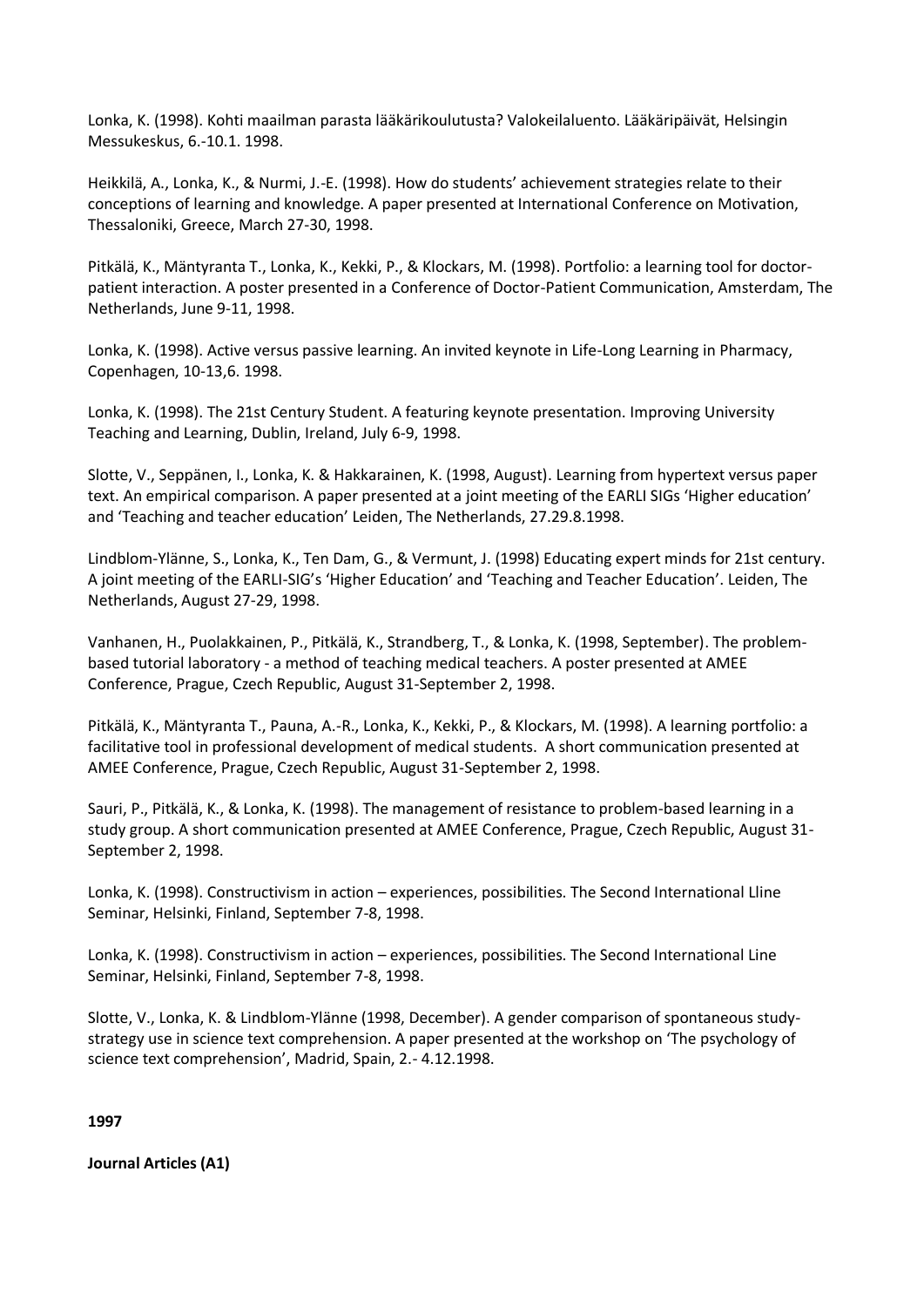Lahtinen, V., Lonka, K. & Lindblom-Ylänne, S. (1997). Spontaneous study strategies and the quality of knowledge construction. British Journal of Educational Psychology, 67, 13-24.

### **Doctoral Dissertation (G5)**

Lonka, K. (1997). Explorations of constructive processes in student learning. University of Helsinki. Department of Psychology.

### **Books, Articles in Finnish**

Lonka, K. (1997). Helsingin yliopisto oppimisen ympäristönä. Arkkitehtilehti - Finnish Architectural Review 1/1997. (D1)

Lonka, K., Lahtinen, V., & Lindblom-Ylänne, S. (1997). Mieti ja muokkaa, opit paremmin. Tiede 2000, 17(6), 56-59. (E1)

Lonka, K. (1997). Assistentit ja tutkijat - yliopiston säteilevä ydin. Juhlapuhe. Yliopisto-lehti. (D1)

Lonka, K. (1997). Lintukotoa ravistellaan. Acatiimi. (D1)

Lonka, K. (1997). Mitä ovat ydintaidot? Acatiimi. (D1)

### **Conference Presentations**

Lonka, K., Maury, S., & Heikkilä, A. (1997) How do students' thoughts of their writing process relate to their conceptions of learning and knowledge. A paper presented at 7th European Conference of EARLI (European Association of Research on Learning and Instruction). Athens, Greece, August 26 to 30, 1997.

Lindblom-Ylänne, S. & Lonka, K. (1997): Medical student's individual stud orchestrations and their relations to study success. A paper presented at a symposium "Student learning in higher education: manifestation and effects of dissonant study orhestration". Organiser: Professor Erik Meyer, South Africa. The 7th EARLI Conference, Athens, Greece, August 26-30, 1997.

Lahtinen, V. & Lonka, K. (1997) The effect of metacognitive awareness on note-taking and learning from text. A paper presented at 7th European Conference of EARLI (European Association of Research on Learning and Instruction). Athens, Greece, August 26 to 30, 1997.

Lonka, K., Heikkilä, A., Lindblom-Ylänne, S. & Maury, S. (1997): Are epistemologies related to study activities in an innovative course? A paper presented at the 7th EARLI Conference, Athens, Greece, August 26-30, 1997.

Muukkonen, H. & Lonka, K. (1997) Learning probability concepts from a complex text. A paper presented at the 7th EARLI Conference, Athens, Greece, August 26-30, 1997.

Tenhunen, A. (1997) Becoming a Physician - an integrated study program. A short communication presented at AMEE Conference, Vienna, Austria, August 31-September 2, 1997.

Lonka, K., Mäntyranta, T., Kekki-Karppinen, P., Paavonen, J., Palo, J., Pitkälä, K., & Tenhunen, A. (1997) Becoming a Physician - an integrated study program. A short communication presented at AMEE Conference, Vienna, Austria, August 31-September 2, 1997.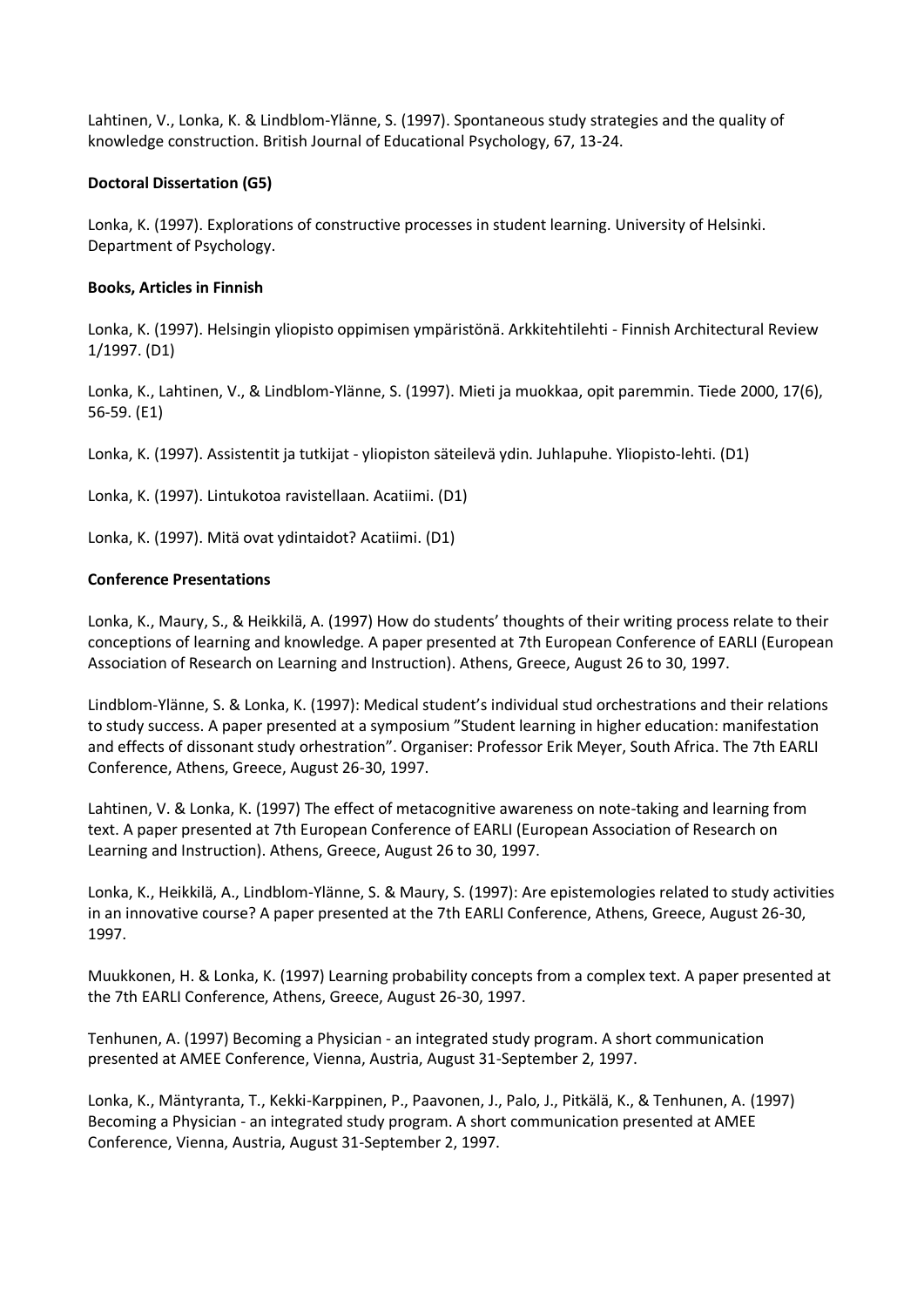### **1996**

### **Journal Articles (A1)**

Lonka, K. & Lindblom-Ylänne, S. (1996) Epistemologies, conceptions of learning, and study practices in medicine and psychology. Higher Education, 31, 5-24.

Lonka, K., Joram, E. & Bryson, M. (1996) Conceptions of learning and knowledge - does training make a difference? Contemporary Educational Psychology, 21, 240-260.

Lindblom-Ylänne, S., Lonka, K. & Leskinen, E. (1996) Selecting students for medical school: What predicts success during basic science studies? A cognitive approach. Higher Education, 31, 507527.

### **Book Chapters, Books, Articles in Finnish**

Lindblom-Ylänne, S. & Lonka, K. (1996) Opetuksen laadun arviointi. Docis, 12, 69-74. (D1)

Lonka, K. (1996) Miksi opiskelijoita käytetään kopiokoneina. HS. Yliö 7.6. 1996 (E1)

Lonka, K. (1996) Kirjoittamisprosessin tukemisesta opetuksessa. Peda-Forum 1/96, 20-22. (D1)

Lonka, I., Lonka, K., Karvonen, P. & Leino, P. (1996) Taitava kirjoittaja. AINO-projektin julkaisu. Helsinki: Lahden tutkimus- ja koulutuskeskus. (D5)

Hakkarainen, K., Järvelä, S., Lipponen, L., Lonka, K. & Lehtinen, E. (1996) Culture of collaboration in computer-supported learning. A poster presented in an invited workshop organized by C. Bereiter & M. Scardamalia. The Growing Mind. Centennial Conference of Jean Piaget's birth, Geneve, Switzerland, September 14-18, 1996.

Lonka, K. (1996) Rohkene tutoroida. Opas uusien opiskelijoiden pienryhmäohjaajille. Helsingin yliopisto. Opetuksen kehittämisprojekti. Kolmas painos vuonna 1999. (D5)

Mäntyranta, T., Järvinen, A., Lonka, K., & Pitkälä, K. (1996) Kliinisen vaiheen juonneopetus. Lääketieteellinen tiedekunta, Helsingin yliopisto. (D5)

Lonka, K. (1996) Opiskelijavalinnat kaipaavat rajua uudistamista. HS Mielipidesivut 28.8. 1996.

### **Conference Presentations**

Lonka, K. (1996) Activating instruction - how to foster study and thinking skills. ICED96 (Preparing University Teachers, A seminar organized by Oxford Brookes University Staff Development Centre), Vaasa, Finland, June 13-15, 1996.

Lahtinen, V., Lonka, K. & Lindblom-Ylänne, S. (1996) Spontaanien opiskelustrategioiden merkitys tekstistä oppimiseen ja tiedon tuottamiseen.Psykologia-kongressi, Turku, 28.8.-30.8. 1996.

Lindblom-Ylänne, S. & Lonka, K. (1996) Miten tekstin ymmärtämisen taidot ennustavat menestystä lääketieteen opinnoissa? Psykologia-kongressi, Turku, 28.8.-30.8. 1996.

Lonka, K., Lindblom-Ylänne, S. & Lahtinen, V. (1996) Monimutkaisten tekstien oppimisesta tutkimusprojektin esittely. Psykologia-kongressi, Turku, 28.-30.8. 1996.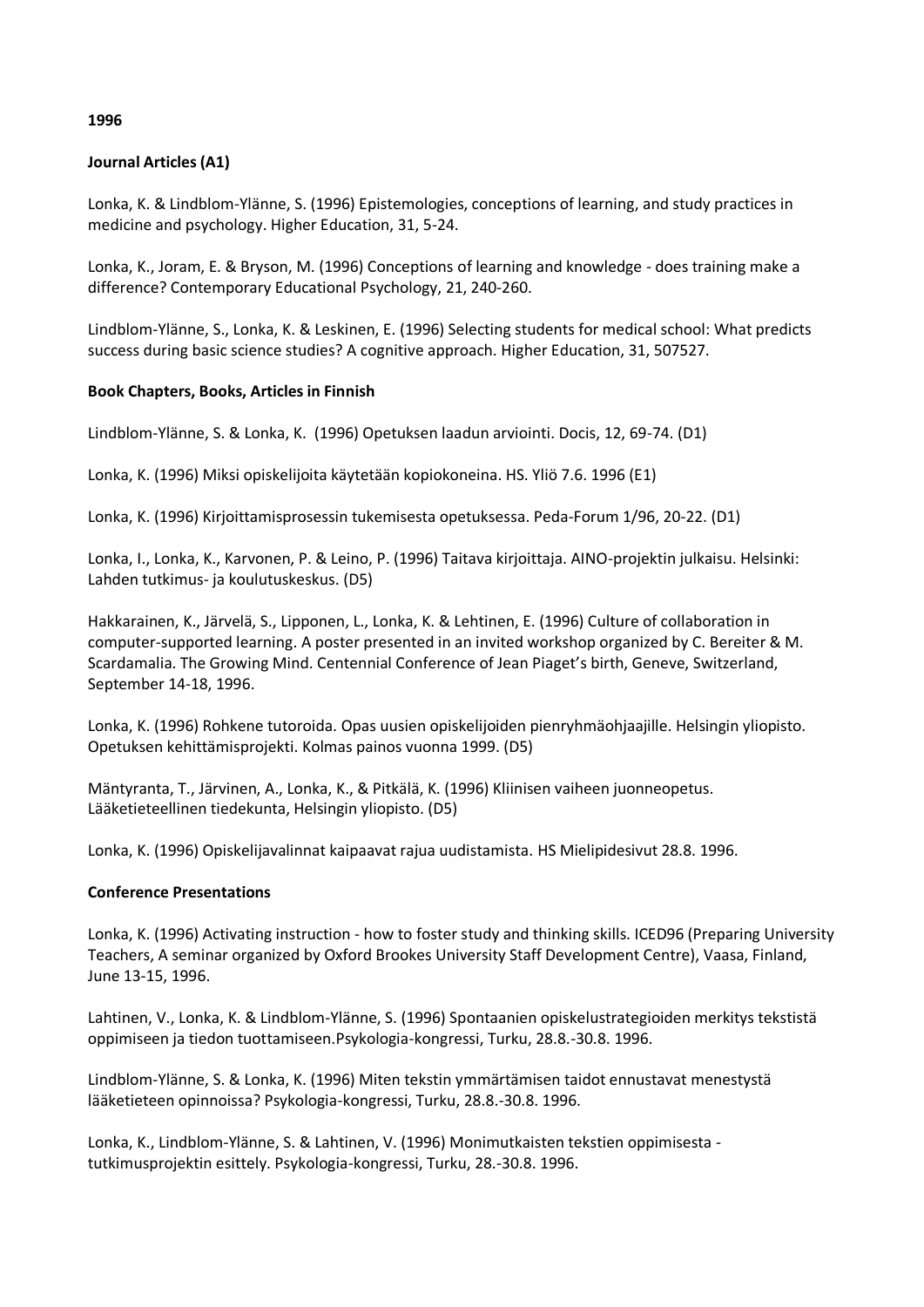Lonka, K. (1996) Aktivoivat työtavat psykologian opetuksessa. Psykologia-kongressi, Turku, 28.30.8. 1996.

Lahtinen, V., Lonka, K. & Lindblom-Ylänne, S. (1996) Spontaneus study strategies in comprehending textual content and writing about it. A paper presented at UCIS96 (International Seminar on Using Complex Information Systems) Poitiers, France, September 4-8, 1996.

Lindblom-Ylänne, S. & Lonka, K. (1996) How do text comprehension skills predict success in medical school? A poster presented at UCIS96 (International Seminar on Using Complex Information Systems) Poitiers, France, September 4-8, 1996.

Lonka, K., Lahtinen, V. & Lindblom-Ylänne, S. (1996) Learning from complex texts: An overview of a research project. UCIS'96 (Using Complex Information Systems), Poitiers, France, September 4-8, 1996.

Lonka, K. & Lindblom-Ylänne, S. (1996) Nais-ja miesopiskelijoiden oppimis-ja tietokäsitykset sekä itsesäätelyn taidot. Psykologia-kongressi, Turku, 28.-30.8. 1996.

Hakkarainen, K., Järvelä, S., Lipponen, L., Lonka, K. & Lehtinen, E. (1996) Culture of collaboration in computer-supported learning. A poster presented in an invited workshop organized by C. Bereiter & M. Scardamalia. The Growing Mind. Centennial Conference of Jean Piaget's birth, Geneve, Switzerland, September 14-18, 1996.

Lonka, K. (1996) How to foster scientific writing in higher education. A workshop in EARLI Special Interest Group Writing Symposium, Barcelona, Spain, October, 23-25, 1996.

### **1995**

### **Journal Articles (A1)**

Lonka, K. & Ahola, K. (1995) Activating instruction - how to foster study and thinking skills in higher education. European Journal of Psychology of Education, 10(4), 351-368.

### **Books, Articles in Finnish**

Lonka, K. (1995) Tiedonkäyttö esseevastausta laadittaessa. Psykologia, 30, 186-197. (A1)

Lindblom-Ylänne, S. & Lonka, K. (1995) Aineistokokeen seuranta loppusuoralla - eväitä opiskelijavalintojen ja korkeakouluopetuksen kehittämiseen. Korkeakoulutieto, 22. (D1)

Lonka, K. & Lindblom-Ylänne, S. (1995) Onko laillista kieltää tutkijaa synnyttämästä? Helsingin Sanomat, mielipidesivut 26.11. 1995.

Lonka, K. & Hakkarainen, K. (1995) Älykkään toiminnan kontekstisidonnaisesta ja sosiaalisesti rakentuvasta luonteesta. Teoksessa: L. Haaparanta, E. Hyvönen, J. Seppänen ja J. Silvonen (toim.) Älyn ulottuvuudet ja oppihistoria. Matka logiikan, psykologian ja tekoälyn juurille. (s. 268-285.) Suomen Tekoälyseuran julkaisuja . Symposiosarja No 13. Helsinki: Hakapaino Oy. (A3)

### **Conference Presentations**

Hakkarainen, K. & Lonka, K. (1995) Tietokoneavusteiset intentionaaliset oppimisympäristöt. Interaktiivinen teknologia koulutuksessa (ITK-95), Aulanko, Hämeenlinna, 21.- 22.4. 1995.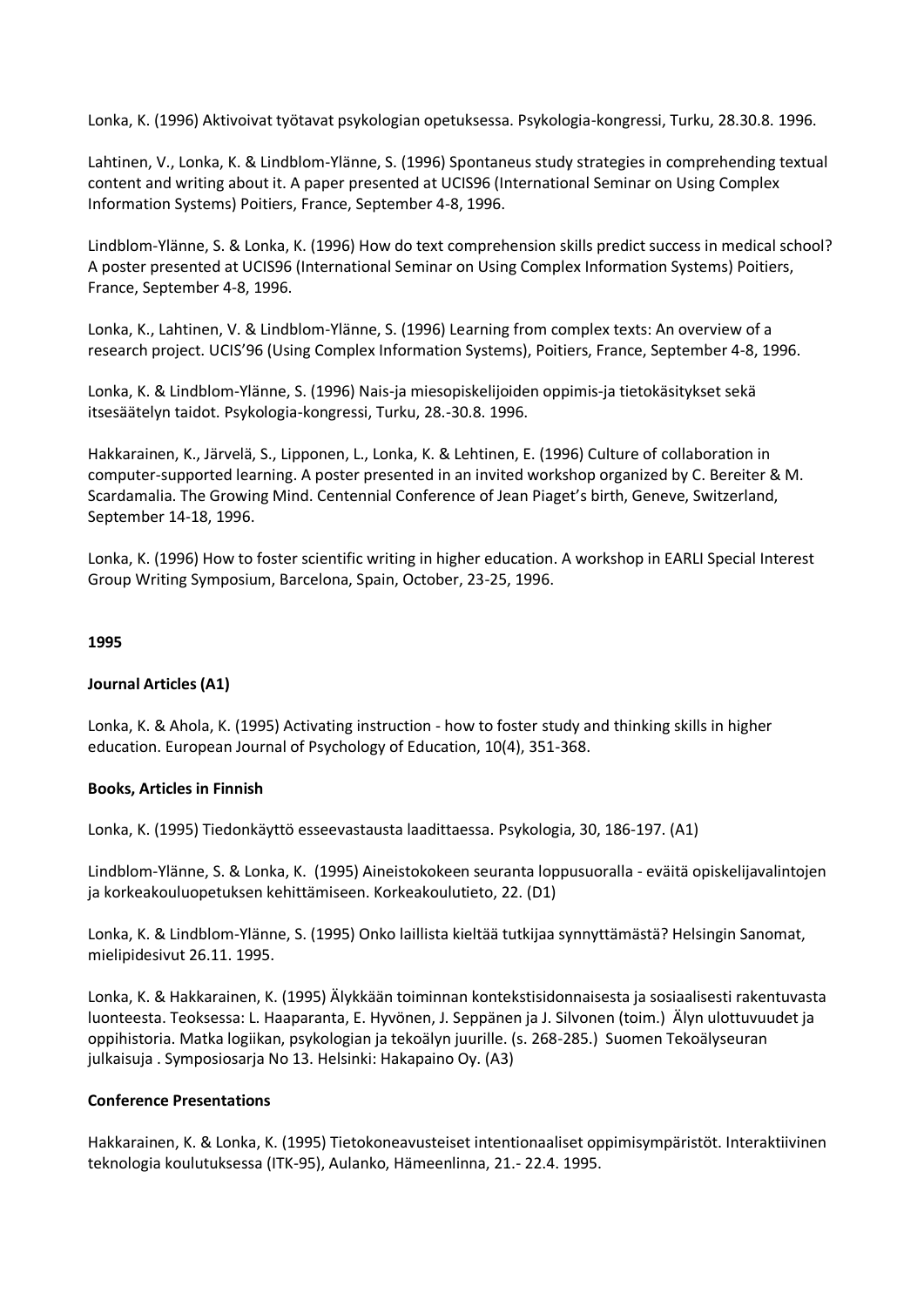Lonka, K. (1995) Activating instruction - how to foster constructive learning and students' selfregulatory skills in higher education. An invited lecture in the Meeting of Nordic Pharmacy Teachers, Helsinki, Finland, 22-23 May, 1995. (Pages 2-8.)

Vermunt, J. & Lonka, K. (1995) The quality of student learning in higher education: An international perspective. Symposium at the 6th Conference of the European Association for Research on Learning and Instruction, University of Nijmegen, The Netherlands, August 26-31, 1995.

Lonka, K. & Lindblom-Ylänne, S. (1995) Epistemologies, conceptions of learning and study success in two domains: medicine and psychology. In: Vermunt, J. & Lonka, K. The quality of student learning in higher education: An international perspective. Symposium at the 6th Conference of the European Association for Research on Learning and Instruction, University of Nijmegen, The Netherlands, August 26-31, 1995.

Lonka, K. (1995) Opetuksen arviointi. Farmasian päivät 1995 - Asiakas ammattiapteekissa. Esitelmä symposiossa Farmasian opetus kehittyy. (s. 218-222). Helsinki, 12.11. 1995.

### **1994**

### **Journal Articles (A1)**

Lonka, K., Lindblom-Ylänne, S. & Maury, S. (1994) The effect of study strategies on learning from text. Learning and Instruction, 4, 253-271.

Lindblom-Ylänne, S., Ailus, K., Lonka, K. & Perheentupa, J. (1994) Lääketieteen aineistokoe laajentaa valintakokeessa mitattavia taitoja ja valmiuksia. Suomen Lääkärilehti, Vol. 49(5), 467470.

### **Licentiate Thesis (G3)**

Lonka, K. (1994) Tiedon käyttö esseevastausta laadittaessa. Kahdesta tieteellisestä artikkelista koostuva julkaisematon lisensiaatintyö. Helsingin yliopisto, Psykologian laitos. (arvosana mcl).

### **Conference Presentations**

Lonka, K. & Linbdlom-Ylänne, S. (Eds, 1994) Construction of knowledge in verbal and pictorial environments. Program and abstracts. Third working Conference of EARLI SIG "Comprehension of Verbal and Pictorial Information", University of Helsinki, Finland, June 6-8. 1994.

Lindblom-Ylänne, S. & Lonka, K. (1994) Text comprehension skills, learning approach, and success in medical school. A paper presented at EARLI SIG "Comprehension of Verbal and Pictorial Information" Third Working Conference, Helsinki, June 6-8. 1994.

Lonka, K., Joram, E. & Bryson, M. (1994) Changing conceptions of learning in educational psychology. A paper presented at EARLI SIG "Comprehension of Verbal and Pictorial Information" Third Working Conference, Helsinki, June 6-8. 1994.

Vermunt, J., Lonka, K. & Lindblom-Ylänne, S. (1994) Cross-cultural research on learning: A comparison between Dutch and Finnish students' learning styles. A paper presented at EARLI SIG "Comprehension of Verbal and Pictorial Information" Third Working Conference, Helsinki, June 68. 1994.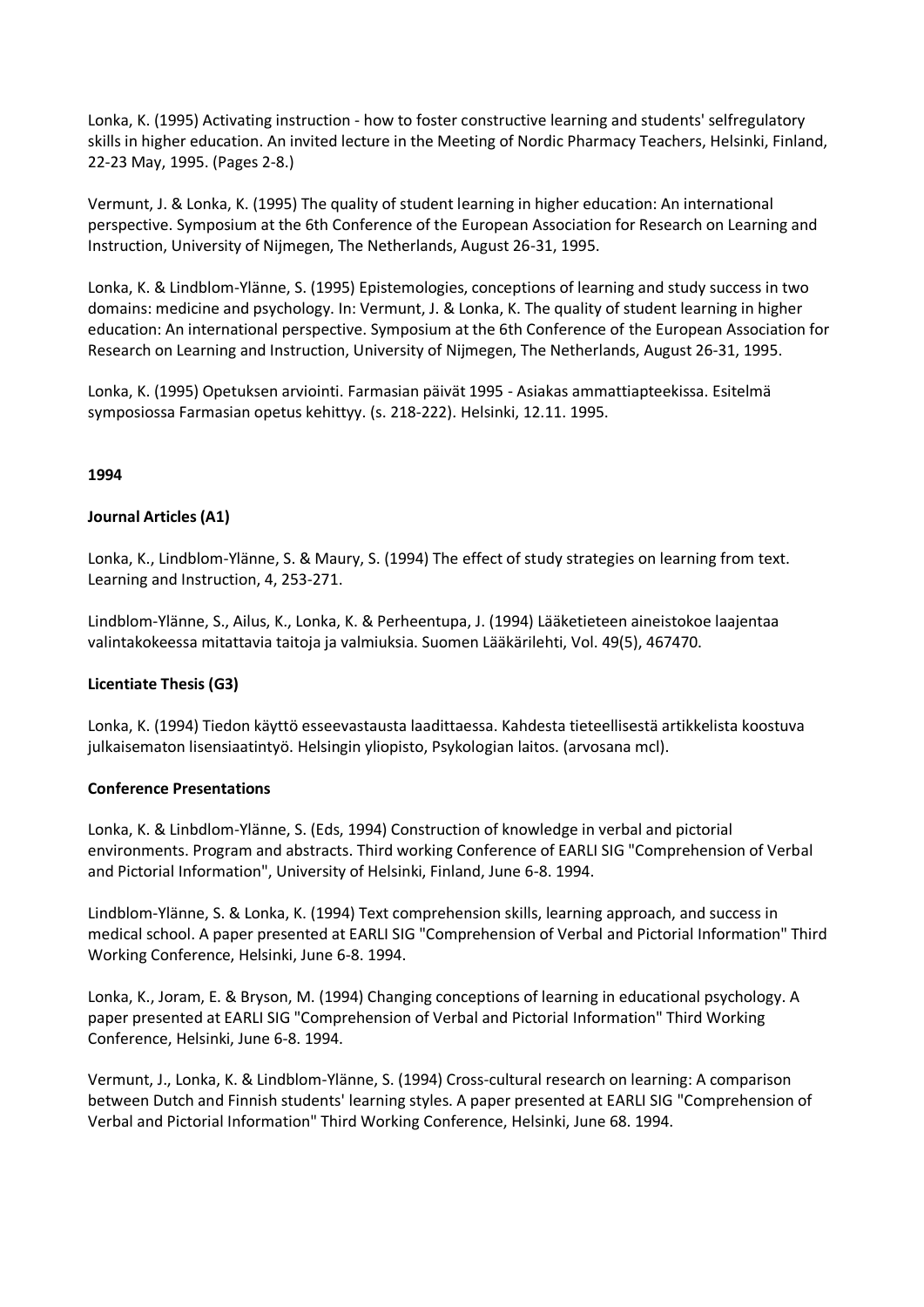Lonka, K. & Lindblom-Ylänne, S. (1994) Epistemologies and conceptions of learning in medical and psychology students. A poster presented at Conceptual Change Symposium, Jena, Germany, September 1- 4, 1994.

### **1993**

### **Journal Articles (A1)**

Lonka, K. & Mikkonen, V. (1989) Why does the length of an essay-type answer contribute to examination marks? British Journal of Educational Psychology, 59, 220-231.

### **Book Chapters, Books, Articles in Finnish**

Lonka, K. & Lonka, I. (1993) Aktivoiva kirjoittaminen. Teoksessa: A. Kajanto (toim.) Aikuisten oppimisen uudet muodot. Vapaan sivistystyön 34. vuosikirja. (s. 197-224.) Helsinki: Kirjastopalvelu Oy. (B1)

Lonka, K. (1993) Psykologia. Teoksessa: Hyvönen, E., Karanta, I. & Syrjänen, M. (toim.) Tekoälyn ensyklopedia. (s. 38-46.) Helsinki: Gaudeamus. (A3)

Lonka, I. & Lonka, K. (1993) Miten arvioimme koulun perustehtävää - opetusta. Teoksessa Koulun itsearviointi. (s. 90-98.) Helsinki: Opetushallitus. (B1)

Lonka, K. & Lonka, I. (1993) Aktivoivat työtavat yliopistossa. Yliopisto-lehti, 41 (6), 22-\*23.(D1)

Lonka, K. (1993) Miksi korkeakouluopetus junnaa paikallaan? Contactor no 7. Alakerta. (D1)

Lonka, K. (1993) Nykyiset tulosmittarit tuhoavat opetuksen kehittämisen. Yliopisto, 41 (23), 39-40. (D1)

Lonka, K., Miettinen, M., Silfverberg, M. ja Verkasalo, M. (1993) Strukturoitu kurssipalautelomake. Tekninen toimivuus ja käyttöohje. Oppimispsykologisen kehittämisprojektin julkaisuja 1/1993. Helsinki: Yliopistopaino. (D5)

### **Conference Presentations**

Lonka, K. (1993) Aivotoiminta ja älykkyys - mitä mittaamme? Esitelmä Aivot ja Kognitio koulutuspäivillä. Helsinki, Säätytalo 21.-23.4. 1993.

Lonka, K. (1993) Aktivoivat työtavat yliopisto-opetuksessa. Posteri Opetuksen päivänä 13.5.1993. Helsingin yliopisto.

Lonka, K., Lindblom-Ylänne, S. & Maury, S. (1993) Study strategies, learning from text, and success in medical school: A follow-up study. A paper presented at invited symposium "Improving the quality of student learning in higher education: Research using psychological concepts and research methods". Organizer: Professor Noel Entwistle, UK. III European Congress of Psychology, July 4-9, 1993, Tampere, Finland.

Lonka, K. (1993) Aktivoivat työtavat yliopisto-opetuksessa. Esitelmä Korkeakoulutuksen tutkimuksen V symposiumissa. Jyväskylä 19.-20.8. 1993

Lonka, K. (1993) Activating instruction - how to foster study and thinking skills in higher education. A paper presented at symposium: "Process-oriented approaches to (text) comprehension instruction". Chair: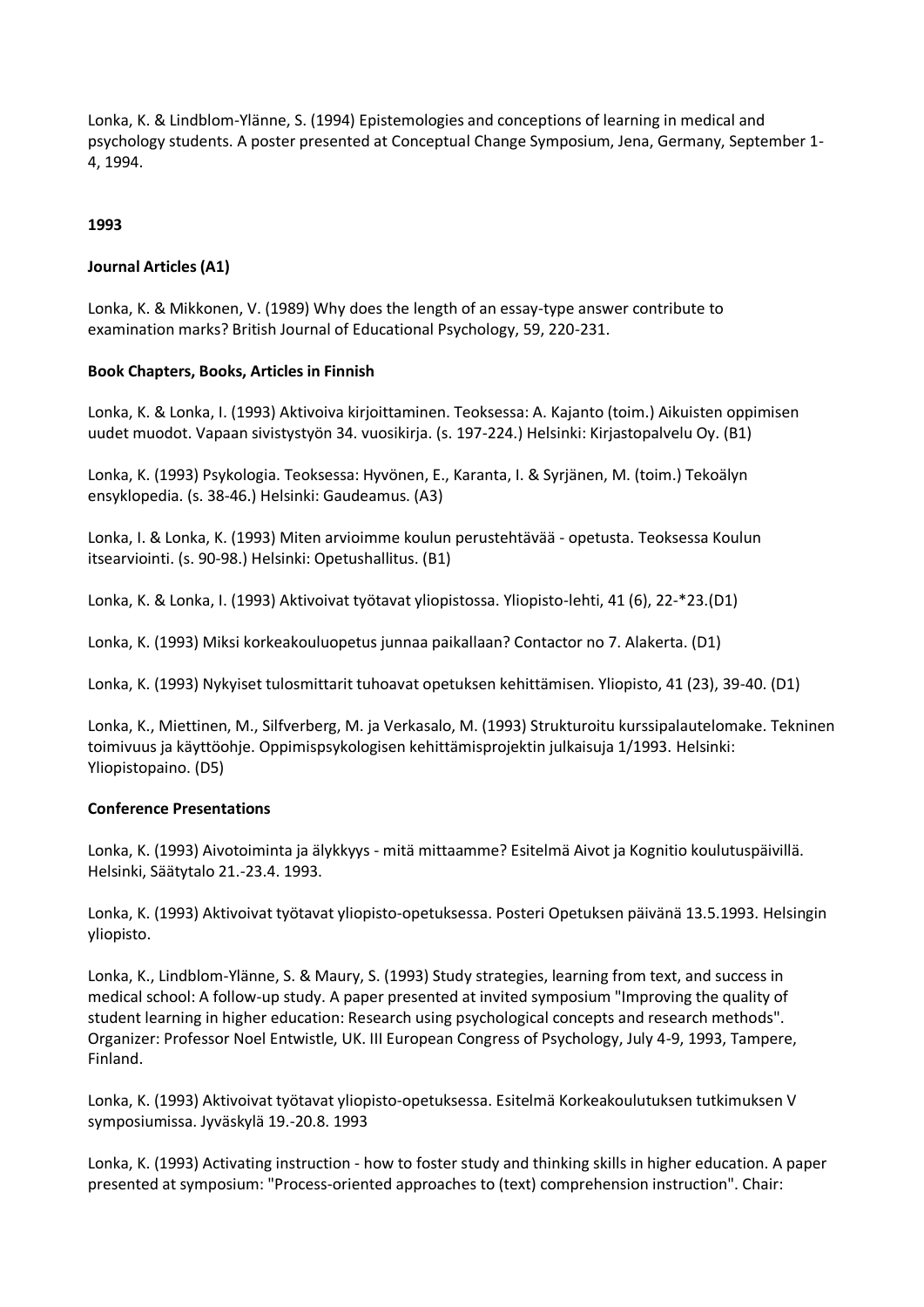F.P.C.M. De Jong. 5th European Conference of EARLI (European Association of Research on Learning and Instruction). Aix-en-Provence, France, August 31 to September 5, 1993.

### **1992**

### **Book Chapters, Books, Articles in Finnish**

Lindblom-Ylänne, S., Lonka, K. ja Maury, S. (1992) Miten aineistokokeessa menestyminen ennustaa alkuvaiheen opintomenestystä? Vuonna 1988 lääketieteen koulutusohjelmaan hyväksyttyjen opiskelijoiden opintomenestys ja tyytyväisyys opiskeluun. Helsingin yliopiston opintoasiain julkaisuja 4/92. Helsinki: Yliopistopaino. (D4)

Lonka, K. (1992) Aivot ja älykkyys - mitä voimme päätellä? Yliopisto, Vol. 28(40), 23-25. (D1)

### **Conference Presentations**

Lonka, K., Lindblom-Ylänne, S. & Maury, S. (1992) The effect of different study strategies on mental representations of text. A poster presented at AERA Annual Meeting, San Francisco, CA, April 20-24, 1992.

Lonka, I. & Lonka, K. (1992) Aloittelijasta asiantuntijaksi - aikuisen kirjoittamisprosessi ja sen tukeminen. Esitelmä 19. kielitieteen päivillä 8-9.5.1992, Tampereella.

Lonka, K. & Lindblom-Ylänne, S. (1992) Opiskelustrategiat ja tekstistä oppiminen. Sektioesitelmä: Psykologia 92-kongressi, Helsinki, 3.9. 1992.

Lonka, K., Lindblom-Ylänne, S. & Maury, S. (1992) The effect of different study strategies on learning from text. A paper presented at EARLI SIG Workconference "Comprehension of Verbal and Pictorial Information" November 2-3, 1992, Nijmegen, The Netherlands.

### **1991**

### **Book Chapters, Books, Articles in Finnish**

Lonka, K. (1991) Oppiminen ja muistin käyttö yliopisto-opinnoissa. Teoksessa: P. Pakkanen & M. Ranta (toim.) Opiskelutaidon opas uusien opiskelijoiden pienryhmä-ohjaajille. Helsingin yliopisto. Rehtorinvirasto, opintoasiat. (sivut 2-18.) (D5)

Lonka, K. & Lonka, I. (Eds., 1991) Aktivoiva opetus. Käsikirja aikuisten ja nuorten opettajille. Tampere: Kirjayhtymä. (C2)

Lonka, K. (1991) Luku 1: Oppimiskäsitys muuttuu - entä koulutus? (s. 7-11.)

Lonka, K. (1991) Luku 2: Aktivoivan opetuksen pääperiaatteita. (s. 12-27.)

Lonka, K. ja Lonka, I. (1991) Luku 3: Aktivoivia opetusmenetelmiä ja työtapoja: aakkosellinen hakemisto. (s. 28-45.)

Lonka, K. (1991) Luku 4: Kirjoittamisprosessi ja sen läpikäyminen. (s. 45- 59.)

Lonka, K. (1991) Luku 5: Aktivoiva luento tai oppitunti. (s. 60-65.)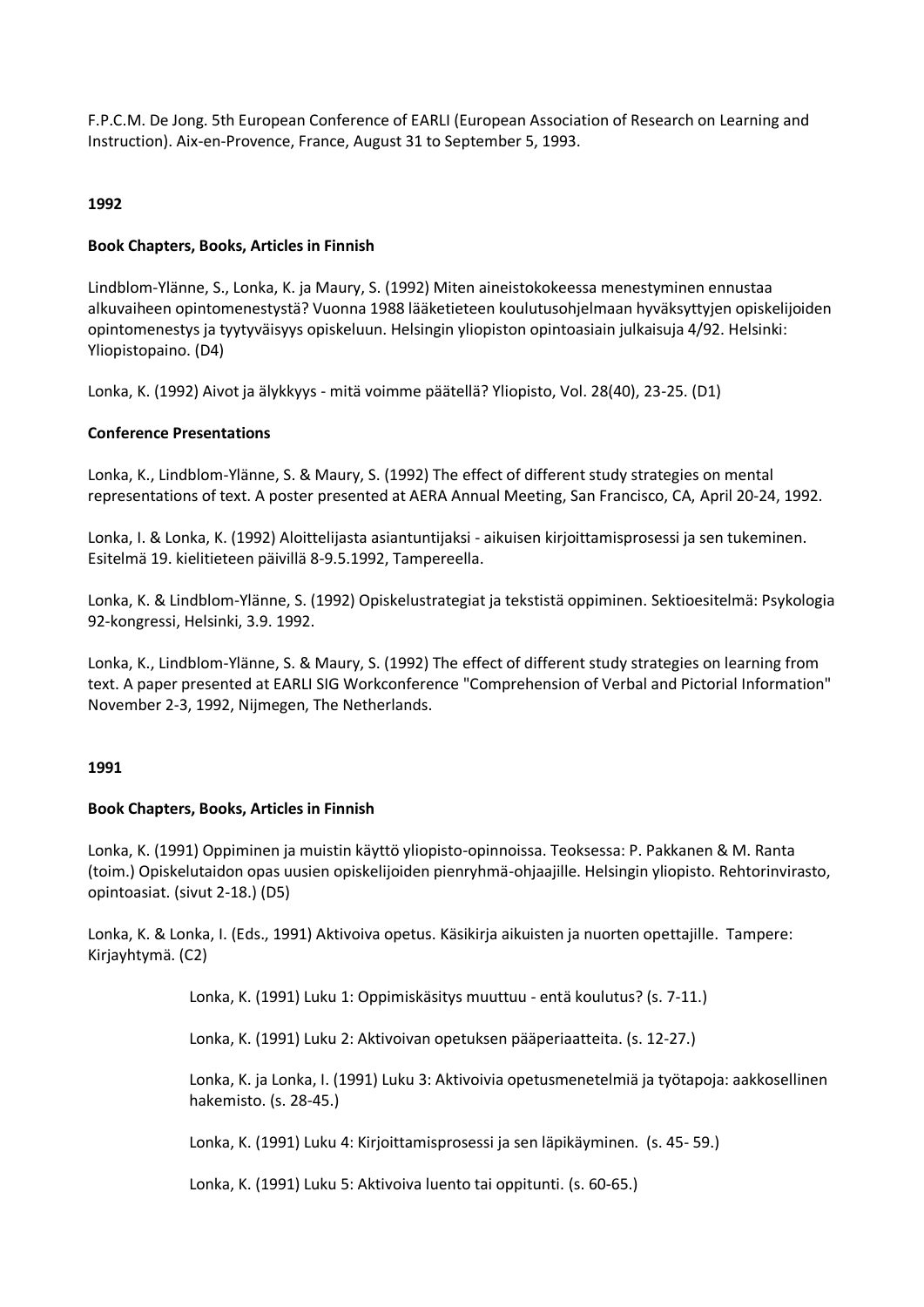Lonka, K. (1991) Luku 6: Lukemiseen ja tenttimiseen liittyviä näkökohtia. (s. 66-75.)

Lonka, K. ja Lonka, I. (1991) Luku 11: Aktivoiva opetus tulevaisuuden koulutusmallina. (s. 125- 128.)

Lonka, K. (toim., 1991) Opettamisen ihanuus ja kurjuus. Korkeakouluopettajien ajatuksia kohtaamistaan haasteista. Kurssijulkaisu: "Prosessikirjoittaminen ja aktivoivat työtavat yliopisto-opetuksessa (20.- 21.5.1991)". 22 s

Lonka, K. (1991) Kognitiivisen psykologian ajankohtaisia kysymyksiä. Teoksessa: Nyman, G. & Hautamäki, A. (toim.) Kognitiotiede ja koneäly. Suomen Tekoälyseuran julkaisuja 6. Helsinki: Suomen Tekoälyseura ry. s. 21-29.(ei vuosik.91) (A3)

Lonka, K. (1991) Asiantuntijan tapa käyttää tietoa. Tietokone opetuksessa - Valikko, no 3/91, 1012. (D1)

Lindblom-Ylänne, S. & Lonka, K. (1991) Lääketieteen aineistokoe - onnistunut kokeilu. Korkeakoulutieto, 18(4), 12-15. (D1)

Lindblom-Ylänne, S., Lonka, K. & Perheentupa, J. (1991) Tulevaisuuden toimenkuvia mahdoton ennustaa. Helsingin sanomat. Mielipidesivu 8.9.1991.

### **Conference Presentations**

Lonka, K., Joram, E. & Read, D. (1991) The development of scientific problem solving skills in psychology. A proposal accepted at AERA Annual Meeting, Chicago, 1991. (ei voitu esittää rahoituksen puuttuessa).

Lonka, K., Joram, E. & Bryson, M. (1991) Conceptions of learning of novices and experts. A poster presented at EARLI Meeting, Turku, August 24-28, 1991.

Lonka, K., Joram, E. & Read, D. (1991) The development of expertise in designing psychology experiments. A paper presented at EARLI Meeting, Turku, August 24-28, 1991.

Lonka, K., Lindblom-Ylänne, S. & Laakso, P. (1991) The effectiveness of different study strategies in learning from expository text. A poster presented at EARLI Meeting, Turku, August 24-28, 1991.

### **1990**

### **Book Chapters, Books, Articles in Finnish**

Lonka, K. & Ahola, K. (1990) Opetuskokeilu Helsingin yliopiston psykologian laitoksella ja sen vaikutus opintojen kulkuun. Teoksessa: H. Jalkanen & R. Mäkinen (toim.), Korkeakouluopintojen kulku ja opintoilmapiirit. Kasvatustieteiden tutkimuslaitoksen julkaisusarja B. Teoriaa ja käytäntöä 59. Jyväskylä: Jyväskylän yliopisto. s. 47-66. (A3)

Lonka, K. (1990) Kognitiivista psykologiaa eilen ja tänään. Professori Fergus I.M. Craikin haastattelu. Psykologia, 25, 1, 71-76.

Ahola, K., Lonka, K., Pihlman, M. & Jaakola, M. (1990) Valintakokeet 1988 ja ensimmäinen opintovuosi. Historiallis-kielitieteellisen osaston viisi oppiainetta. Helsingin yliopiston opintoasiaintoimiston julkaisuja 42. 119 s.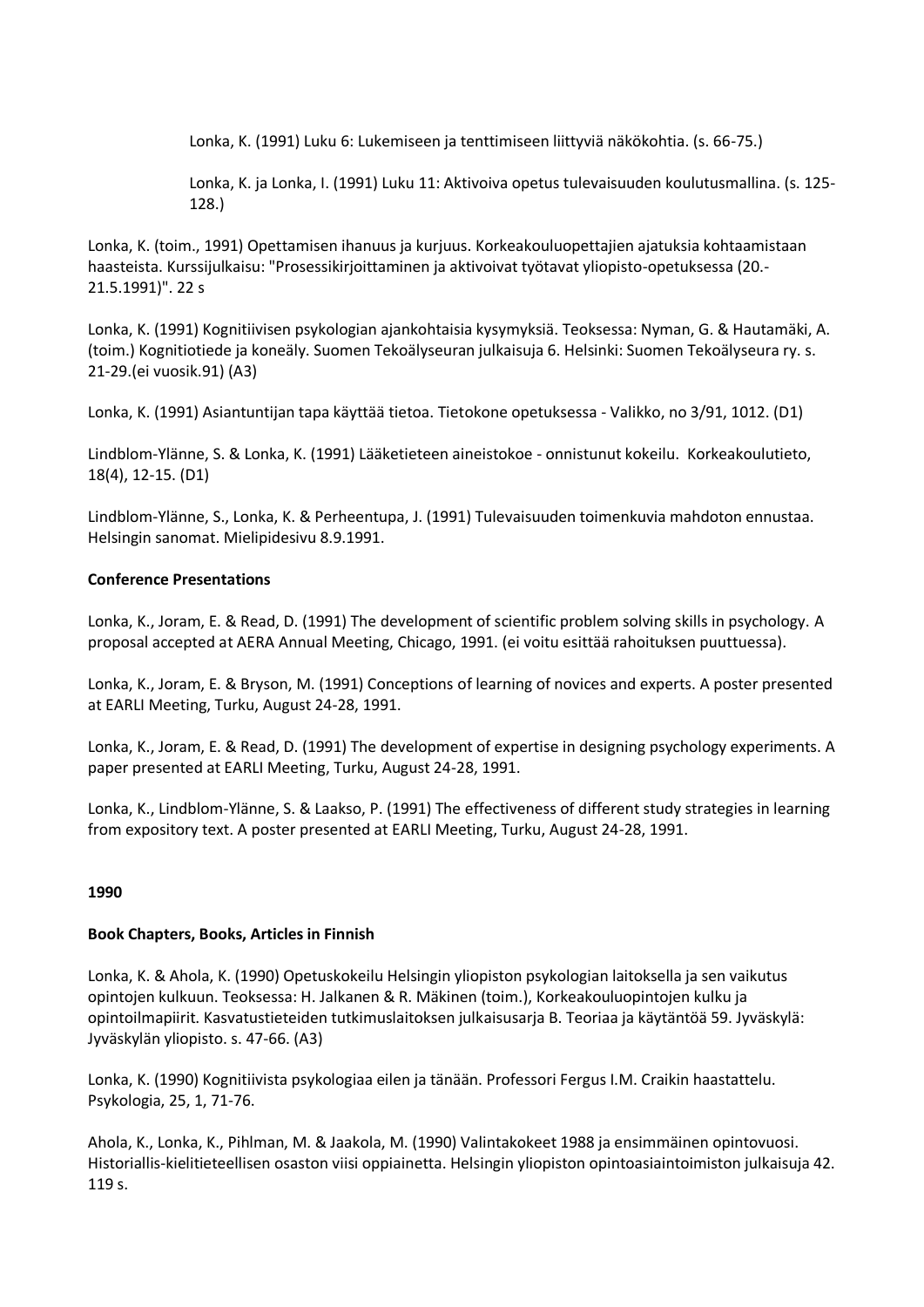Lindblom-Ylänne, S., Lonka, K. & Perheentupa, J. (1990) Lääkäreiksi halutaan eri tavoin lahjakkaita. Helsingin Sanomien yläkerta-artikkeli 5.6. 1990. (E1)

Himma, K. & Lonka, K. (1990) Kanada opettelee elämään monikulttuurisessa yhteiskunnassa. Helsingin Sanomat (Ulkomaan sivut C1 10.3. 1990). (E1)

### **Conference Presentations**

Lonka, K., Joram, E., & Bryson, M. (1990) Student's changing conceptions of knowledge and learning. A poster presented at AERA Annual Meeting, April 16-20, 1990, Boston, MA.

Lonka, K. & Ahola, K. (1990) Opetuskokeilu Helsingin yliopiston psykologian laitoksella ja sen vaikutus opintojen kulkuun. Esitelmä Korkeakoulutuksen Tutkimuksen IV Symposiumissa, 30.31.8.1990, Jyväskylä.

#### **1989**

#### **Articles in Finnish**

Lonka, K. (1989) Kanadalaista psykologiaa- sarjassa. Psykologian professoria syytetään rasismista. Psykologia, 24, 4, 290-292. (B1)

#### **1988**

#### **Book Chapters, Books, Articles in Finnish**

Lonka, K., Ahola, K. & Kuivasniemi, E. (1988) Opetuskokeilu Helsingin yliopiston psykologian laitoksella. Osaraportti I: Menetelmät ja niiden toimivuus. Raporttisarja n:o A 41. Helsingin yliopisto, Psykologian laitos. 56 s. (D4)

Lonka, K. & Mikkonen, J. (1988) Opetuskokeilun seurantatutkimus Helsingin yliopiston psykologian laitoksella: alustava kartoitus. Teoksessa A. Nuutinen & A. Sarja (toim.) Oppiminen ja opetuksen kehittäminen korkeakouluissa. Kasvatustieteiden tutkimuslaitoksen julkaisusarja B. Teoriaa ja käytäntöä 32. Jyväskylä: Jyväskylän yliopisto. s. 19-31. (A3)

Lonka, K. (1988) Psykologian historian symposiumi. Psykologia, 23, 3, 197-200. (D1)

Lonka, K. (1988) Psykologian pääsykokeet 1987. Psykologia, 23, 3, 42-44. (D1)

### **Conference Presentations**

Lonka, K. (1988) Miksi reaalivastauksen pituus on yhteydessä arvosanaan? Sektioesitelmä: Psykologiakongressi 13.1. 1988.

### **1987**

#### **Book Chapters, Books, Articles in Finnish**

Lonka, K. (1987) Kognitiiviset prosessit II. Avoimen korkeakoulun opetusmoniste. 32 s.